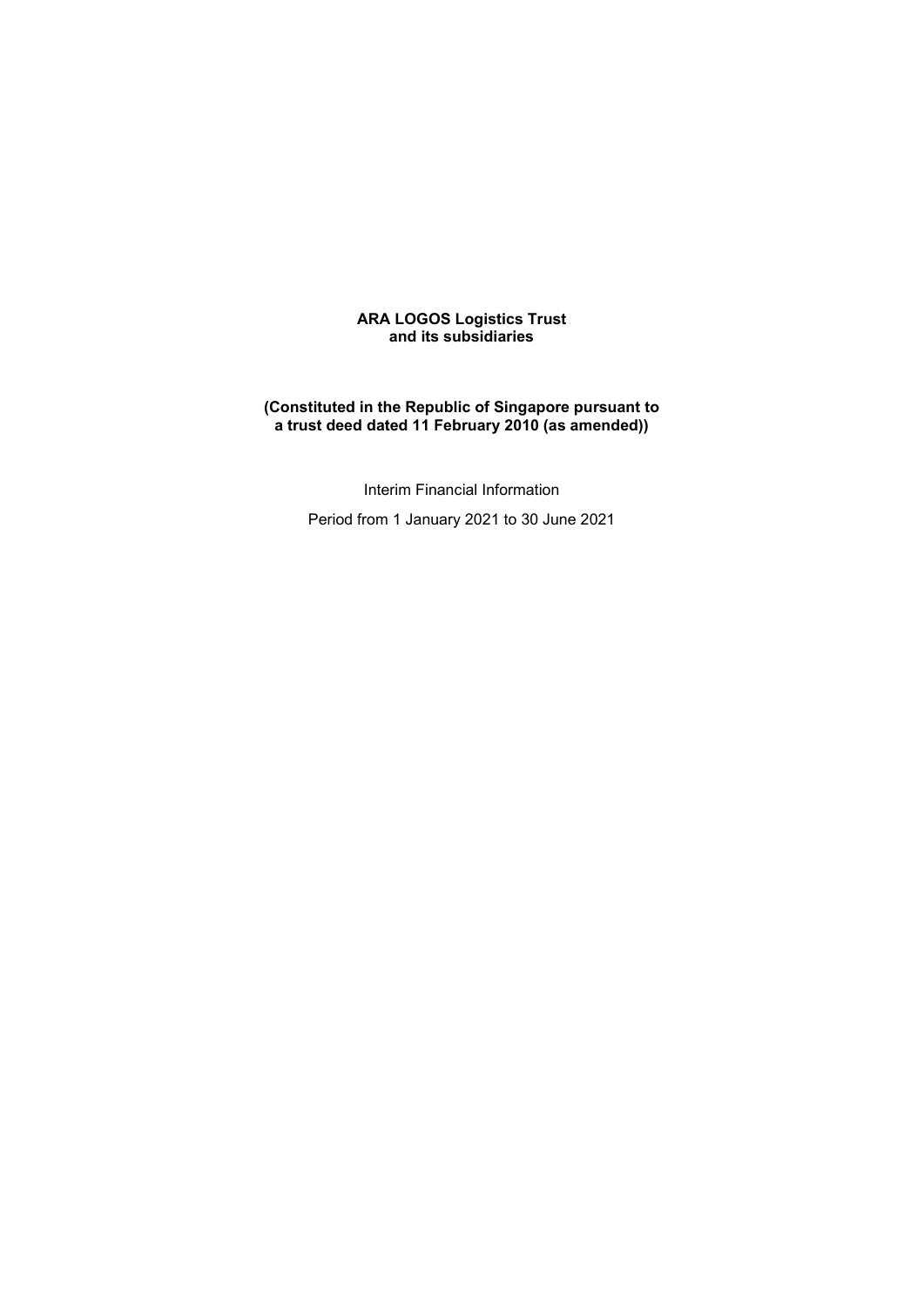## **Statements of financial position As at 30 June 2021**

|                                                 |                | Group                     | <b>Trust</b>                  |                           |                               |
|-------------------------------------------------|----------------|---------------------------|-------------------------------|---------------------------|-------------------------------|
|                                                 | <b>Note</b>    | 30 June<br>2021<br>\$'000 | 31 December<br>2020<br>\$'000 | 30 June<br>2021<br>\$'000 | 31 December<br>2020<br>\$'000 |
| <b>Non-current assets</b>                       |                |                           |                               |                           |                               |
| Investment properties<br>Investment in property | 3              | 1,718,568                 | 1,355,864                     | 902,271                   | 909,525                       |
| funds                                           | 4              | 265,358                   |                               |                           |                               |
| Plant and equipment                             |                | 418                       | 520                           | 418                       | 520                           |
| Subsidiaries                                    | 5              |                           |                               | 446,199                   | 188,710                       |
| Amounts due from<br>subsidiaries                |                |                           |                               | 112,611                   | 112,202                       |
|                                                 |                | 1,984,344                 | 1,356,384                     | 1,461,499                 | 1,210,957                     |
|                                                 |                |                           |                               |                           |                               |
| <b>Current assets</b>                           |                |                           |                               |                           |                               |
| Trade and other receivables                     |                | 19,887                    | 20,684                        | 6,556                     | 17,725                        |
| Amounts due from                                |                |                           |                               |                           |                               |
| subsidiaries                                    |                | 2,609                     |                               | 11,906                    | 49                            |
| Derivative assets                               |                | 275                       | 9,001                         | 275                       | 9,001                         |
| Cash and cash equivalents                       |                | 37,956                    | 26,397                        | 32,435                    | 17,383                        |
|                                                 |                | 60,727                    | 56,082                        | 51,172                    | 44,158                        |
|                                                 |                |                           |                               |                           |                               |
| <b>Total assets</b>                             |                | 2,045,071                 | 1,412,466                     | 1,512,671                 | 1,255,115                     |
|                                                 |                |                           |                               |                           |                               |
| <b>Current liabilities</b>                      |                |                           |                               |                           |                               |
| Trade and other payables                        |                | 24,507                    | 20,321                        | 17,142                    | 15,612                        |
| Amount due to subsidiaries                      |                |                           |                               | 40,165                    | 29                            |
| <b>Borrowings</b>                               | 6              | 58,700                    | 69,456                        | 58,700                    | 66,915                        |
| Derivative liabilities                          |                | 1,608                     | 2,796                         | 1,608                     | 2,796                         |
| Lease liabilities                               | $\overline{7}$ | 12,993                    | 3,310                         | 3,247                     | 3,310                         |
|                                                 |                | 97,808                    | 95,883                        | 120,862                   | 88,662                        |
|                                                 |                |                           |                               |                           |                               |
| <b>Non-current liabilities</b>                  |                |                           |                               |                           |                               |
| Trade and other payables                        |                | 4,674                     | 3,052                         | 2,116                     | 2,968                         |
| Borrowings                                      | 6              | 641,487                   | 449,311                       | 377,402                   | 307,635                       |
| Derivative liabilities                          |                | 8,228                     | 12,613                        | 7,939                     | 12,050                        |
| Lease liabilities                               | $\overline{7}$ | 213,544                   | 71,515                        | 69,224                    | 71,515                        |
|                                                 |                | 867,933                   | 536,491                       | 456,681                   | 394,168                       |
|                                                 |                |                           |                               |                           |                               |
| <b>Total liabilities</b>                        |                | 965,741                   | 632,374                       | 577,543                   | 482,830                       |
|                                                 |                |                           |                               |                           |                               |
| <b>Net assets</b>                               |                | 1,079,330                 | 780,092                       | 935,128                   | 772,285                       |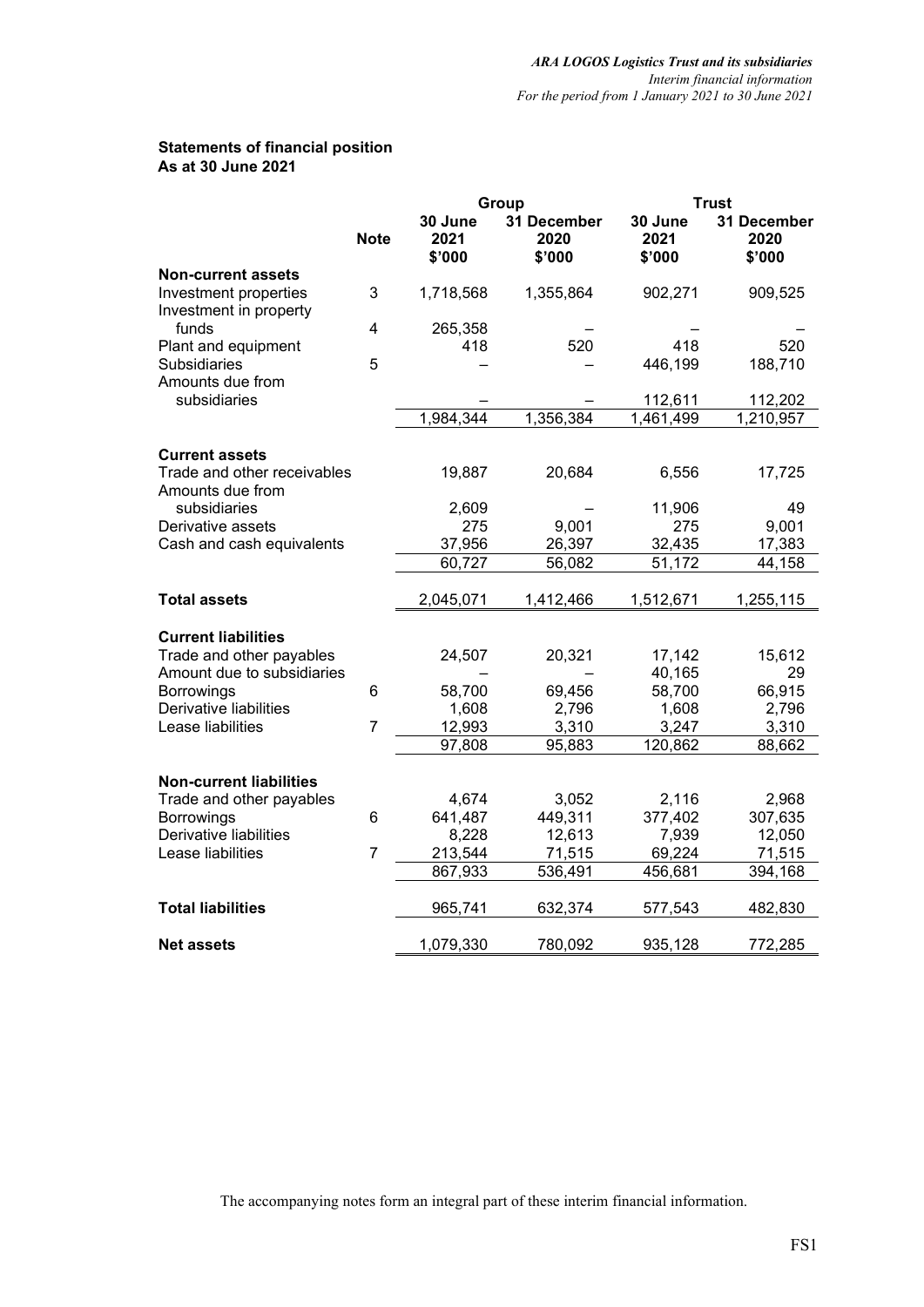# **Statements of financial position (continued) As at 30 June 2021**

|                                            |             |                           | Group                         | <b>Trust</b>              |                               |  |  |
|--------------------------------------------|-------------|---------------------------|-------------------------------|---------------------------|-------------------------------|--|--|
|                                            | <b>Note</b> | 30 June<br>2021<br>\$'000 | 31 December<br>2020<br>\$'000 | 30 June<br>2021<br>\$'000 | 31 December<br>2020<br>\$'000 |  |  |
| Represented by:                            |             |                           |                               |                           |                               |  |  |
| Unitholders' funds<br>Perpetual securities |             | 977,828                   | 678,545                       | 833,626                   | 670,738                       |  |  |
| holders' funds                             | 8           | 101,502                   | 101,547                       | 101,502                   | 101,547                       |  |  |
|                                            |             | 1,079,330                 | 780,092                       | 935,128                   | 772,285                       |  |  |
| Units in issue and to be<br>issued ('000)  | 9           | 1,450,174                 | 1,186,966                     | 1,450,174                 | 1,186,966                     |  |  |
| Net asset value per<br>Unit $($ \$)        | 10          | 0.67                      | 0.57                          | 0.57                      | 0.57                          |  |  |

Approved by:

Stephen George Hawkins Director ARA LOGOS Logistics Trust Management Limited (in its capacity as Manager of ARA LOGOS Logistics Trust) 21 July 2021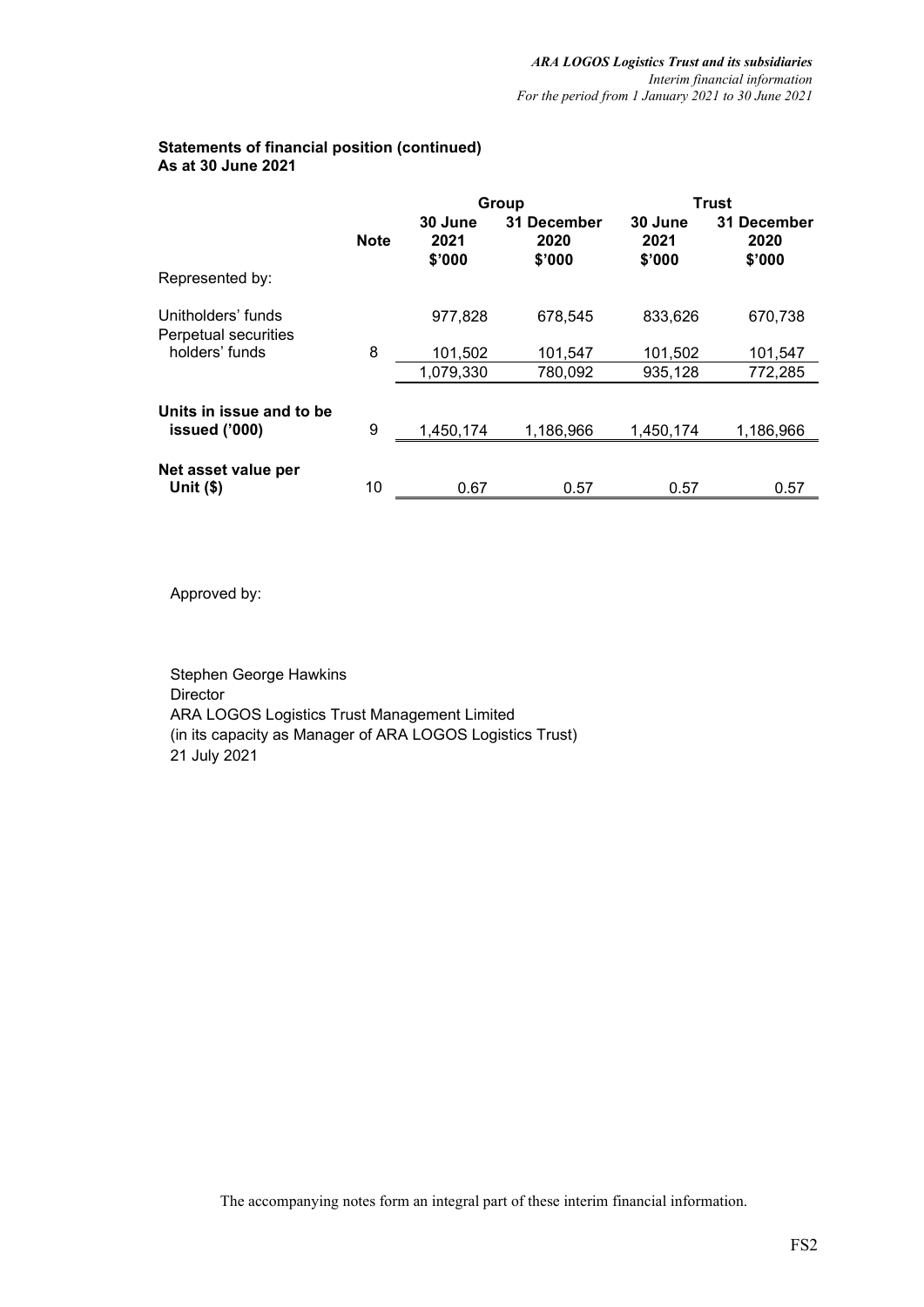# **Statement of total return For the period from 1 January 2021 to 30 June 2021**

|                                                                 |             |                              | Group                        |
|-----------------------------------------------------------------|-------------|------------------------------|------------------------------|
|                                                                 |             | 1 January<br>2021            | 1 January<br>2020            |
|                                                                 | <b>Note</b> | to<br>30 June 2021<br>\$'000 | to<br>30 June 2020<br>\$'000 |
| Gross revenue                                                   |             | 66,552                       | 57,785                       |
| Property expenses                                               |             | (15, 137)                    | (13, 864)                    |
| Net property income                                             |             | 51,415                       | 43,921                       |
| Income from investment in property funds<br><b>Other income</b> |             | 2,616<br>5                   |                              |
| Finance income                                                  |             | 44                           | 8                            |
| Finance expenses                                                |             | (12, 721)                    | (10, 334)                    |
| <b>Net financing costs</b>                                      | 11          | (12, 677)                    | (10, 326)                    |
| Manager's base fee                                              |             | (3,986)                      | (3, 167)                     |
| Manager's performance fee                                       |             | (701)                        | (614)                        |
| <b>Trustee fees</b>                                             |             | (325)                        | (270)                        |
| Audit fees                                                      |             | (213)                        | (236)                        |
| <b>Valuation fees</b>                                           |             | (85)                         | (65)                         |
| Other trust expenses                                            |             | (977)                        | (1, 124)                     |
| Net foreign exchange gain                                       |             | 228                          | 1,082                        |
|                                                                 |             | (6,059)                      | (4, 394)                     |
| Net income                                                      |             | 35,300                       | 29,201                       |
| Gain on disposal of investment properties                       |             | 1,483                        |                              |
| Net change in fair value of investment properties               | 3           | 75,463                       | (1,580)                      |
| Net change in fair value of investment in property funds        |             | 67,916                       |                              |
| Net change in fair value of financial derivatives               |             | 809                          | (3,022)                      |
| Total return for the period before tax and<br>distribution      |             | 180,971                      | 24,599                       |
| Tax expense                                                     |             | (1,691)                      | (959)                        |
| Total return for the period after tax, before<br>distribution   |             | 179,280                      | 23,640                       |
| <b>Attributable to:</b>                                         |             |                              |                              |
| Unitholders and perpetual securities holders                    |             | 179,280                      | 23,640                       |
| <b>Earnings per Unit (cents)</b>                                | 12          |                              |                              |
| <b>Basic</b>                                                    |             | 13.13                        | $1.91^{(1)}$                 |
| <b>Diluted</b>                                                  |             | 13.09                        | $1.90^{(1)}$                 |

(1) The figures have been restated for the effect of the bonus element of the preferential offering of 91,112,930 Units which were issued on 25 January 2021.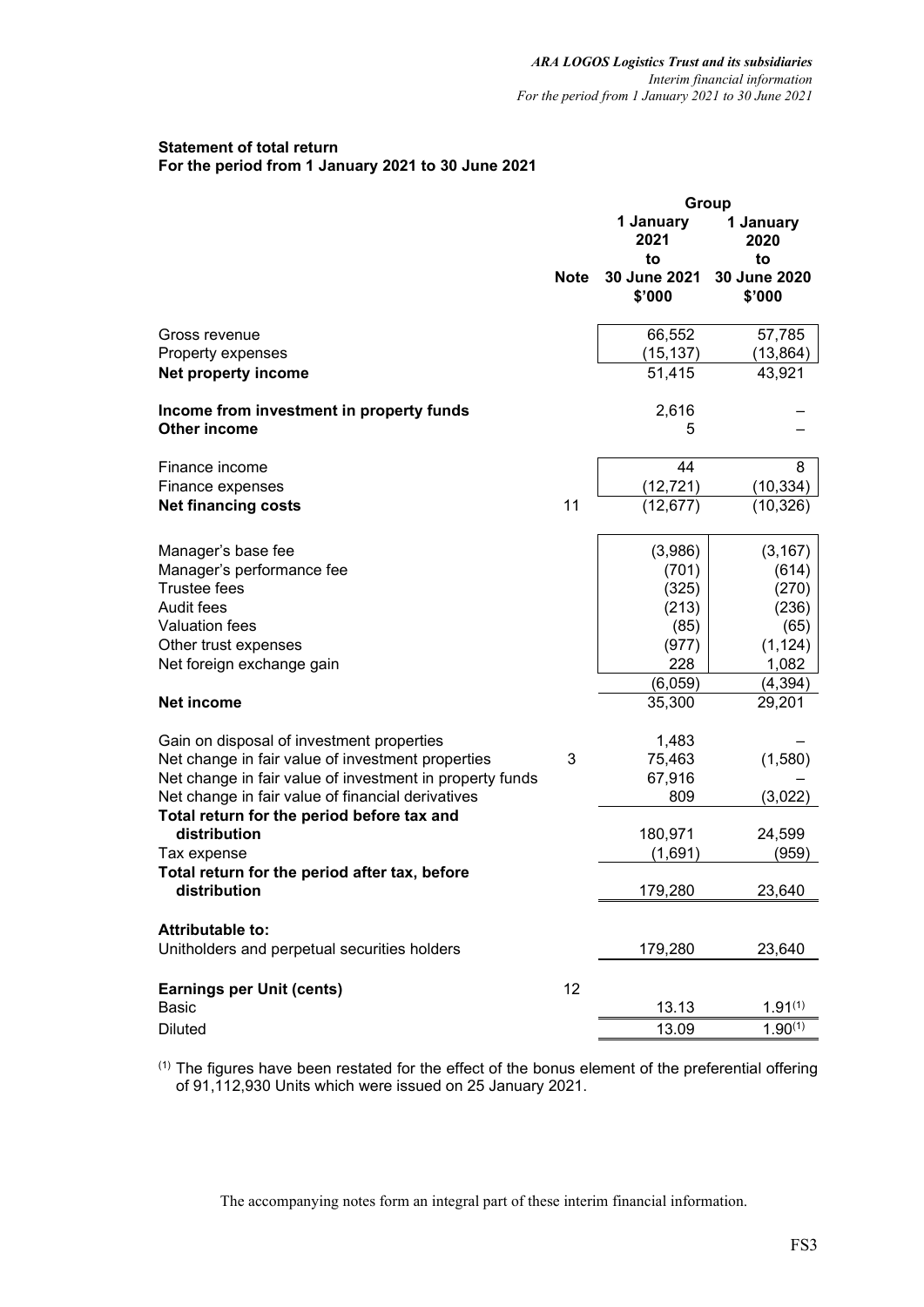### **Distribution statement For the period from 1 January 2021 to 30 June 2021**

|                                                                                                                                                    |             | Group<br>1 January<br>1 January |                                     |  |  |  |
|----------------------------------------------------------------------------------------------------------------------------------------------------|-------------|---------------------------------|-------------------------------------|--|--|--|
|                                                                                                                                                    |             | 2021<br>to                      | 2020<br>to                          |  |  |  |
|                                                                                                                                                    | <b>Note</b> | \$'000                          | 30 June 2021 30 June 2020<br>\$'000 |  |  |  |
| Amount available for distribution to Unitholders at<br>the beginning of the period                                                                 |             | 10,475                          | 14,954                              |  |  |  |
| Total return for the period after tax, before distribution,<br>attributable to Unitholders/perpetual securities                                    |             |                                 |                                     |  |  |  |
| holders<br>Less: Amount reserved for distribution to perpetual                                                                                     |             | 179,280                         | 23,640                              |  |  |  |
| securities holders                                                                                                                                 |             | (2,727)                         | (2,742)                             |  |  |  |
| Net tax and other distribution adjustments                                                                                                         | A           | (160, 006)                      | (3, 426)                            |  |  |  |
| Taxable income                                                                                                                                     |             | 16,547                          | 17,472                              |  |  |  |
| Tax exempt Income                                                                                                                                  |             | 17,439                          | 9,847                               |  |  |  |
| Capital distribution                                                                                                                               |             | 588                             |                                     |  |  |  |
| Income available for distribution                                                                                                                  |             | 45,049                          | 42,273                              |  |  |  |
| Distributions made during the period:                                                                                                              |             |                                 |                                     |  |  |  |
| Distribution of 1.376 cents per Unit for the period<br>1 October 2019 to 31 December 2019<br>Distribution of 0.997 cents per Unit for the period   |             |                                 | (14, 941)                           |  |  |  |
| 1 January 2020 to 31 March 2020                                                                                                                    |             |                                 | (10, 854)                           |  |  |  |
| Distribution of 0.818 cents per Unit for the period<br>11 November 2020 to 31 December 2020<br>Distribution of 1.563 cents per Unit for the period |             | (10, 455)                       |                                     |  |  |  |
| 1 January 2021 to 15 April 2021                                                                                                                    |             | (19, 976)                       |                                     |  |  |  |
| Total distributions made during the period                                                                                                         |             | (30,431)                        | (25,795)                            |  |  |  |
| Amount available for distribution to Unitholders at<br>the end of the period                                                                       |             | 14,618                          | 16,478                              |  |  |  |
|                                                                                                                                                    |             |                                 |                                     |  |  |  |
| Distribution per Unit (cents)                                                                                                                      | 12          | 2.570                           | $2.307^{(1)}$                       |  |  |  |

(1) The figures have been restated for the effect of the bonus element of the preferential offering of 91,112,930 Units which were issued on 25 January 2021.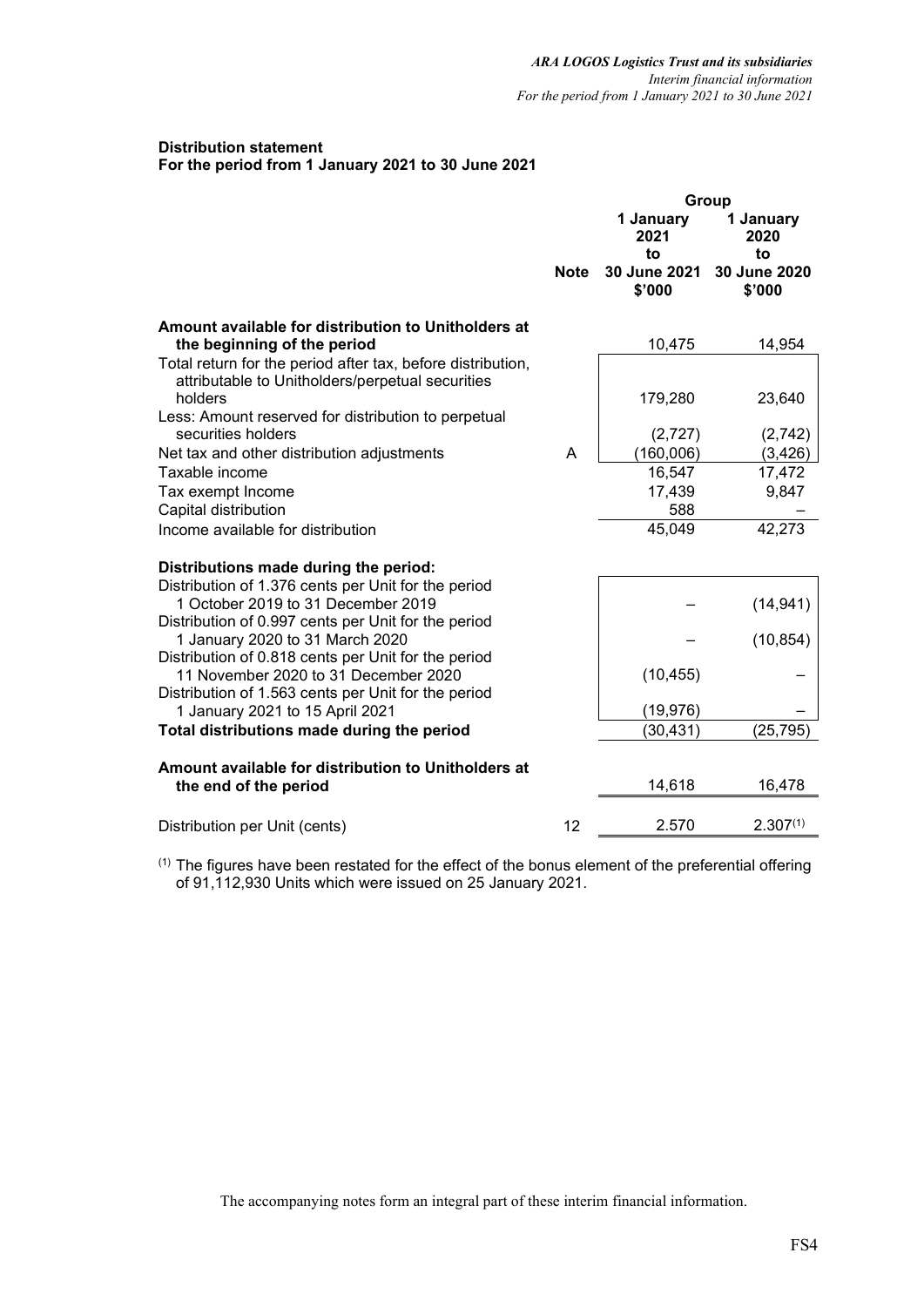## **Distribution statement For the period from 1 January 2021 to 30 June 2021**

|                                                          | Group<br>1 January |                                 |  |  |  |  |
|----------------------------------------------------------|--------------------|---------------------------------|--|--|--|--|
|                                                          | 2021               | 1 January<br>2020               |  |  |  |  |
|                                                          | to                 | to<br>30 June 2021 30 June 2020 |  |  |  |  |
| <b>Note A</b>                                            | \$'000             | \$'000                          |  |  |  |  |
| Net tax and other distribution adjustments<br>comprise:  |                    |                                 |  |  |  |  |
| Manager's fees paid/payable in Units                     | 3,660              | 2,836                           |  |  |  |  |
| <b>Trustee fees</b>                                      | 234                | 190                             |  |  |  |  |
| Amortisation of transaction costs                        | 502                | 555                             |  |  |  |  |
| Land rent paid                                           | (3,014)            | (3,015)                         |  |  |  |  |
| Interest expense on lease liabilities                    | 1,375              | 1,435                           |  |  |  |  |
| Gain on disposal of investment properties                | (896)              |                                 |  |  |  |  |
| Net change in fair value of investment properties        | (75, 463)          | 1,580                           |  |  |  |  |
| Net change in fair value of investment in property funds | (67, 916)          |                                 |  |  |  |  |
| Net change on fair value of financial derivatives        | (1,099)            | 3,022                           |  |  |  |  |
| Depreciation                                             | 96                 | 156                             |  |  |  |  |
| Foreign exchange gain                                    | (529)              | (607)                           |  |  |  |  |
| Commitment fees                                          | 117                | 58                              |  |  |  |  |
| Other items                                              | (1,574)            | 162                             |  |  |  |  |
| Net profit from subsidiaries                             | (15,499)           | (9,798)                         |  |  |  |  |
| Net tax and other distribution adjustments               | (160,006)          | (3,426)                         |  |  |  |  |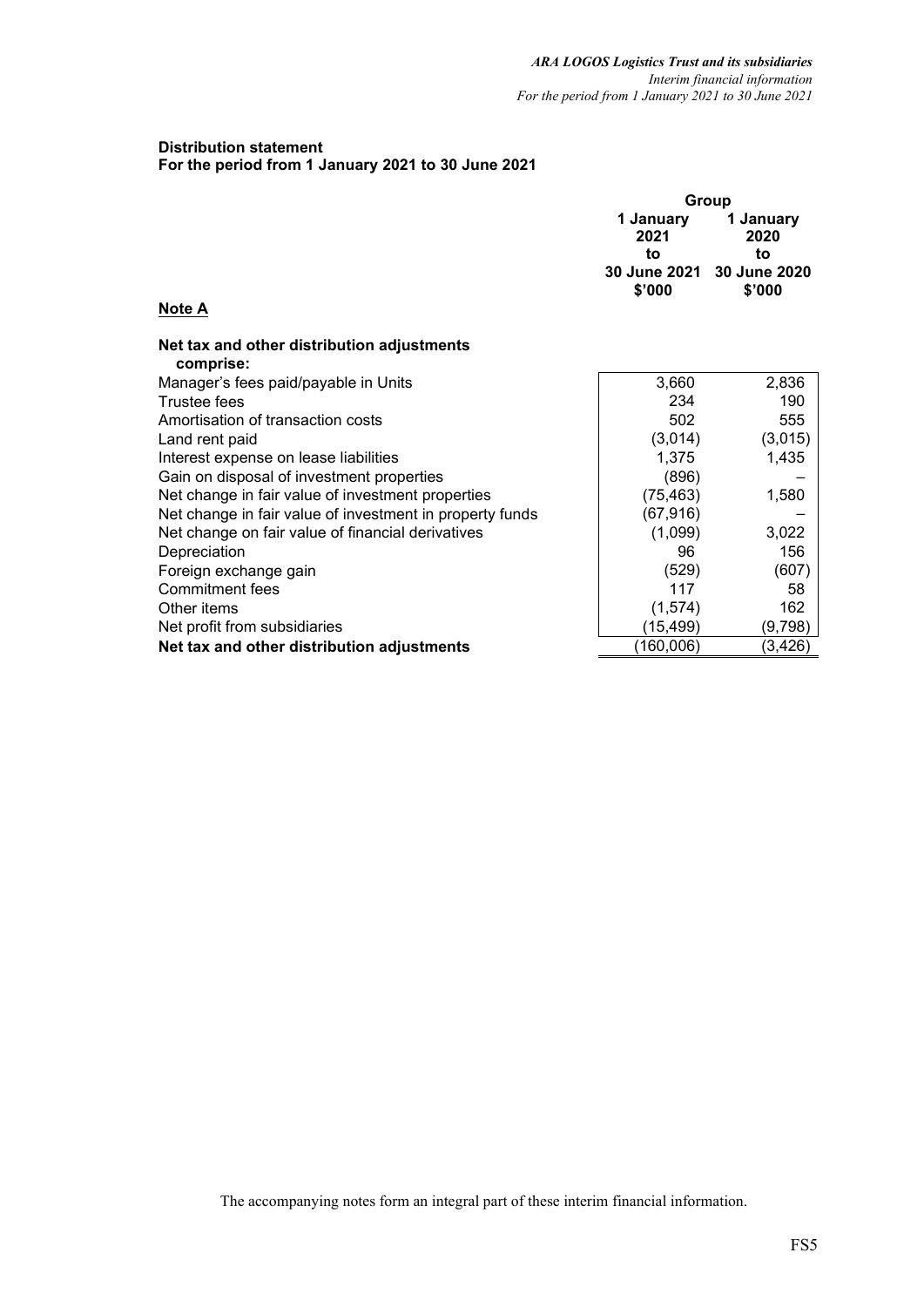# **Statements of movements in Unitholders' Funds For the period from 1 January 2021 to 30 June 2021**

|                                                                                            |                                                                                                                      | Group     |                                | <b>Trust</b>                                   |
|--------------------------------------------------------------------------------------------|----------------------------------------------------------------------------------------------------------------------|-----------|--------------------------------|------------------------------------------------|
|                                                                                            | 1 January<br>1 January<br>2020 to<br>2021 to<br><b>30 June 2021</b><br>30 June 2020 30 June 2021<br>\$'000<br>\$'000 |           | 1 January<br>2021 to<br>\$'000 | 1 January<br>2020 to<br>30 June 2020<br>\$'000 |
| <b>Unitholders' Funds</b>                                                                  |                                                                                                                      |           |                                |                                                |
| Unitholder's fund at the                                                                   |                                                                                                                      |           |                                |                                                |
| beginning of the period                                                                    | 678,545                                                                                                              | 639,413   | 670,738                        | 652,520                                        |
| Total return for the period after<br>tax, before distribution<br>Less: Amount reserved for | 179,280                                                                                                              | 23,640    | 44,451                         | 23,688                                         |
| distribution to perpetual<br>securities holders                                            | (2,727)                                                                                                              | (2,742)   | (2,727)                        | (2,742)                                        |
|                                                                                            |                                                                                                                      |           |                                |                                                |
| Effective portion of changes in fair<br>value of cash flow hedges                          | 4,674                                                                                                                | (6,024)   | 4,109                          | (5, 723)                                       |
| Translation differences from                                                               |                                                                                                                      |           |                                |                                                |
| financial statements of foreign<br>entities                                                | 1,001                                                                                                                | 2,839     |                                |                                                |
| Net gain/(loss) recognised                                                                 |                                                                                                                      |           |                                |                                                |
| directly in Unitholders' funds                                                             | 5,675                                                                                                                | (3, 185)  | 4,109                          | (5, 723)                                       |
| <b>Unitholders' transactions</b>                                                           |                                                                                                                      |           |                                |                                                |
| Units issued:                                                                              |                                                                                                                      |           |                                |                                                |
| - Private placement                                                                        | 88,700                                                                                                               |           | 88,700                         |                                                |
| Preferential offering<br>$\overline{\phantom{0}}$                                          | 50,340                                                                                                               |           | 50,340                         |                                                |
| Manager's base fee paid in<br>$\overline{\phantom{0}}$                                     |                                                                                                                      |           |                                |                                                |
| Units                                                                                      | 1,290                                                                                                                | 1,166     | 1,290                          | 1,166                                          |
| Acquisition fee paid in Units<br>-                                                         | 5,601                                                                                                                |           | 5,601                          |                                                |
| Units to be issued:                                                                        |                                                                                                                      |           |                                |                                                |
| Manager's base fees payable<br>$\frac{1}{2}$                                               |                                                                                                                      |           |                                |                                                |
| in Units                                                                                   | 1,836                                                                                                                | 1,209     | 1,836                          | 1,209                                          |
| Issue expenses in relation to the                                                          |                                                                                                                      |           |                                |                                                |
| Private placement and                                                                      |                                                                                                                      |           |                                |                                                |
| Preferential offering                                                                      | (281)                                                                                                                |           | (281)                          |                                                |
| <b>Distributions to Unitholders</b>                                                        | (30,431)                                                                                                             | (25, 795) | (30,431)                       | (25, 795)                                      |
| Net increase/(decrease) in net                                                             |                                                                                                                      |           |                                |                                                |
| assets resulting from<br><b>Unitholders' transactions</b>                                  | 117,055                                                                                                              | (23,420)  | 117,055                        | (23, 420)                                      |
|                                                                                            |                                                                                                                      |           |                                |                                                |
| Unitholders' funds at the<br>end of the period                                             | 977,828                                                                                                              | 633,706   | 833,626                        | 644,323                                        |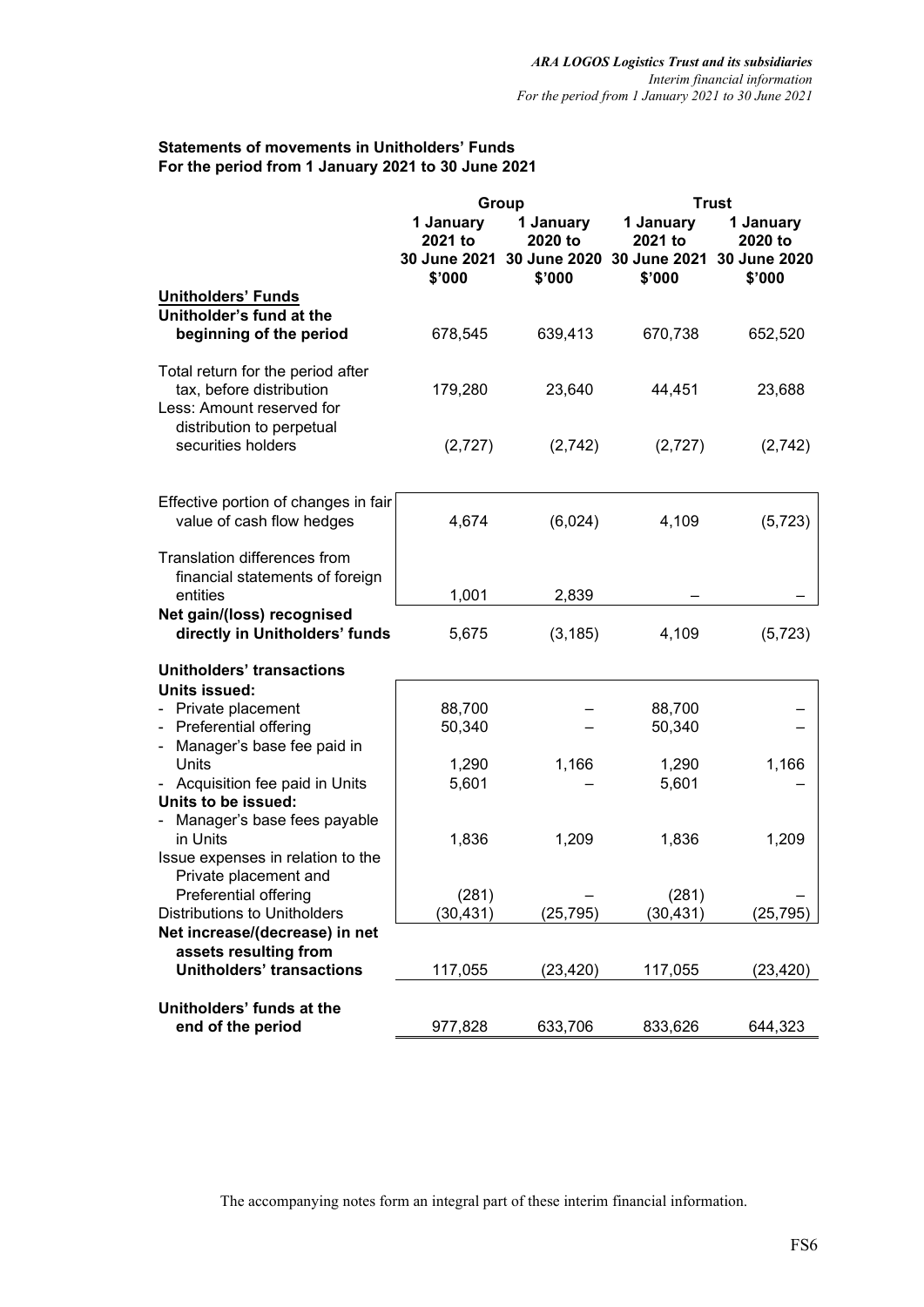# **Statements of movements in Unitholders' Funds (continued) For the period from 1 January 2021 to 30 June 2021**

|                                                      |                                | Group                                                                                 |                                | <b>Trust</b>                   |
|------------------------------------------------------|--------------------------------|---------------------------------------------------------------------------------------|--------------------------------|--------------------------------|
|                                                      | 1 January<br>2021 to<br>\$'000 | 1 January<br>2020 to<br>30 June 2021 30 June 2020 30 June 2021 30 June 2020<br>\$'000 | 1 January<br>2021 to<br>\$'000 | 1 January<br>2020 to<br>\$'000 |
| <b>Perpetual Securities Holders'</b><br><b>Funds</b> |                                |                                                                                       |                                |                                |
| Balance at the beginning of                          |                                |                                                                                       |                                |                                |
| period<br>Amount reserved for distribution to        | 101,547                        | 101,547                                                                               | 101,547                        | 101,547                        |
| perpetual securities holders                         | 2.727                          | 2.742                                                                                 | 2.727                          | 2.742                          |
| Distribution to perpetual securities                 |                                |                                                                                       |                                |                                |
|                                                      |                                |                                                                                       |                                |                                |
|                                                      |                                |                                                                                       |                                |                                |
| holders<br>Balance as at the end of the<br>period    | (2,772)<br>101,502             | (2,773)<br>101,516                                                                    | (2,772)<br>101,502             | (2,773)<br>101,516             |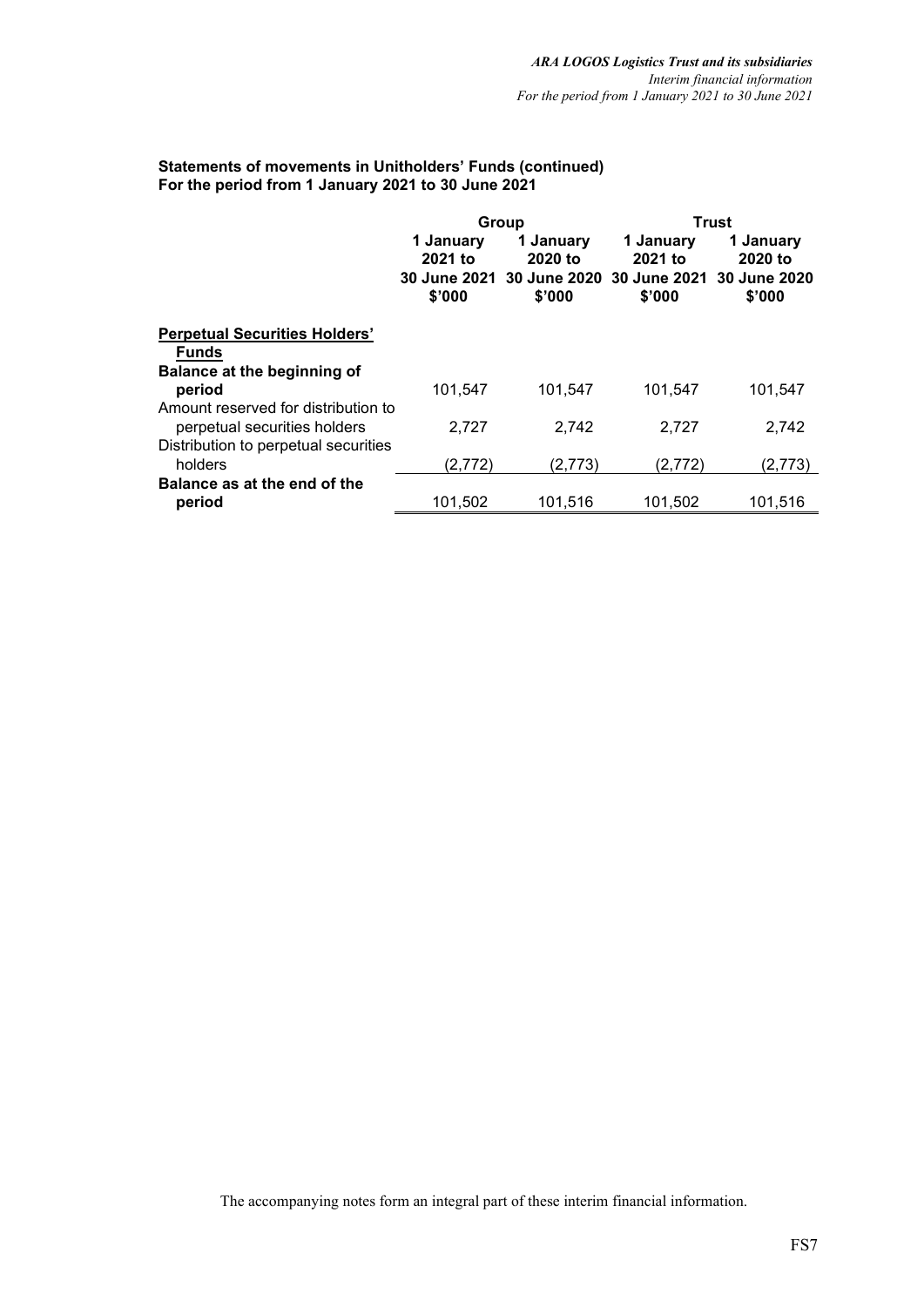## **Portfolio statements As at 30 June 2021**

| Group                                        |             |                                              |                                                     | Occupancy rate as at             |                                      | Carrying value as at      |                                       | % of Unitholders'<br>funds as at |                                      |
|----------------------------------------------|-------------|----------------------------------------------|-----------------------------------------------------|----------------------------------|--------------------------------------|---------------------------|---------------------------------------|----------------------------------|--------------------------------------|
| <b>Description of property</b>               | <b>Type</b> | Lease term for underlying<br>land            | Location                                            | 30 June<br>2021<br>$\frac{0}{0}$ | 31 December<br>2020<br>$\frac{6}{9}$ | 30 June<br>2021<br>\$'000 | 31 December<br>$2020^{(8)}$<br>\$2000 | 30 June<br>2021<br>$\%$          | 31 December<br>2020<br>$\frac{0}{0}$ |
| <b>Singapore</b>                             |             |                                              |                                                     |                                  |                                      |                           |                                       |                                  |                                      |
| <b>ALOG Commodity Hub</b>                    | Logistics   | 29 years wef 19 August 2006                  | 24 Penjuru Road, Singapore                          | 95                               | 99                                   | 260,400 (6)               | 261,600                               | 26.6                             | 38.6                                 |
| <b>ALOG Cold Centre</b>                      | Logistics   | 30 years wef 20 December $2005^{(1)}$        | 2 Fishery Port Road, Singapore                      | 91                               | 92                                   | 127,200 (6)               | 124,700                               | 13.0                             | 18.4                                 |
| Schenker Megahub                             | Logistics   | 30 years wef 1 June $2005^{(1)}$             | 51 Alps Avenue, Singapore                           | 100                              | 100                                  | 83,400 (6)                | 80,200                                | 8.5                              | 11.8                                 |
| ALOG Changi DistriCentre 1                   | Logistics   | 30 years wef 16 August $2005^{(1)}$          | 5 Changi South Lane, Singapore                      | 93                               | 100                                  | 95,500 (6)                | 93,600                                | 9.8                              | 13.8                                 |
| ALOG Changi DistriCentre $2^{(3)}$           | Logistics   | 30 years wef 16 February 1996 <sup>(1)</sup> | 3 Changi South Street 3, Singapore                  | $\overline{\phantom{0}}$         | 65                                   | —                         | 15,500                                | $\qquad \qquad$                  | 2.3                                  |
| Air Market Logistics Centre                  | Logistics   | 30 years wef 1 February $2007^{(2)}$         | 22 Loyang Lane, Singapore                           | 100                              | 100                                  | $11,400^{(6)}$            | 11,200                                | 1.2                              | 1.7                                  |
| Pan Asia Logistics Centre                    | Logistics   | 30 years wef 1 June 2010                     | 21 Changi North Way, Singapore                      | 100                              | 100                                  | 34,800 (6)                | 34,600                                | 3.6                              | 5.1                                  |
| Pandan Logistics Hub                         | Logistics   | 30 years wef 1 October 2009                  | 49 Pandan Road, Singapore                           | 100                              | 100                                  | 37,600 (6)                | 37,000                                | 3.8                              | 5.5                                  |
| ALOG Gul LogisCentre                         | Logistics   | 30 years wef 1 October 2003                  | 15 Gul Way, Singapore                               | 100                              | 100                                  | 27,500 (6)                | 27,100                                | 2.8                              | 4.0                                  |
| DHL Supply Chain Advanced<br>Regional Centre | Logistics   | 30 years wef 16 June 2014                    | 1 Greenwich Drive.<br>Tampines LogisPark, Singapore | 100                              | 100                                  | 152,000 (6)               | 149,200                               | 15.5                             | 22.0                                 |
| <b>Balance carried forward</b>               |             |                                              |                                                     |                                  |                                      | 829,800                   | 834,700                               | 84.8                             | 123.2                                |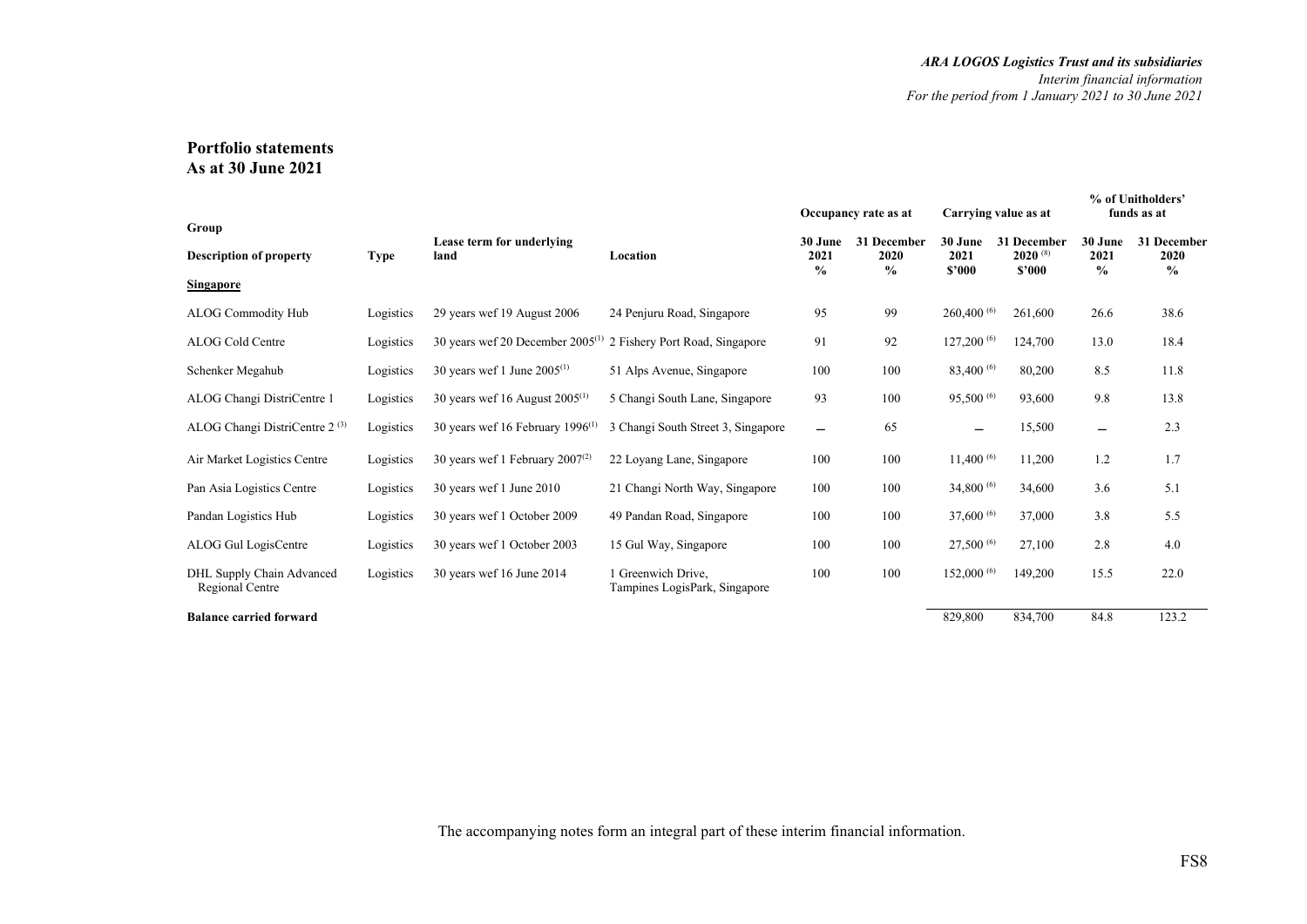|                                                                                  |           |                                   |                                                                 |                                  | Occupancy rate as at                 |                           | Carrying value as at                  |                                  | % of Unitholders'<br>funds as at     |
|----------------------------------------------------------------------------------|-----------|-----------------------------------|-----------------------------------------------------------------|----------------------------------|--------------------------------------|---------------------------|---------------------------------------|----------------------------------|--------------------------------------|
| Group<br><b>Description of property</b>                                          | Type      | Lease term for underlying<br>land | Location                                                        | 30 June<br>2021<br>$\frac{0}{0}$ | 31 December<br>2020<br>$\frac{0}{0}$ | 30 June<br>2021<br>\$'000 | 31 December<br>$2020^{(8)}$<br>\$2000 | 30 June<br>2021<br>$\frac{6}{6}$ | 31 December<br>2020<br>$\frac{6}{6}$ |
| <b>Balance brought forward</b>                                                   |           |                                   |                                                                 |                                  |                                      | 829,800                   | 834,700                               | 84.8                             | 123.2                                |
| Australia                                                                        |           |                                   |                                                                 |                                  |                                      |                           |                                       |                                  |                                      |
| 127 Orchard Road, Chester Hill,<br>New South Wales, Australia                    | Logistics | Freehold                          | 127 Orchard Road, Chester Hill,<br>New South Wales, Australia   | 100                              | 100                                  | 66,830 (6)                | 56,421                                | 6.8                              | 8.3                                  |
| $16 - 28$ Transport Drive,<br>Somerton, Victoria, Australia                      | Logistics | Freehold                          | $16 - 28$ Transport Drive,<br>Somerton, Victoria, Australia     | 100                              | 100                                  | 40,302 $(6)$              | 32,531                                | 4.1                              | 4.8                                  |
| 51 Musgrave Road,<br>Coopers Plains, Queensland,<br>Australia                    | Logistics | Freehold                          | 51 Musgrave Road, Coopers<br>Plains, Queensland, Australia      | 86                               | 86                                   | $9,183^{(6)}$             | 8,743                                 | 0.9                              | 1.3                                  |
| 203 Viking Drive, Wacol,<br>Queensland, Australia                                | Logistics | Freehold                          | 203 Viking Drive, Wacol,<br>Queensland, Australia               | 100                              | 100                                  | 35,608 (6)                | 28,871                                | 3.6                              | 4.3                                  |
| 223 Viking Drive, Wacol,<br>Queensland, Australia                                | Logistics | Freehold                          | 223 Viking Drive, Wacol,<br>Queensland, Australia               | 100                              | 100                                  | $13,060\,^{(6)}$          | 11,792                                | 1.3                              | 1.7                                  |
| 404-450 Findon Road.<br>Kidman Park, South Australia<br>Australia <sup>(4)</sup> | Logistics | Freehold                          | 404-450 Findon Road, Kidman<br>Park, South Australia, Australia | -                                | 100                                  |                           | 40,664                                | —                                | 6.0                                  |
| <b>Balance carried forward</b>                                                   |           |                                   |                                                                 |                                  |                                      | 994,783                   | 1,013,722                             | 101.50                           | 149.6                                |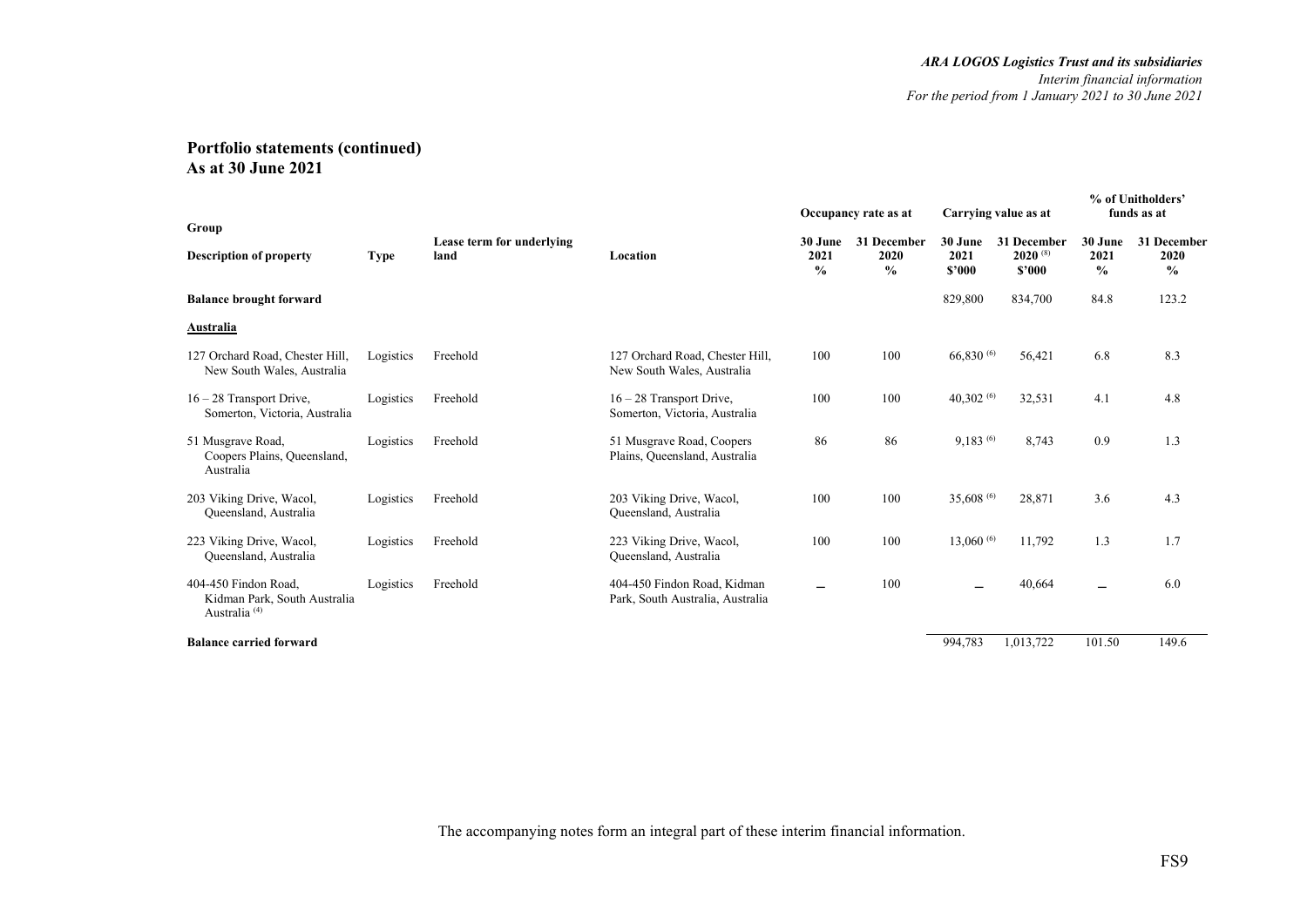|                                                                            |             |                                   |                                                                  |                 | Occupancy rate as at |                 | Carrying value as at        |                 | % of Unitholders'<br>funds as at |
|----------------------------------------------------------------------------|-------------|-----------------------------------|------------------------------------------------------------------|-----------------|----------------------|-----------------|-----------------------------|-----------------|----------------------------------|
| Group<br><b>Description of property</b>                                    | <b>Type</b> | Lease term for underlying<br>land | Location                                                         | 30 June<br>2021 | 31 December<br>2020  | 30 June<br>2021 | 31 December<br>$2020^{(8)}$ | 30 June<br>2021 | 31 December<br>2020              |
| Australia (cont'd)                                                         |             |                                   |                                                                  | $\frac{0}{0}$   | $\%$                 | \$2000          | \$2000                      | $\frac{0}{0}$   | $\frac{0}{0}$                    |
| <b>Balance brought forward</b>                                             |             |                                   |                                                                  |                 |                      | 994,783         | 1,013,722                   | 101.5           | 149.6                            |
| 217-225 Boundary Road, Laverton Logistics<br>North, Victoria, Australia    |             | Freehold                          | 217-225 Boundary Road, Laverton<br>North, Victoria, Australia    | 100             | 100                  | 32,139 (6)      | 24,398                      | 3.3             | 3.6                              |
| 182-198 Maidstone Street, Altona, Logistics<br>Victoria, Australia         |             | Freehold                          | 182-198 Maidstone Street, Altona,<br>Victoria, Australia         | 100             | 100                  | 54,586 (6)      | 43,206                      | 5.6             | 6.4                              |
| 11-19 Kellar Street, Berrinba,<br>Queensland, Australia                    | Logistics   | Freehold                          | 11-19 Kellar Street, Berrinba,<br>Queensland, Australia          | 100             | 40                   | $14,284^{(6)}$  | 12,708                      | 1.5             | 1.9                              |
| 3 Sanitarium Drive, Berkeley Vale, Logistics<br>New South Wales, Australia |             | Freehold                          | 3 Sanitarium Drive, Berkeley Vale,<br>New South Wales, Australia | 100             | 100                  | 45,302 $(6)$    | 40,664                      | 4.7             | 6.0                              |
| 67-93 National Boulevard.<br>Campbellfield, Victoria,<br>Australia         | Logistics   | Freehold                          | 67-93 National Boulevard.<br>Campbellfield, Victoria, Australia  | 100             | 100                  | $36,221^{(6)}$  | 29,990                      | 3.7             | 4.4                              |
| 41-51 Mills Road, Braeside,<br>Victoria, Australia                         | Logistics   | Freehold                          | 41-51 Mills Road, Braeside,<br>Victoria, Australia               | 100             | 100                  | 45,403 $(6)$    | 37,360                      | 4.6             | 5.5                              |
| 76-90 Link Drive, Campbellfield,<br>Victoria, Australia                    | Logistics   | Freehold                          | 76-90 Link Drive, Campbellfield,<br>Victoria, Australia          | 100             | 100                  | $17,243^{(6)}$  | 13,216                      | 1.8             | 1.9                              |
| <b>Balance carried forward</b>                                             |             |                                   |                                                                  |                 |                      | 1,239,961       | 1,215,264                   | 126.7           | 179.3                            |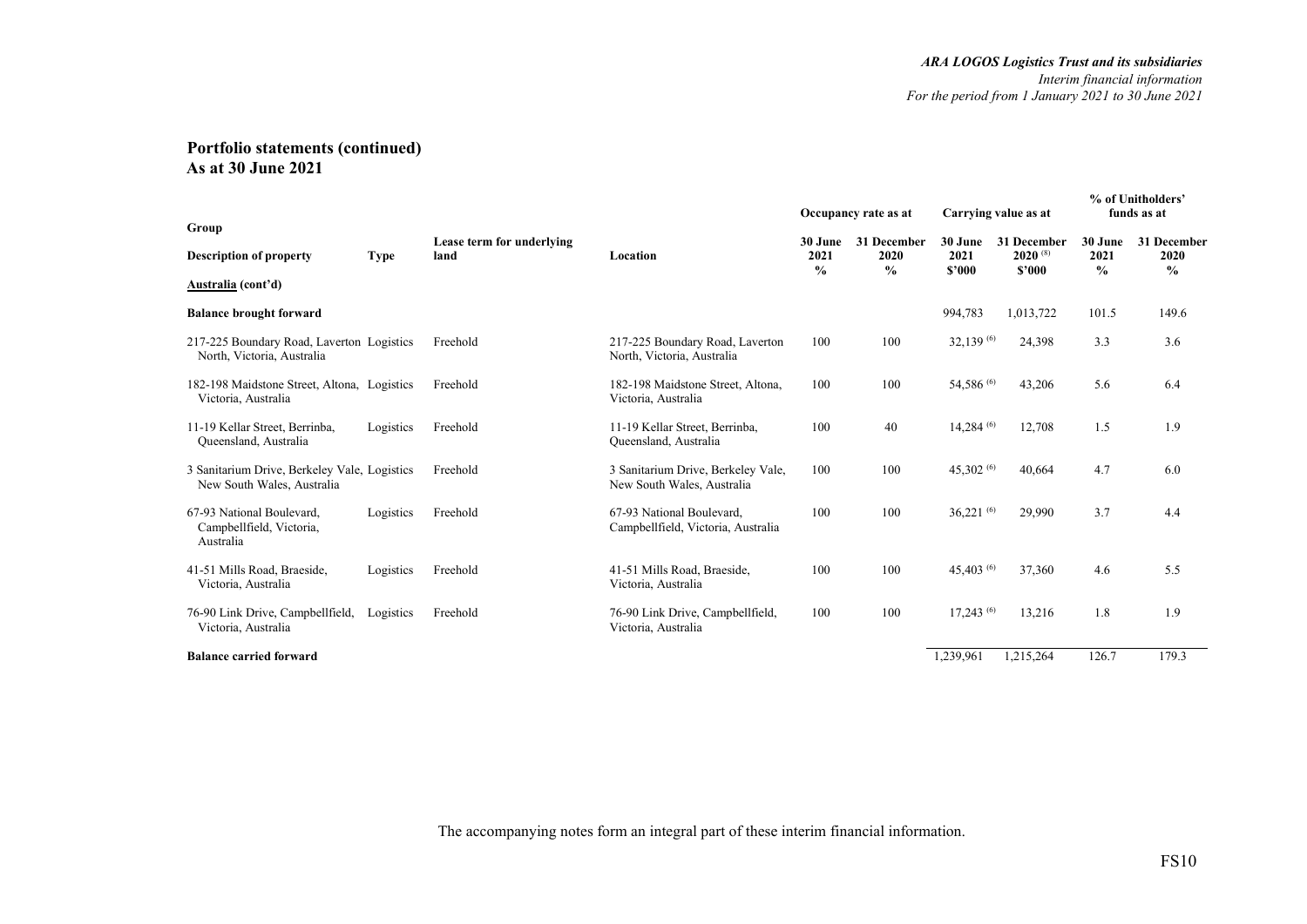|                                                                        |             |                                   |                                                                        |                                  | Occupancy rate as at        |                           | Carrying value as at                  |                                  | % of Unitholders'<br>funds as at     |
|------------------------------------------------------------------------|-------------|-----------------------------------|------------------------------------------------------------------------|----------------------------------|-----------------------------|---------------------------|---------------------------------------|----------------------------------|--------------------------------------|
| Group<br><b>Description of property</b><br>Australia (cont'd)          | <b>Type</b> | Lease term for underlying<br>land | Location                                                               | 30 June<br>2021<br>$\frac{0}{0}$ | 31 December<br>2020<br>$\%$ | 30 June<br>2021<br>\$2000 | 31 December<br>$2020^{(8)}$<br>\$2000 | 30 June<br>2021<br>$\frac{0}{0}$ | 31 December<br>2020<br>$\frac{0}{0}$ |
| <b>Balance brought forward</b>                                         |             |                                   |                                                                        |                                  |                             | 1,239,961                 | 1,215,264                             | 126.7                            | 179.3                                |
| 41-45 Hydrive Close,<br>Dandenong, Victoria, Australia                 | Logistics   | Freehold                          | 41-45 Hydrive Close, Dandenong,<br>Victoria, Australia                 | 100                              | 100                         | $15,049^{(6)}$            | 13,216                                | 1.5                              | 1.9                                  |
| 196 Viking Drive, Wacol,<br>Queensland, Australia                      | Logistics   | Freehold                          | 196 Viking Drive, Wacol,<br>Queensland, Australia                      | 100                              | 100                         | $20,151^{(6)}$            | 15,757                                | 2.1                              | 2.3                                  |
| 16-24 William Angliss Drive,<br>Laverton North, Victoria,<br>Australia | Logistics   | Freehold                          | 16-24 William Angliss Drive,<br>Laverton North, Victoria,<br>Australia | 100                              | 100                         | $25,508^{(6)}$            | 19,315                                | 2.7                              | 2.8                                  |
| 151-155 Woodlands Drive,<br>Braeside, Victoria, Australia              | Logistics   | Freehold                          | 151-155 Woodlands Drive,<br>Braeside, Victoria, Australia              | 100                              | 100                         | $20,405^{(6)}$            | 17,487                                | 2.1                              | 2.6                                  |
| 1-5 & 2-6 Bishop Drive, POB,<br>QLD, Australia <sup>(5)</sup>          | Logistics   | 55 years wef 1 November 2004      | 1-5 & 2-6 Bishop Drive, POB,<br>QLD, Australia                         | $100^{(9)}$                      | $\overline{\phantom{0}}$    | $92,772^{(7)}$            | -                                     | 9.5                              |                                      |
| 8 Curlew Street, POB, OLD,<br>Australia <sup>(5)</sup>                 | Logistics   | 46 years wef 1 July 2013          | 8 Curlew Street, POB, OLD,<br>Australia                                | 100                              |                             | 52,545 $(7)$              |                                       | 5.4                              |                                      |
| 53 Peregrine Drive, POB, QLD,<br>Australia <sup>(5)</sup>              | Logistics   | 40 years wef 1 July 2019          | 53 Peregrine Drive, POB, QLD,<br>Australia                             | 100                              |                             | $13,474$ <sup>(7)</sup>   |                                       | 1.4                              |                                      |
| 47 Logistics Place, Larapinta,<br>QLD, Australia <sup>(5)</sup>        | Logistics   | Freehold                          | 47 Logistics Place, Larapinta, QLD,<br>Australia                       | $100^{(9)}$                      |                             | $12,166$ <sup>(7)</sup>   | -                                     | 1.2                              |                                      |
| <b>Balance carried forward</b>                                         |             |                                   |                                                                        |                                  |                             | 1,492,031                 | 1,281,039                             | 152.6                            | 188.9                                |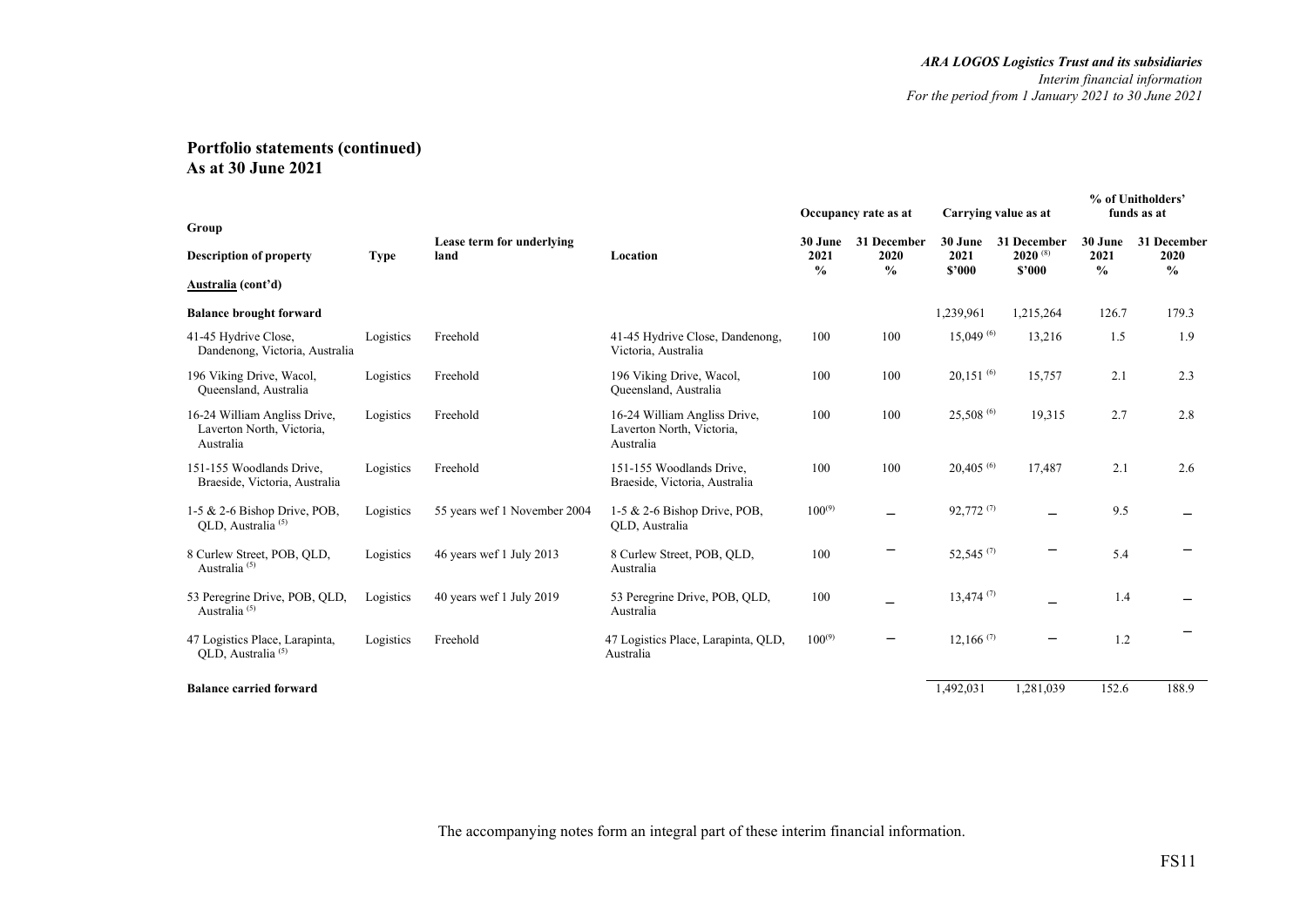|                                                              |             |                           |          |                       | Occupancy rate as at |                | Carrying value as at   |              | % of Unitholders'<br>funds as at |
|--------------------------------------------------------------|-------------|---------------------------|----------|-----------------------|----------------------|----------------|------------------------|--------------|----------------------------------|
| Group                                                        |             | Lease term for underlying |          | 30 June               | 31 December          | 30 June        | 31 December            | 30 June      | 31 December                      |
| <b>Description of property</b>                               | <b>Type</b> | land                      | Location | 2021<br>$\frac{6}{9}$ | 2020<br>$\%$         | 2021<br>\$2000 | $2020^{(8)}$<br>\$'000 | 2021<br>$\%$ | 2020<br>$\%$                     |
| Australia (cont'd)                                           |             |                           |          |                       |                      |                |                        |              |                                  |
| <b>Balance brought forward</b>                               |             |                           |          |                       |                      | 1,492,031      | 1,281,039              | 152.6        | 188.9                            |
| Investment in New LAIVS Trust<br>(Note 4)                    | N.A.        | N.A                       | N.A.     | N.A.                  |                      | 155,874        |                        | 15.9         |                                  |
| Investment in Oxford Property<br>Fund (Note 4)               | N.A.        | N.A                       | N.A.     | N.A.                  |                      | 109,484        |                        | 11.2         |                                  |
| Investment properties and investment in property funds       |             |                           |          |                       |                      | 1,757,389      | 1,281,039              | 179.7        | 188.9                            |
| Investment properties – Right-of-use assets                  |             |                           |          |                       |                      | 226,537        | 74,825                 | 23.3         | 11.0                             |
| Total investment properties and investment in property funds |             |                           |          |                       |                      | 1,983,926      | 1,355,864              | 203.0        | 199.9                            |
| Other assets and liabilities (net)                           |             |                           |          |                       |                      | (904, 596)     | (575, 772)             | (92.6)       | (84.9)                           |
| Net assets of Group                                          |             |                           |          |                       |                      | 1,079,330      | 780,092                | 110.4        | 115.0                            |
| Perpetual securities holders' funds                          |             |                           |          |                       |                      | (101, 502)     | (101, 547)             | (10.4)       | (15.0)                           |
| Unitholders' funds                                           |             |                           |          |                       |                      | 977,828        | 678,545                | 100.0        | 100.0                            |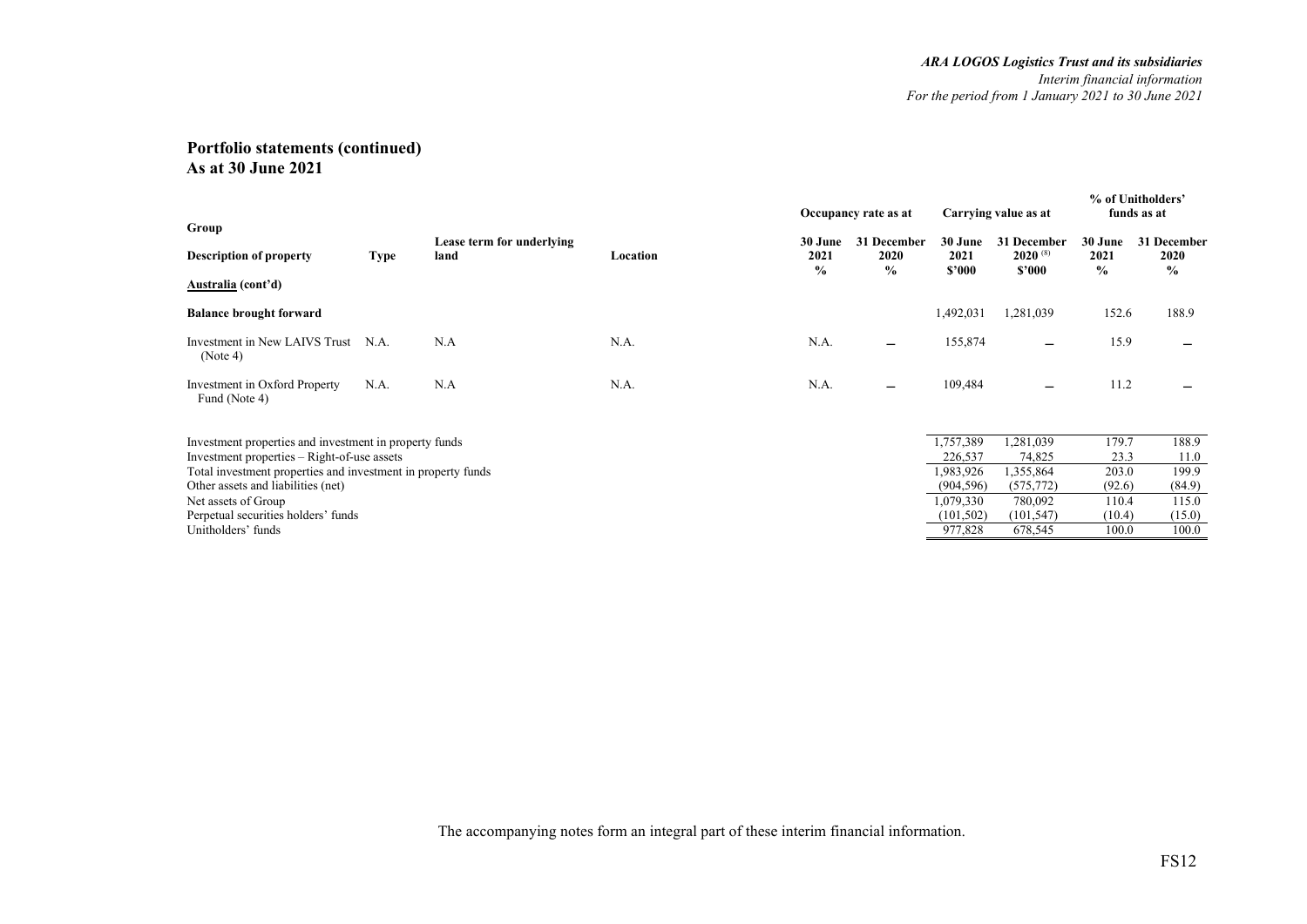|                                    |             |                                              |                                       |                       | Occupancy rate as at  | Carrying value as at |                        |                       | % of Unitholders'<br>funds as at |
|------------------------------------|-------------|----------------------------------------------|---------------------------------------|-----------------------|-----------------------|----------------------|------------------------|-----------------------|----------------------------------|
| Trust                              |             | Lease term for underlying                    |                                       | 30 June               | 31 December           | 30 June              | 31 December            | 30 June               | 31 December                      |
| <b>Description of property</b>     | <b>Type</b> | land                                         | Location                              | 2021<br>$\frac{0}{0}$ | 2020<br>$\frac{0}{0}$ | 2021<br>\$'000       | $2020^{(8)}$<br>\$2000 | 2021<br>$\frac{0}{0}$ | 2020<br>$\frac{0}{0}$            |
| <b>Singapore</b>                   |             |                                              |                                       |                       |                       |                      |                        |                       |                                  |
| <b>ALOG Commodity Hub</b>          | Logistics   | 29 years wef 19 August 2006                  | 24 Penjuru Road, Singapore            | 95                    | 99                    | 260,400 (6)          | 261,600                | 31.2                  | 39.0                             |
| ALOG Cold Centre                   | Logistics   | 30 years wef 20 December $2005^{(1)}$        | 2 Fishery Port Road, Singapore        | 91                    | 92                    | 127,200 (6)          | 124,700                | 15.3                  | 18.6                             |
| Schenker Megahub                   | Logistics   | 30 years wef 1 June $2005^{(1)}$             | 51 Alps Avenue, Singapore             | 100                   | 100                   | $83,400\,^{(6)}$     | 80,200                 | 10.0                  | 12.0                             |
| ALOG Changi DistriCentre 1         | Logistics   | 30 years wef 16 August $2005^{(1)}$          | 5 Changi South Lane, Singapore        | 93                    | 100                   | $95,500^{(6)}$       | 93,600                 | 11.5                  | 14.0                             |
| ALOG Changi DistriCentre $2^{(3)}$ | Logistics   | 30 years wef 16 February 1996 <sup>(1)</sup> | 3 Changi South Street 3,<br>Singapore |                       | 65                    | -                    | 15,500                 | —                     | 2.3                              |
| Air Market Logistics Centre        | Logistics   | 30 years wef 1 February $2007^{(2)}$         | 22 Loyang Lane, Singapore             | 100                   | 100                   | $11,400^{(6)}$       | 11,200                 | 1.4                   | 1.6                              |
| Pan Asia Logistics Centre          | Logistics   | 30 years wef 1 June 2010                     | 21 Changi North Way,<br>Singapore     | 100                   | 100                   | 34,800 $(6)$         | 34,600                 | 4.2                   | 5.2                              |
| Pandan Logistics Hub               | Logistics   | 30 years wef 1 October 2009                  | 49 Pandan Road, Singapore             | 100                   | 100                   | 37,600 (6)           | 37,000                 | 4.5                   | 5.5                              |
| <b>Balance carried forward</b>     |             |                                              |                                       |                       |                       | 650,300              | 658,400                | 78.1                  | 98.2                             |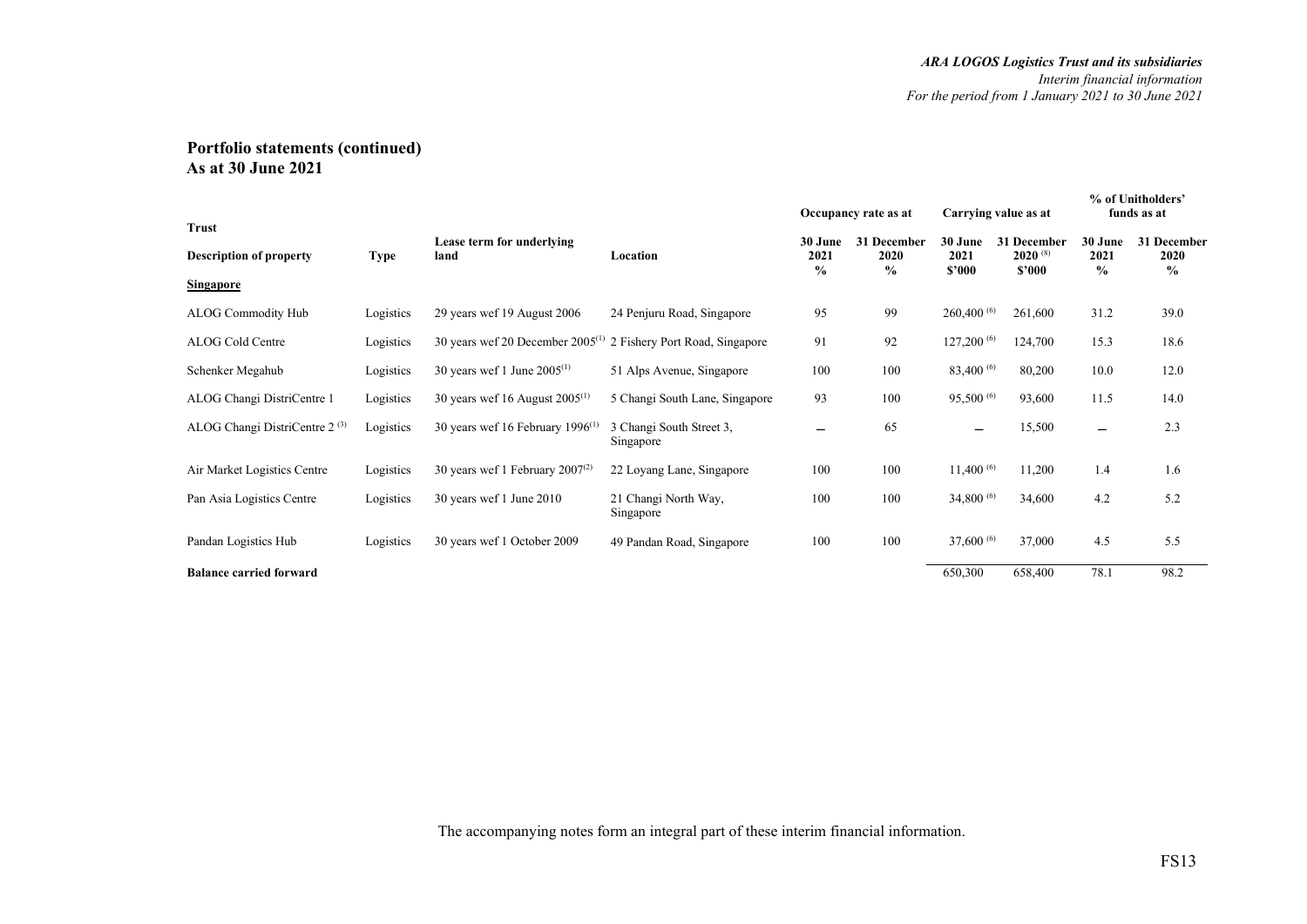| <b>Trust</b>                                                                                                                                                                                                                  |             |                                   |                                                   |                 | Occupancy rate as at |                                                                            | Carrying value as at                                                          |                                                         | % of Unitholders'<br>funds as at                             |
|-------------------------------------------------------------------------------------------------------------------------------------------------------------------------------------------------------------------------------|-------------|-----------------------------------|---------------------------------------------------|-----------------|----------------------|----------------------------------------------------------------------------|-------------------------------------------------------------------------------|---------------------------------------------------------|--------------------------------------------------------------|
| <b>Description of property</b>                                                                                                                                                                                                | <b>Type</b> | Lease term for underlying<br>land | Location                                          | 30 June<br>2021 | 31 December<br>2020  | 30 June<br>2021                                                            | 31 December<br>$2020^{(8)}$                                                   | 30 June<br>2021                                         | 31 December<br>2020                                          |
| Singapore (cont'd)                                                                                                                                                                                                            |             |                                   |                                                   | $\frac{0}{0}$   | $\%$                 | \$'000                                                                     | \$2000                                                                        | $\frac{0}{0}$                                           | $\%$                                                         |
| <b>Balance brought forward</b>                                                                                                                                                                                                |             |                                   |                                                   |                 |                      | 650,300                                                                    | 658,400                                                                       | 78.1                                                    | 98.2                                                         |
| ALOG Gul LogisCentre                                                                                                                                                                                                          | Logistics   | 30 years wef 1 October 2003       | 15 Gul Way, Singapore                             | 100             | 100                  | $27,500^{(6)}$                                                             | 27,100                                                                        | 3.3                                                     | 4.0                                                          |
| DHL Supply Chain Advanced<br>Regional Centre                                                                                                                                                                                  | Logistics   | 30 years wef 16 June 2014         | Greenwich Drive,<br>Tampines LogisPark, Singapore | 100             | 100                  | 152,000 (6)                                                                | 149,200                                                                       | 18.2                                                    | 22.2                                                         |
| Investment properties<br>Investment properties – Right-of-use assets<br>Total investment properties<br>Other assets and liabilities (net)<br>Net assets of Trust<br>Perpetual securities holders' funds<br>Unitholders' funds |             |                                   |                                                   |                 |                      | 829,800<br>72,471<br>902,271<br>32,857<br>935,128<br>(101, 502)<br>833,626 | 834,700<br>74,825<br>909,525<br>(137,240)<br>772,285<br>(101, 547)<br>670,738 | 99.6<br>8.7<br>108.3<br>3.9<br>112.2<br>(12.2)<br>100.0 | 124.4<br>11.2<br>135.6<br>(20.5)<br>115.1<br>(15.1)<br>100.0 |

 $(1)$  The Trust has an option to renew the land lease for a further term of 30 years upon expiry.

<sup>(2)</sup> The Trust has an option to renew the land lease for a further term of 16 years upon expiry.

 $(3)$  The divestment transaction was completed on 30 June 2021.

<sup>(4)</sup> The divestment transaction was completed on 31 May 2021.

 $(5)$  The property was acquired in April 2021.

The carrying amounts are based on the independent desktop valuations by CBRE Pte Ltd and the independent valuations by CIVAS (NSW) Pty Ltd, CIVAS (VIC) Pty Ltd, CIVAS (QLD) Pty Ltd as at 30 June 2021.

<sup>(7)</sup> The carrying amounts are based on the independent desktop valuations by CIVAS (QLD) Pty Ltd as at 1 April 2021 less incentives and rental guarantee (where applicable) deducted from the purchase price.

(8) The carrying amounts are based on the independent valuations by CBRE Pte Ltd and CBRE Valuations Pty Ltd as at 31 December 2020.

(9) It takes into account rental guarantee provided by the seller of the property.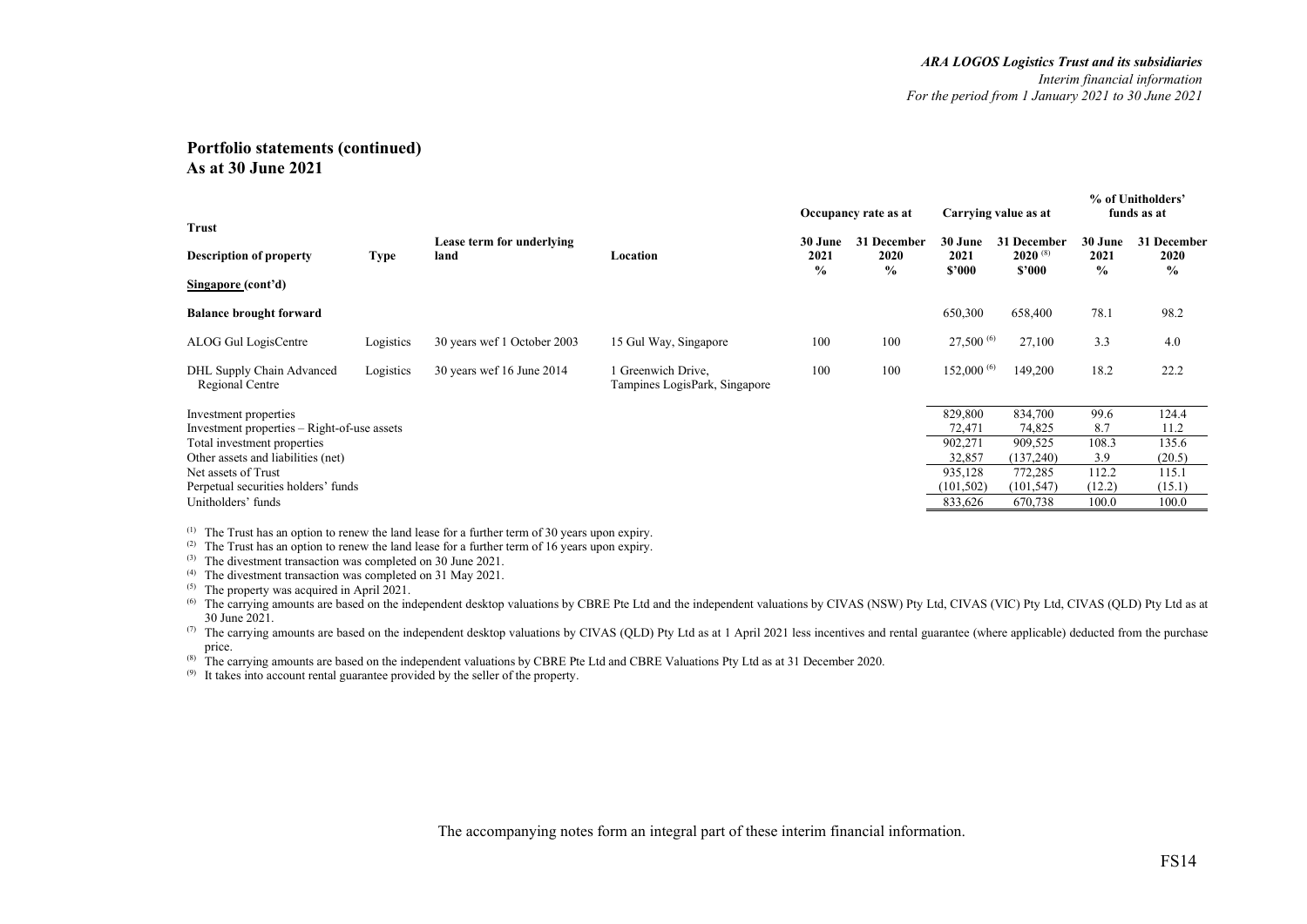Notes:

Investment properties comprise logistics warehouse properties under multi-tenanted lease arrangements.

Valuations are determined in accordance with the Trust Deed, which requires the investment properties to be valued by independent registered valuers at least once a year, in accordance with the Code on Collective Investment Schemes issued by the Monetary Authority of Singapore. The independent valuers have the appropriate professional qualifications and recent experience in the location and category of the properties being valued. The valuations were based on the capitalisation approach, discounted cash flow analysis method and/or the direct comparison method.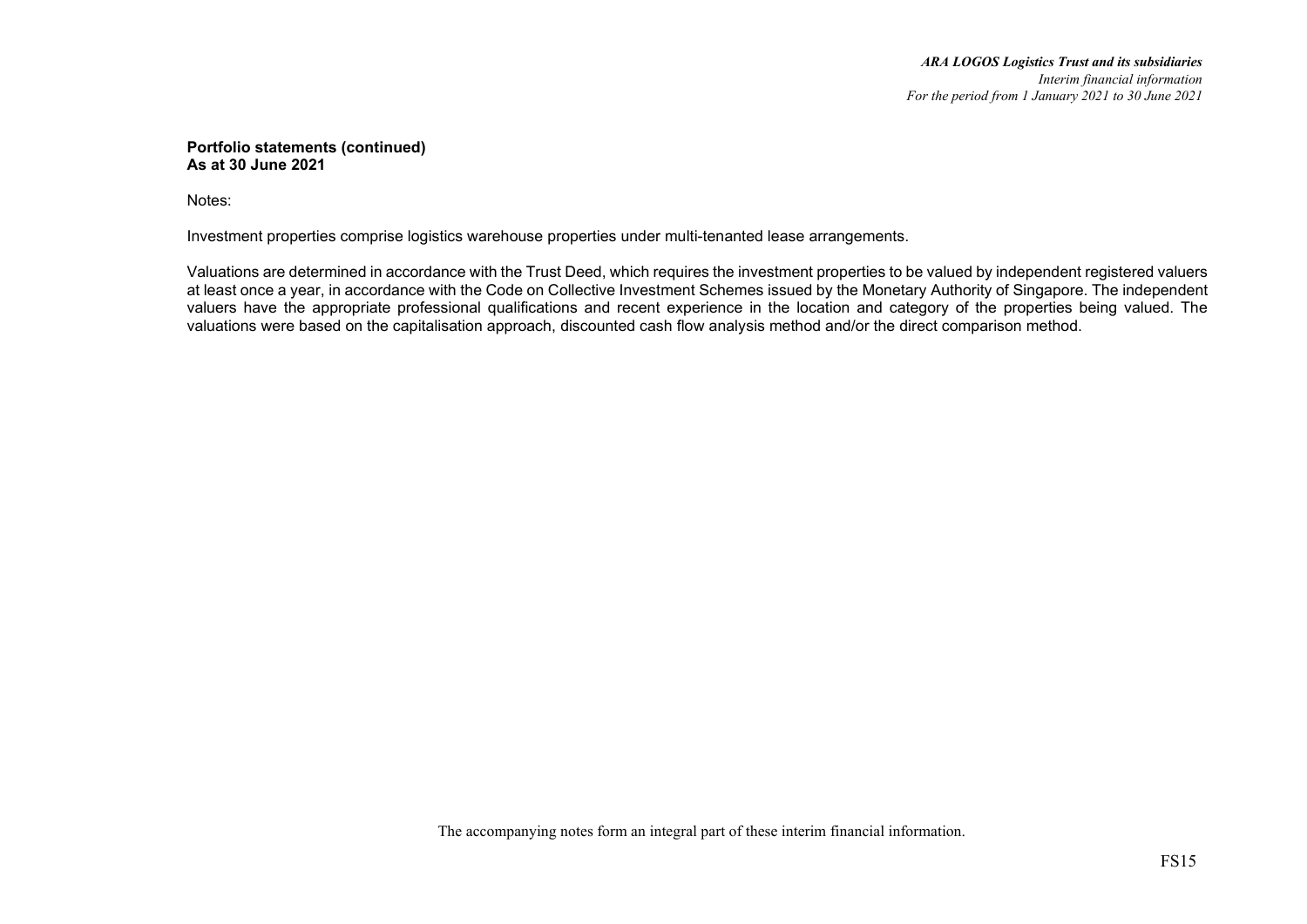## **Statement of cash flows For the period from 1 January 2021 to 30 June 2021**

|                                                                                                                     |             | Group                  |                        |  |
|---------------------------------------------------------------------------------------------------------------------|-------------|------------------------|------------------------|--|
|                                                                                                                     |             | 1 January<br>2021 to   | 1 January<br>2020 to   |  |
|                                                                                                                     | <b>Note</b> | 30 June 2021<br>\$'000 | 30 June 2020<br>\$'000 |  |
| Cash flows from operating activities<br>Total return for the period before tax and distribution<br>Adjustments for: |             | 180,971                | 24,599                 |  |
| Manager's fees paid/payable in Units                                                                                | A           | 9,262                  | 2,836                  |  |
| Depreciation of plant and equipment<br>Loss on disposal of plant and equipment                                      |             | 96<br>9                | 156                    |  |
| Gain on disposal of investment properties                                                                           |             | (1,483)                |                        |  |
| Foreign exchange gain                                                                                               |             | (228)                  | (1,082)                |  |
| Net financing costs<br>Net change on fair value of investment properties                                            | 11<br>3     | 12,677<br>(75, 463)    | 10,326<br>1,580        |  |
| Net change in fair value of investment in property funds                                                            |             | (67, 916)              |                        |  |
| Net change on fair value of financial derivatives                                                                   |             | (809)                  | 3,022                  |  |
|                                                                                                                     |             | 57,116                 | 41,437                 |  |
| Changes in:<br>- Trade and other receivables                                                                        |             | 9,528                  | (2,652)                |  |
| Trade and other payables<br>$\qquad \qquad \blacksquare$                                                            |             | 2,865                  | 1,053                  |  |
| <b>Cash generated from operations</b>                                                                               |             | 69,509                 | 39,838                 |  |
| Tax paid<br>Net cash from operating activities                                                                      |             | (759)<br>68,750        | (880)<br>38,958        |  |
|                                                                                                                     |             |                        |                        |  |
| Cash flows from investing activities                                                                                |             |                        |                        |  |
| Interest received<br>Capital expenditure on investment properties                                                   |             | 44<br>(1,655)          | 8<br>(2,099)           |  |
| Acquisition of subsidiaries, net of cash acquired                                                                   | 14          | (174, 585)             |                        |  |
| Acquisition of investment properties                                                                                |             | (15,088)               |                        |  |
| Acquisition of investment in property funds                                                                         |             | (197, 442)             |                        |  |
| Proceeds from disposal of investment properties                                                                     |             | 57,926                 |                        |  |
| Net cash used in investing activities                                                                               |             | (330, 800)             | (2,091)                |  |
| Cash flows from financing activities                                                                                |             |                        |                        |  |
| Proceeds from issue of units from preferential offering                                                             |             | 50,340                 |                        |  |
| Proceeds from issue of units from private placement                                                                 |             | 88,700                 |                        |  |
| Proceeds from borrowings                                                                                            |             | 274,936                | 159,200                |  |
| Repayment of borrowings<br>Issue expenses paid on preferential offering and private                                 |             | (93, 351)              | (152, 705)             |  |
| placement                                                                                                           |             | (281)                  |                        |  |
| Financing costs paid                                                                                                |             | (1,295)                | (721)                  |  |
| Interest paid on borrowings                                                                                         |             | (7,658)                | (8, 547)               |  |
| Interest paid on lease liabilities                                                                                  |             | (3,824)                | (1, 435)               |  |
| Payment of lease liabilities                                                                                        |             | (802)                  | (1,580)                |  |
| Distributions to Unitholders<br>Distributions to perpetual securities holders                                       |             | (30, 431)<br>(2, 772)  | (25, 795)<br>(2, 773)  |  |
| Net cash from/(used in) financing activities                                                                        |             | 273,562                | (34,356)               |  |
|                                                                                                                     |             |                        |                        |  |
| Net increase in cash and cash equivalents<br>Cash and cash equivalents at the beginning of the                      |             | 11,512                 | 2,511                  |  |
| period                                                                                                              |             | 26,397                 | 15,259                 |  |
| Effect of exchange rate fluctuations on cash held                                                                   |             | 47                     | 205                    |  |
| Cash and cash equivalents at the end of the period                                                                  |             | 37,956                 | 17,975                 |  |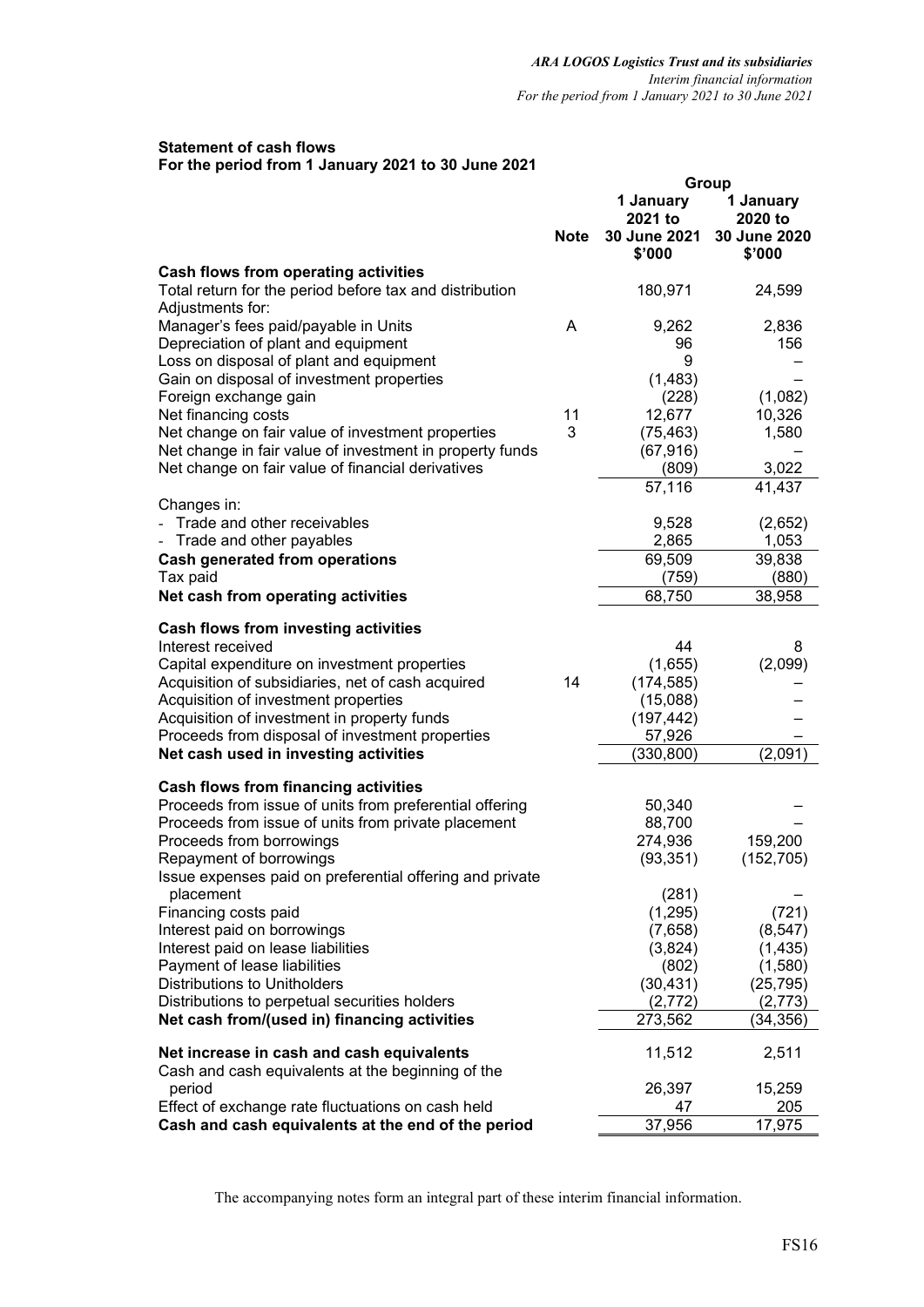## **Statement of cash flows (continued) For the period from 1 January 2021 to 30 June 2021**

## *Significant non-cash transactions*

# **Note A**

The total Manager's fees paid/payable in Units for the period from 1 January 2021 to 30 June 2021 (2020: period from 1 January 2020 to 30 June 2020) amounted to approximately \$9,262,000 (2020: \$2,836,000). This includes 2,218,438 (2020: 2,140,856) Units which will be issued to the Manager by the Trust after 30 June 2021 (2020: 30 June 2020), amounting to approximately \$1,836,000 (2020: \$1,209,000) in satisfaction of Manager's base fee payable in respect of the period from 1 April 2021 to 30 June 2021 (2020: 1 April 2020 to 30 June 2020).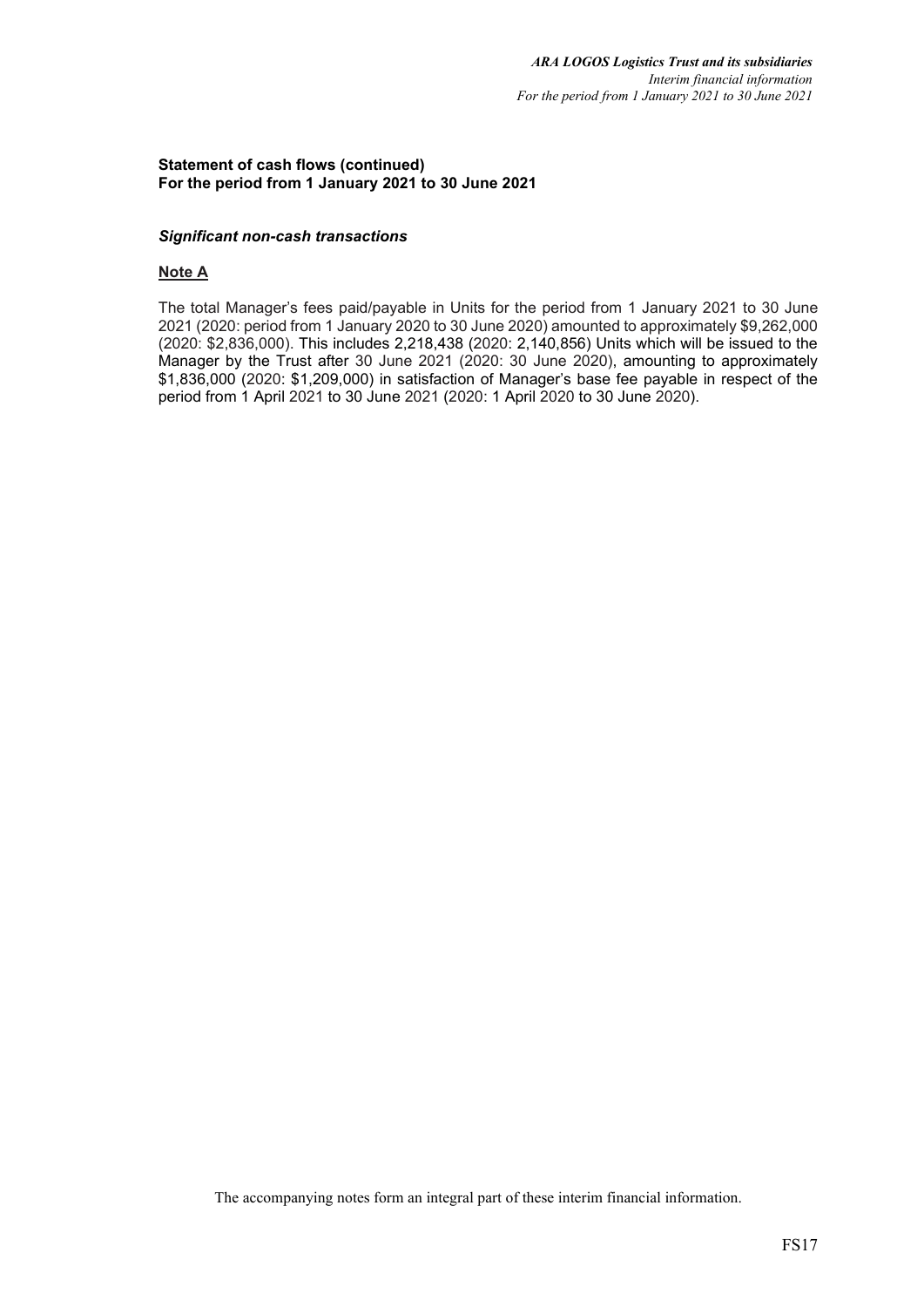## **Notes to the Interim Financial Information**

These notes form an integral part of the interim financial information.

#### **1 General**

ARA LOGOS Logistics Trust (the "Trust") is a Singapore-domiciled unit trust constituted pursuant to the trust deed dated 11 February 2010 (as amended by a first supplemental deed dated 18 March 2010, a second supplemental deed dated 29 September 2014 and a first amending and restating deed dated 13 April 2016, a fourth supplemental deed dated 31 May 2018, a fifth supplemental deed dated 2 April 2020, a sixth supplemental deed dated 28 April 2020 and a seventh supplemental deed dated 20 May 2021) (the "Trust Deed") entered into between ARA LOGOS Logistics Trust Management Limited, as manager of the Trust (the "Manager") and HSBC Institutional Trust Services (Singapore) Limited, as trustee of the Trust (the "Trustee"). The Trust Deed is governed by the laws of the Republic of Singapore, The Trustee is under a duty to take into custody and hold the assets of the Trust held by it or through its subsidiaries (collectively the "Group") in trust for the holders ("Unitholders") of units in the Trust (the "Units").

The Trust changed its name from Cache Logistics Trust to ARA LOGOS Logistics Trust with effect from 28 April 2020. The Manager also changed its name from ARA Trust Management (Cache) Limited to ARA LOGOS Logistics Trust Management Limited with effect from 28 April 2020.

The Trust was formally admitted to the Official List of the Singapore Exchange Securities Trading Limited (the "SGX-ST") on 12 April 2010 and was included in the Central Provident Fund ("CPF") Investment Scheme on 12 April 2010.

The principal activities of the Group and the Trust are those relating to investments in income producing real estate and real estate related assets, which are used or predominantly used for logistics purposes in Asia Pacific, with the primary objective of providing Unitholders with regular and stable distributions and long-term capital growth.

The consolidated interim financial information ("Financial Information") relate to the Trust and its subsidiaries (the "Group").

## **2 Summary of significant accounting policies**

### 2.1 Basis of preparation

The Financial Information has been prepared in accordance with the recommendations of Statement of Recommended Accounting Practice ("RAP") 7 *Reporting Framework for Investment Funds* issued by the Institute of Singapore Chartered Accountants, and the applicable requirements of the Code on Collective Investment Schemes ("CIS Code") issued by the Monetary Authority of Singapore ("MAS") and the provisions of the Trust Deed. RAP 7 requires the accounting policies to generally comply with the recognition and measurement principles of Singapore Financial Reporting Standards ("FRS").

The Financial Information does not contain all of the information required for full annual financial statements.

The Financial Information is prepared on a historical cost basis, except for investment properties, investment in property funds and financial derivative instruments which are stated at fair value.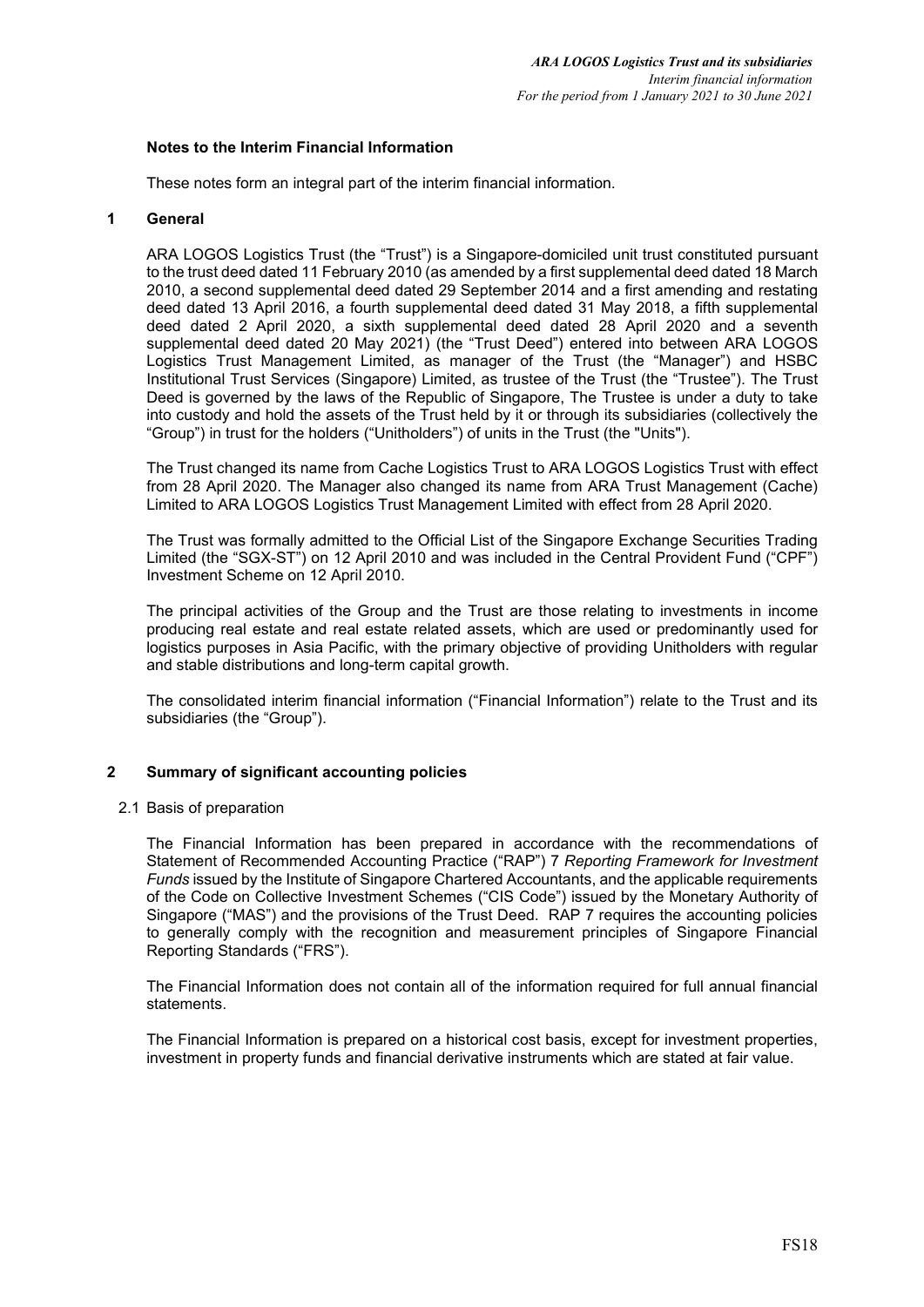The Financial Information is presented in Singapore dollars, which is the Trust's functional currency. All financial information presented in Singapore dollars has been rounded to the nearest thousand, unless otherwise stated.

The preparation of the financial information in conformity with RAP 7 requires the Manager to make judgements, estimates and assumptions that affect the application of policies and reported amounts of assets, liabilities, income and expenses. Actual results may differ from these estimates.

In preparing this Financial Information, significant judgements made by the Manager in applying the Group's accounting policies and the key sources of estimation uncertainty were the same as those that described in the consolidated financial statements as at and for the year ended 31 December 2020 other than information about critical judgements in applying accounting policies included in Note 4 – classification of investment in property funds.

The accounting policies applied by the Group in this Financial Information are the same as those applied by the Group in its financial statements as at and for the year ended 31 December 2020, except for the new and revised standards that are effective for annual periods beginning on 1 January 2021. The adoption of these new and revised standards did not have a material impact on the Group's Financial Information.

In July 2020, ISCA issued a revised version of RAP 7 which become effective for the Group's financial statements for the year ending 31 December 2021 and has been applied in preparing these financial statements. The application of the revised RAP 7 does not have a significant impact on the financial statements of the Group.

A number of new standards, interpretations and amendments to standards are effective for annual periods beginning after 1 January 2021 and earlier application is permitted; however, the Group has not early adopted the new or amended standards and interpretations in preparing this Financial Information.

### **3 Investment properties**

|                                               | 30 June<br>2021<br>\$'000 | 31 December<br>2020<br>\$'000 |
|-----------------------------------------------|---------------------------|-------------------------------|
| Group                                         |                           |                               |
| At the beginning of the period/year           | 1,355,864                 | 1,333,939                     |
| Acquisitions <sup>(1)</sup>                   | 187,812                   |                               |
| Additions to Right-of-Use assets              | 153,230                   |                               |
| Disposal of investment properties             | (57,051)                  |                               |
| Capital expenditure capitalised               | 1,655                     | 7,235                         |
| Straight-line effective rent adjustment       | 401                       | 19                            |
| Remeasurement of lease liability              | (107)                     |                               |
| Effect of movement in exchange rates          | 1.301                     | 31,501                        |
|                                               | 1,643,105                 | 1,372,694                     |
| Changes in fair values during the period/year | 75.463                    | (16, 830)                     |
| At the end of the period/year                 | 1.718.568                 | 1,355,864                     |

(1) Comprises acquisitions of investment properties and through acquisitions of subsidiaries (Note 14)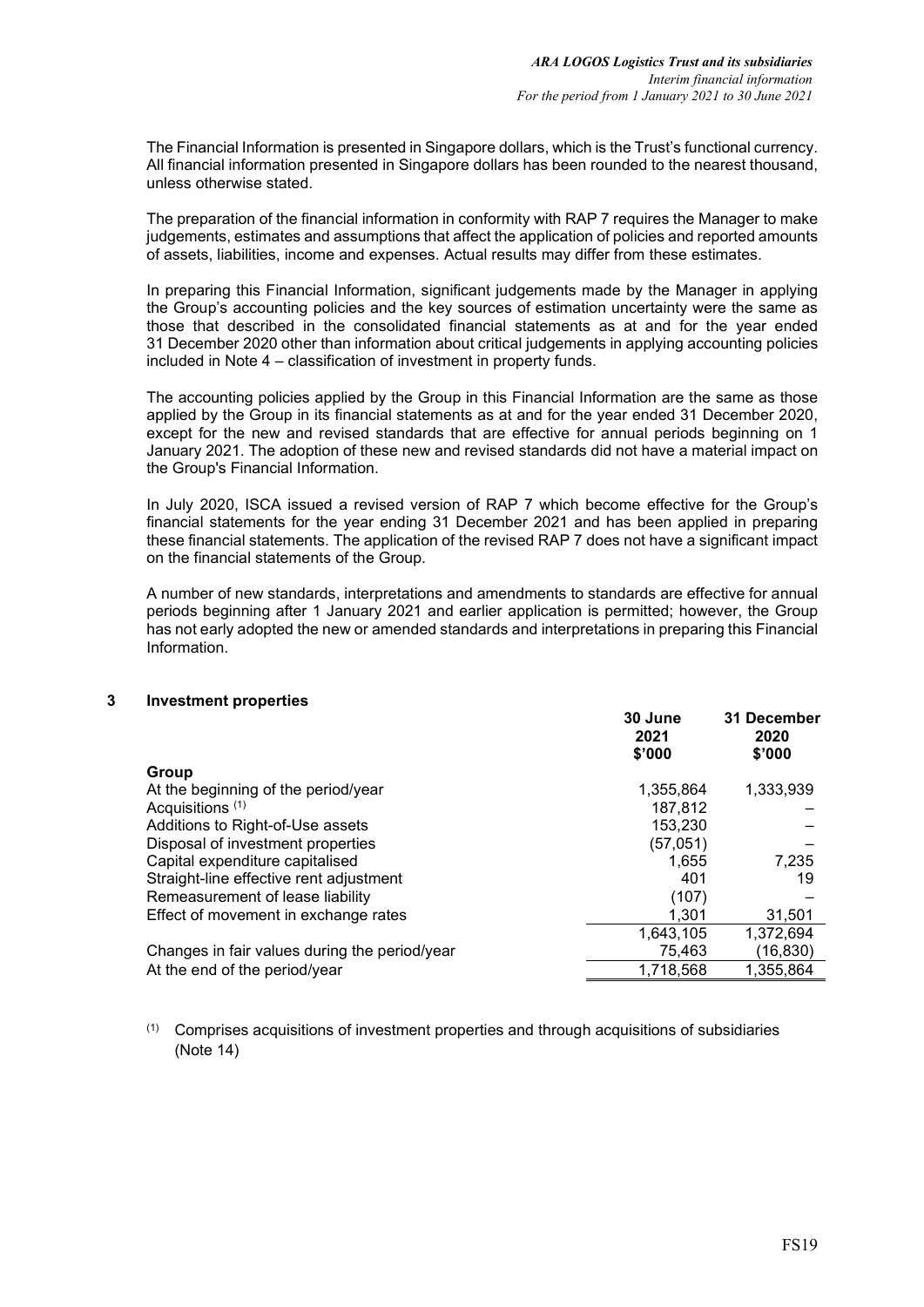|                                               | 30 June<br>2021<br>\$'000 | 31 December<br>2020<br>\$'000 |
|-----------------------------------------------|---------------------------|-------------------------------|
| Trust                                         |                           |                               |
| At the beginning of the period/year           | 909,525                   | 929,315                       |
| Disposal of an investment property            | (16, 139)                 |                               |
| Capital expenditure capitalised               | 768                       | 5,378                         |
| Straight-line effective rent adjustment       | (216)                     | 318                           |
| Remeasurement of lease liability              | (107)                     |                               |
|                                               | 893,831                   | 935,011                       |
| Changes in fair values during the period/year | 8.440                     | (25,486)                      |
| At the end of the period/year                 | 902,271                   | 909,525                       |

## **Security**

As at the reporting date, certain investment properties have been pledged as security for loan facilities granted by financial institutions to the Group. The aggregate carrying amount of the pledged investment properties are as follows:

|                       |                           | Group                         | Trust                     |                               |  |
|-----------------------|---------------------------|-------------------------------|---------------------------|-------------------------------|--|
|                       | 30 June<br>2021<br>\$'000 | 31 December<br>2020<br>\$'000 | 30 June<br>2021<br>\$'000 | 31 December<br>2020<br>\$'000 |  |
| Investment properties | 454.748                   | 372.431                       | _                         |                               |  |

### **Measurement of fair value**

The fair values of investment properties were determined by external, independent valuers, having appropriate recognised professional qualifications and recent experience in the location and category of property being valued.

In determining the fair value of investment properties, the independent external valuers have used valuation techniques which involve certain estimates. In relying on the valuation reports, the Manager has exercised its judgement and is satisfied that the valuation techniques and estimates used are reflective of current market conditions.

The valuation reports are prepared in accordance with recognised appraisal and valuation standards.

As at 30 June 2021, the valuation reports of the Group's properties in Australia included a 'market volatility clause' (2020: a 'market volatility clause' or a 'material uncertainty clause'") due to the disruption to the market at that date caused by the COVID-19 outbreak. The inclusion of this clause in the valuation reports indicate that given the unprecedented set of circumstances on which to base a judgement, a higher degree of caution should be exercised when relying on the valuations. Due to the unknown future impact that COVID-19 might have on the real estate market, the external valuers have also recommended that the valuation of these properties be closely monitored in light of future events and under regular updates.

The valuers have considered the capitalisation approach, discounted cash flows analysis method and/or direct comparison method in arriving at the valuation as at the reporting date.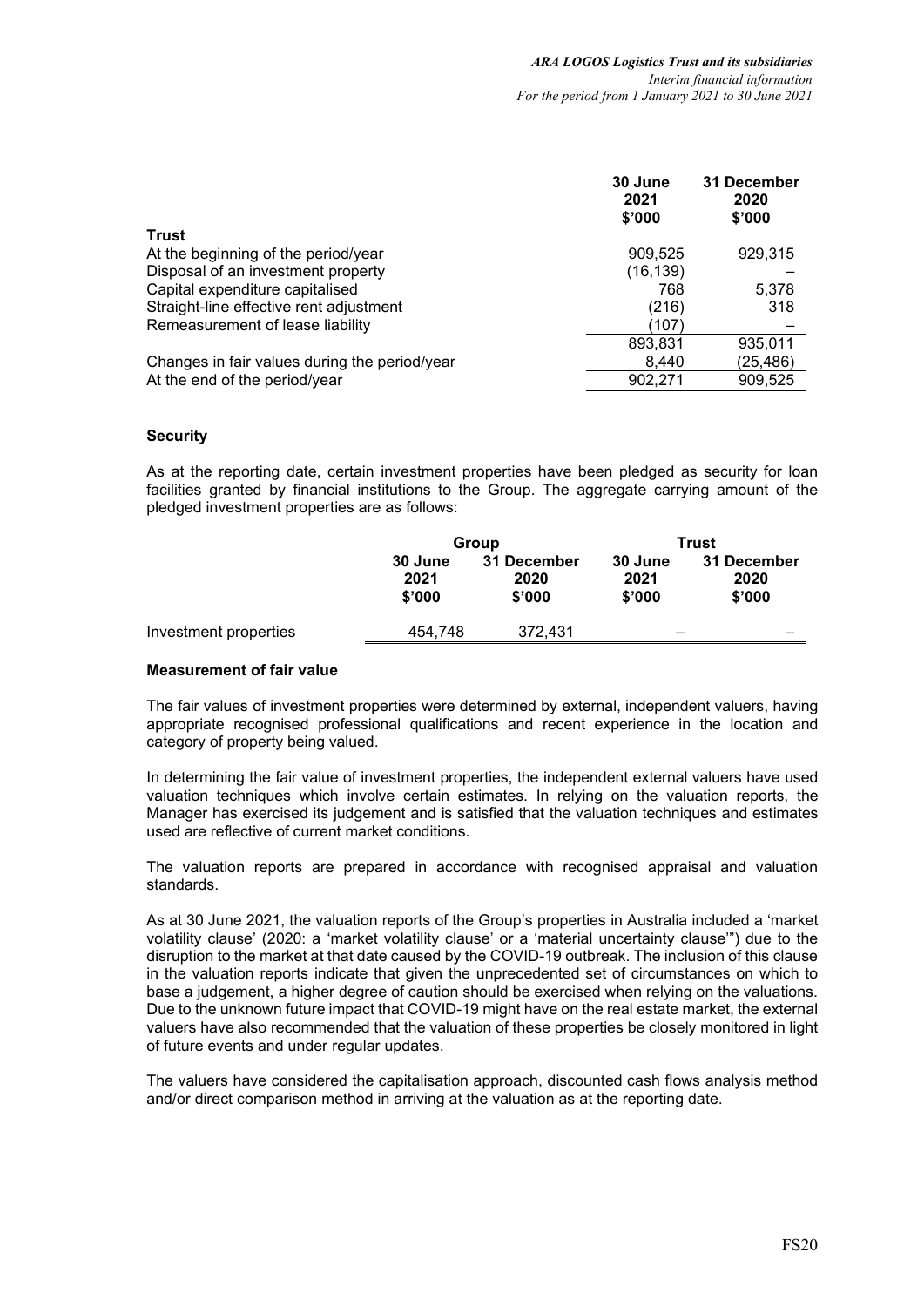The capitalisation approach capitalises an income stream into a present value using a single-year capitalisation rate. The income stream used is adjusted for market rentals currently being achieved for comparable investment properties and recent leasing transactions. The discounted cash flow analysis method involves the estimation and projection of an income stream over a period and discounting the income stream with a rate of return to arrive at the market value. The discounted cash flow analysis method requires the valuers to assume a rental growth rate indicative of market and the selection of a target rate of return consistent with current market requirements. The direct comparison method provides an indication of value by comparing the investment property with identical or similar properties where reliable sales evidence is available.

The fair value measurement for investment properties based on the inputs to the valuation techniques used is categorised as a Level 3 fair value in the fair value hierarchy.

|                                           | 30 June<br>2021<br>\$'000 | 31 December<br>2020<br>\$'000 |
|-------------------------------------------|---------------------------|-------------------------------|
| Group                                     |                           |                               |
| Fair value of investment properties       | 1,492,031                 | 1,281,039                     |
| Add: Carrying amount of lease liabilities | 226,537                   | 74,825                        |
| Carrying amount of investment properties  | 1,718,568                 | 1,355,864                     |
| <b>Trust</b>                              |                           |                               |
| Fair value of investment properties       | 829,800                   | 834,700                       |
| Add: Carrying amount of lease liabilities | 72,471                    | 74,825                        |
| Carrying amount of investment properties  | 902.271                   | 909.525                       |

The following table shows the significant unobservable inputs used in the valuation models:

| <b>Type</b>                                                                             | Significant unobservable<br>inputs                                                                                                                                                                                                                                                                                                                                                                                                                                                                                                                                                                                   | Inter-relationship between<br>key unobservable inputs<br>and fair value measurement                                                                                                                                                                                                                             |
|-----------------------------------------------------------------------------------------|----------------------------------------------------------------------------------------------------------------------------------------------------------------------------------------------------------------------------------------------------------------------------------------------------------------------------------------------------------------------------------------------------------------------------------------------------------------------------------------------------------------------------------------------------------------------------------------------------------------------|-----------------------------------------------------------------------------------------------------------------------------------------------------------------------------------------------------------------------------------------------------------------------------------------------------------------|
| Investment properties<br>consisting of logistics<br>warehouse properties for<br>leasing | Group<br>Capitalisation rates of 4.25% to<br>7.00% (2020: 5.00% to 7.75%)<br>Terminal yield rates of 4.50% to<br>7.25% (2020: 5.25% to 8.00%)<br>Discount rates of 5.75% to 8.25%<br>$(2020: 6.25\% \text{ to } 8.00\%)$<br>• Adjusted price per square meter of<br>\$1,109 to \$4,038 (2020: \$1,083 to<br>\$4,013)<br><b>Trust</b><br>Capitalisation rates of 5.25% to<br>6.25% (2020: 5.50% to 6.50%)<br>Terminal yield rates of 5.50% to<br>6.50% (2020: 5.75% to 6.75%)<br>Discount rates of 7.50% (2020:<br>$7.75\%$<br>Adjusted price per square meter of<br>\$1,109 to \$4,038 (2020: \$1,083 to<br>\$4,013) | The estimated fair values<br>would increase/(decrease) if:<br>the capitalisation rates<br>$\bullet$<br>were lower/(higher);<br>the terminal yield rates<br>were lower/(higher);<br>• the discount rates were<br>lower/(higher); or<br>the adjusted price per<br>$\bullet$<br>square foot was<br>higher/(lower). |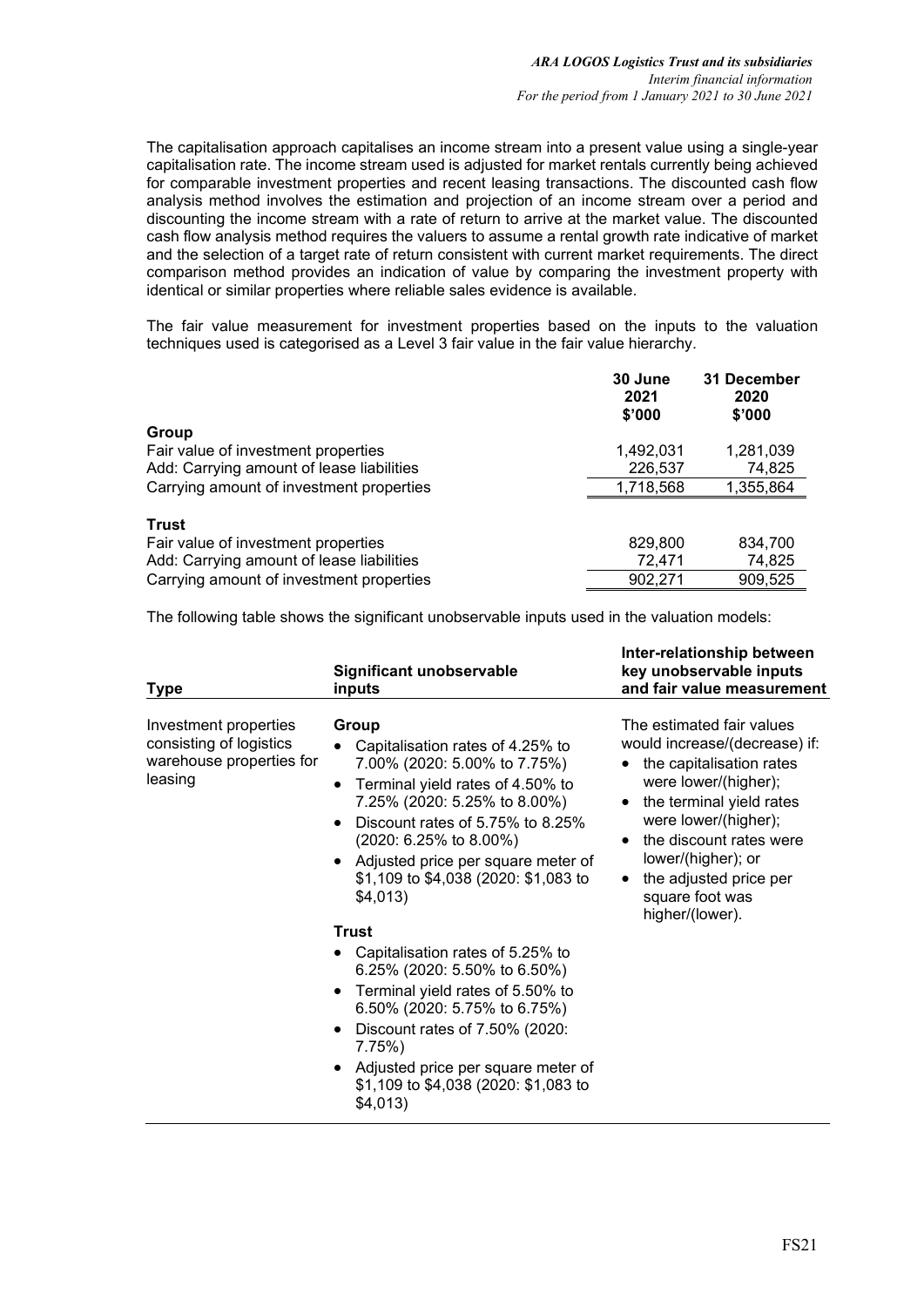### **4 Investment in property funds**

|                                         |                                  | Group                         |
|-----------------------------------------|----------------------------------|-------------------------------|
|                                         | <b>30 June</b><br>2021<br>\$'000 | 31 December<br>2020<br>\$'000 |
| Investment in property funds – at FVTPL | 265,358                          |                               |

The Group has invested in New LAIVS Trust and in Oxford Property Fund (the "Funds"), the Group has determined that it neither has significant influence in nor control over the Funds. These investments are classified as financial assets measured at FVTPL.

#### **Measurement of fair value**

The fair value of investment in property funds is determined by using the adjusted net asset method which is based on the fair value of the underlying investments. The fair values of the underlying investment properties (Level 3 fair value measurement) are determined based on independent valuations of the properties held by the Funds undertaken by the investment manager of the Funds as at 30 June 2021.

### **5 Subsidiaries**

|                                     |                           | <b>Trust</b>                  |
|-------------------------------------|---------------------------|-------------------------------|
|                                     | 30 June<br>2021<br>\$'000 | 31 December<br>2020<br>\$'000 |
| Equity investments, at cost         | 447.579                   | 190,090                       |
| Advances to a subsidiary            | 3,420                     | 3,420                         |
|                                     | 450,999                   | 193,510                       |
| Less: Accumulated impairment losses | (4,800)                   | (4,800)                       |
|                                     | 446,199                   | 188,710                       |

### **6 Borrowings**

|                                                       | Group                     |                               | Trust                     |                               |  |
|-------------------------------------------------------|---------------------------|-------------------------------|---------------------------|-------------------------------|--|
|                                                       | 30 June<br>2021<br>\$'000 | 31 December<br>2020<br>\$'000 | 30 June<br>2021<br>\$'000 | 31 December<br>2020<br>\$'000 |  |
| Secured borrowings<br>Less: Unamortised transaction   | 142,842                   | 144,865                       |                           |                               |  |
| costs                                                 | (574)                     | (648)                         |                           |                               |  |
|                                                       | 142,268                   | 144,217                       |                           |                               |  |
| Unsecured borrowings<br>Less: Unamortised transaction | 561,136                   | 377,000                       | 438,700                   | 377,000                       |  |
| costs                                                 | (3,217)                   | (2, 450)                      | (2, 598)                  | (2, 450)                      |  |
|                                                       | 557,919                   | 374,550                       | 436,102                   | 374,550                       |  |
| <b>Maturity of borrowings</b>                         |                           |                               |                           |                               |  |
| Within 1 year                                         | 58,700                    | 69,456                        | 58,700                    | 66,915                        |  |
| After 1 year but within 5 years                       | 641,487                   | 449,311                       | 377,402                   | 307,635                       |  |
|                                                       | 700,187                   | 518,767                       | 436,102                   | 374,550                       |  |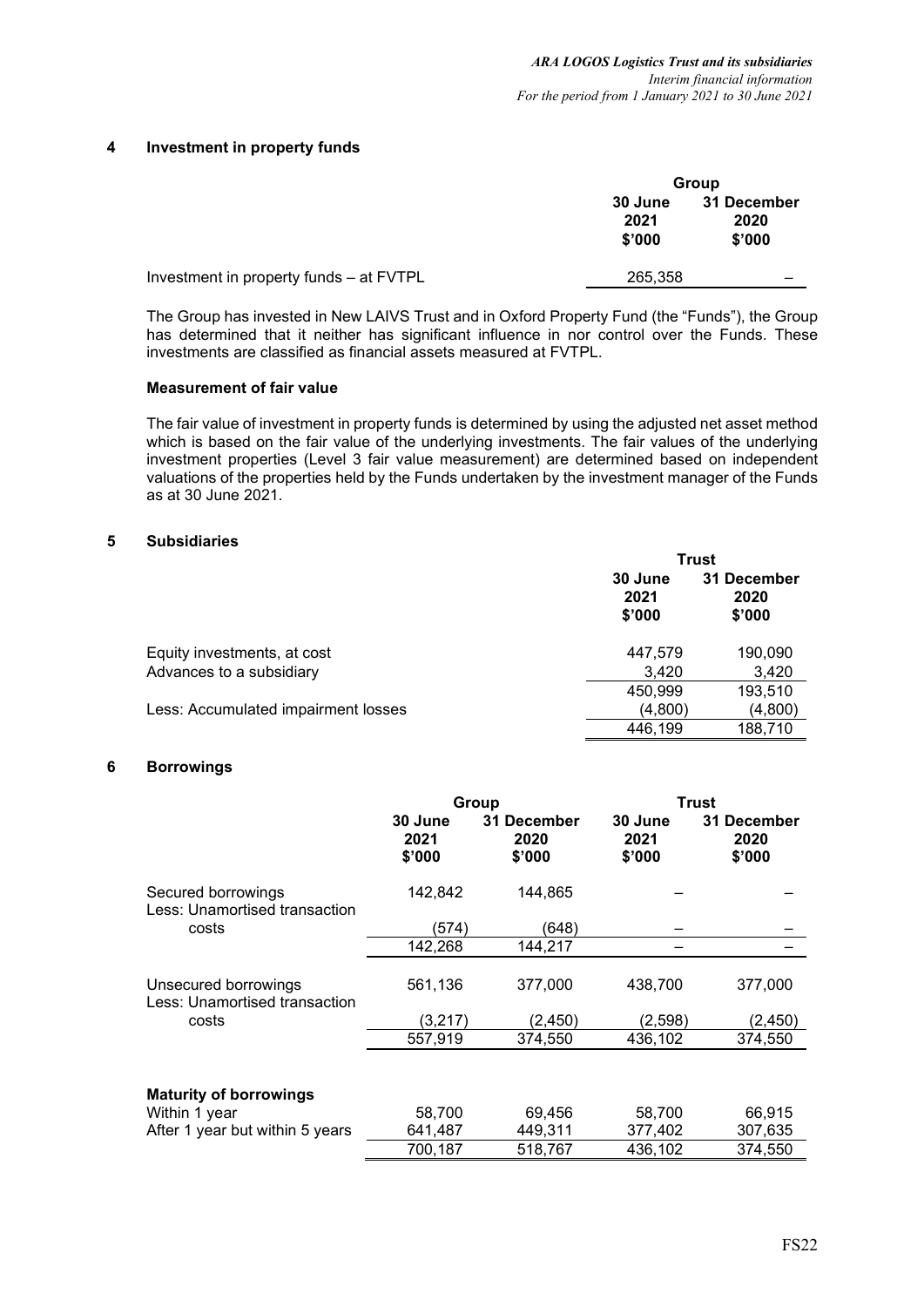## **7 Lease liabilities**

The Group leases land in respect of certain properties from JTC Corporation and the Port of Brisbane. Information about leases for which the Group and the Trust is a lessee is presented below.

|                                                                     | Group                     |                               |                           | Trust                         |
|---------------------------------------------------------------------|---------------------------|-------------------------------|---------------------------|-------------------------------|
|                                                                     | 30 June<br>2021<br>\$'000 | 31 December<br>2020<br>\$'000 | 30 June<br>2021<br>\$'000 | 31 December<br>2020<br>\$'000 |
| Right-of-use assets (included<br>within 'investment<br>properties') | 226,537                   | 74,825                        | 72,471                    | 74,825                        |
| Lease liabilities<br>- Non-current<br>- Current                     | 213,544<br>12,993         | 71,515<br>3,310               | 69,224<br>3,247           | 71,515<br>3,310               |
|                                                                     | 226,537                   | 74,825                        | 72,471                    | 74,825                        |

## **8 Perpetual securities**

On 1 February 2018, the Trust issued \$100.0 million perpetual securities under the \$1,000,000,000 Multicurrency Debt Issuance Programme established by the Trust. The key terms and conditions of the perpetual securities are as follows:

- the perpetual securities will confer a right to receive distribution payments at a rate of 5.5% per annum with the first distribution rate reset falling on 1 February 2023 and subsequent resets occurring every five years thereafter;
- the distributions are payable semi-annually in arrears on a discretionary basis and are noncumulative; and
- the perpetual securities will constitute direct, unsecured and subordinated obligations of the Trust and rank *pari passu* and without any preference among themselves and with any Parity Obligations (as defined in the conditions) of the Trust.

The perpetual securities may be redeemed at the option of the Trust. Distributions to the perpetual securities holders will be payable semi-annually in arrears on a discretionary basis and will be noncumulative. Accordingly, the perpetual securities are classified as equity. The expenses relating to the issue of the perpetual securities are deducted against the proceeds from the issue.

The perpetual securities are classified as equity instruments and recorded in equity in the statement of financial position. As at 30 June 2021, the \$101.5 million (31 December 2020: \$101.5 million) presented in the statements of financial position of the Group and the Trust represent the carrying value of the \$100.0 million (31 December 2020: \$100.0 million) perpetual securities issued, net of issue costs and includes the total return attributable to the perpetual securities holders from the last distribution date.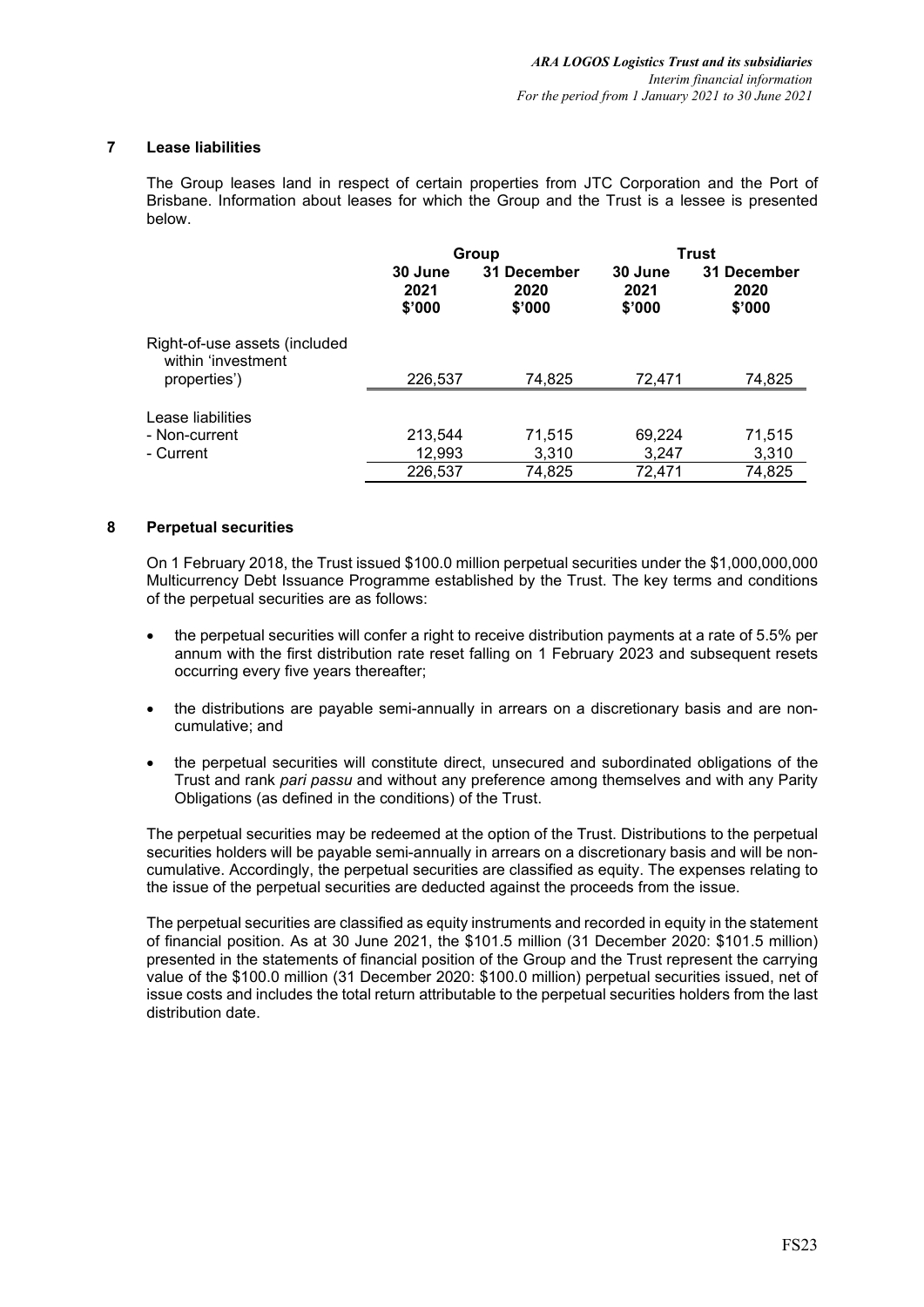## **9 Units in issue and to be issued**

|                                                       |                                             | <b>Group and Trust</b>               |
|-------------------------------------------------------|---------------------------------------------|--------------------------------------|
|                                                       | 1 January<br>2021 to<br><b>30 June 2021</b> | 1 January<br>2020 to<br>30 June 2020 |
|                                                       | Number of<br><b>Units</b><br>'000           | Number of<br><b>Units</b><br>'000    |
| Units in issue:                                       |                                             |                                      |
| At the beginning of the period                        | 1,186,966                                   | 1,085,819                            |
| Units issued:                                         |                                             |                                      |
| Manager's base fee paid in Units                      | 1,766                                       | 2,866                                |
| - Acquisition fee paid in Units                       | 7,568                                       |                                      |
| - Preferential offering on 25 January 2021            | 91,113                                      |                                      |
| Private placement on 16 April 2021                    | 160,543                                     |                                      |
| Units to be issued:                                   |                                             |                                      |
| - Manager's base fee payable in Units                 | 2,218                                       | 2,141                                |
| Total issued and to be issued Units at the end of the |                                             |                                      |
| period                                                | 1.450.174                                   | 1.090.826                            |

## **10 Net asset value per Unit**

|                                                                                                       |                 | Group               |                 | Trust               |
|-------------------------------------------------------------------------------------------------------|-----------------|---------------------|-----------------|---------------------|
|                                                                                                       | 30 June<br>2021 | 31 December<br>2020 | 30 June<br>2021 | 31 December<br>2020 |
| Net asset value per Unit<br>attributable to Unitholders is<br>based on:<br>Net assets attributable to |                 |                     |                 |                     |
| Unitholders (\$'000)                                                                                  | 977,828         | 678,545             | 833,626         | 670,738             |
| Total issued and to be issued<br>Units at the end of the                                              |                 |                     |                 |                     |
| period/year ('000)                                                                                    | 1,450,174       | $1,186,966^{(1)}$   | 1,450,174       | $1,186,966^{(1)}$   |

 $(1)$  Units issued and to be issued as at 31 December 2020 excludes 91,112,930 preferential offering Units which were issued on 25 January 2021.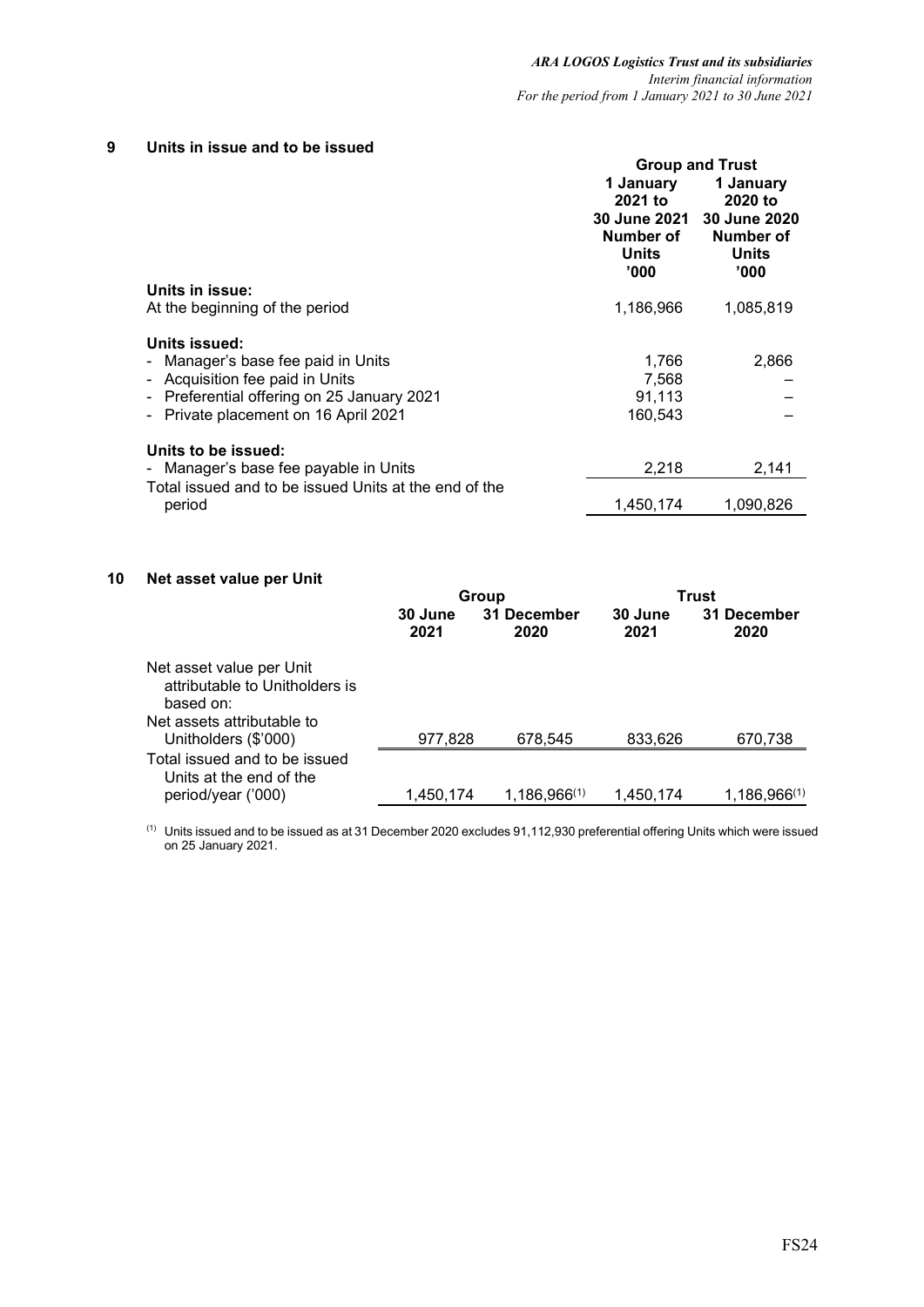# **11 Net financing costs**

|                                                                                                                                                                 | Group                                                      |                                                               |
|-----------------------------------------------------------------------------------------------------------------------------------------------------------------|------------------------------------------------------------|---------------------------------------------------------------|
|                                                                                                                                                                 | 1 January<br>2021 to<br><b>30 June 2021</b><br>\$'000      | 1 January<br>2020 to<br>30 June 2020<br>\$'000                |
| Interest income:                                                                                                                                                |                                                            |                                                               |
| bank deposits<br>$\sim$                                                                                                                                         | 44                                                         | 8                                                             |
| <b>Finance income</b>                                                                                                                                           | 44                                                         | 8                                                             |
| Interest expense:<br>bank loans<br>interest rate swaps<br>lease liabilities<br>Amortisation of transaction<br>costs<br><b>Others</b><br><b>Finance expenses</b> | (4,997)<br>(3,280)<br>(3,824)<br>(554)<br>(66<br>(12, 721) | (6,638)<br>(1,617)<br>(1, 435)<br>(500)<br>(144)<br>(10, 334) |
| <b>Net financing costs</b>                                                                                                                                      | (12,677)                                                   | (10, 326)                                                     |

# **12 Earnings and distribution per Unit**

# **(a) Basic earnings per Unit**

Basic earnings per Unit is based on:

|                                                                                                                    |                                | Group                                                       |
|--------------------------------------------------------------------------------------------------------------------|--------------------------------|-------------------------------------------------------------|
|                                                                                                                    | 1 January<br>2021 to<br>\$'000 | 1 January<br>2020 to<br>30 June 2021 30 June 2020<br>\$'000 |
| Total return for the period after tax attributable to Unitholders of<br>the Trust and perpetual securities holders | 179,280                        | 23,640                                                      |
| Less: Amount reserved for distribution to perpetual securities<br>holders                                          | (2,727)                        | (2,742)                                                     |
| Total return for the period after tax, before distribution,<br>attributable to Unitholders of the Trust            | 176.553                        | 20.898                                                      |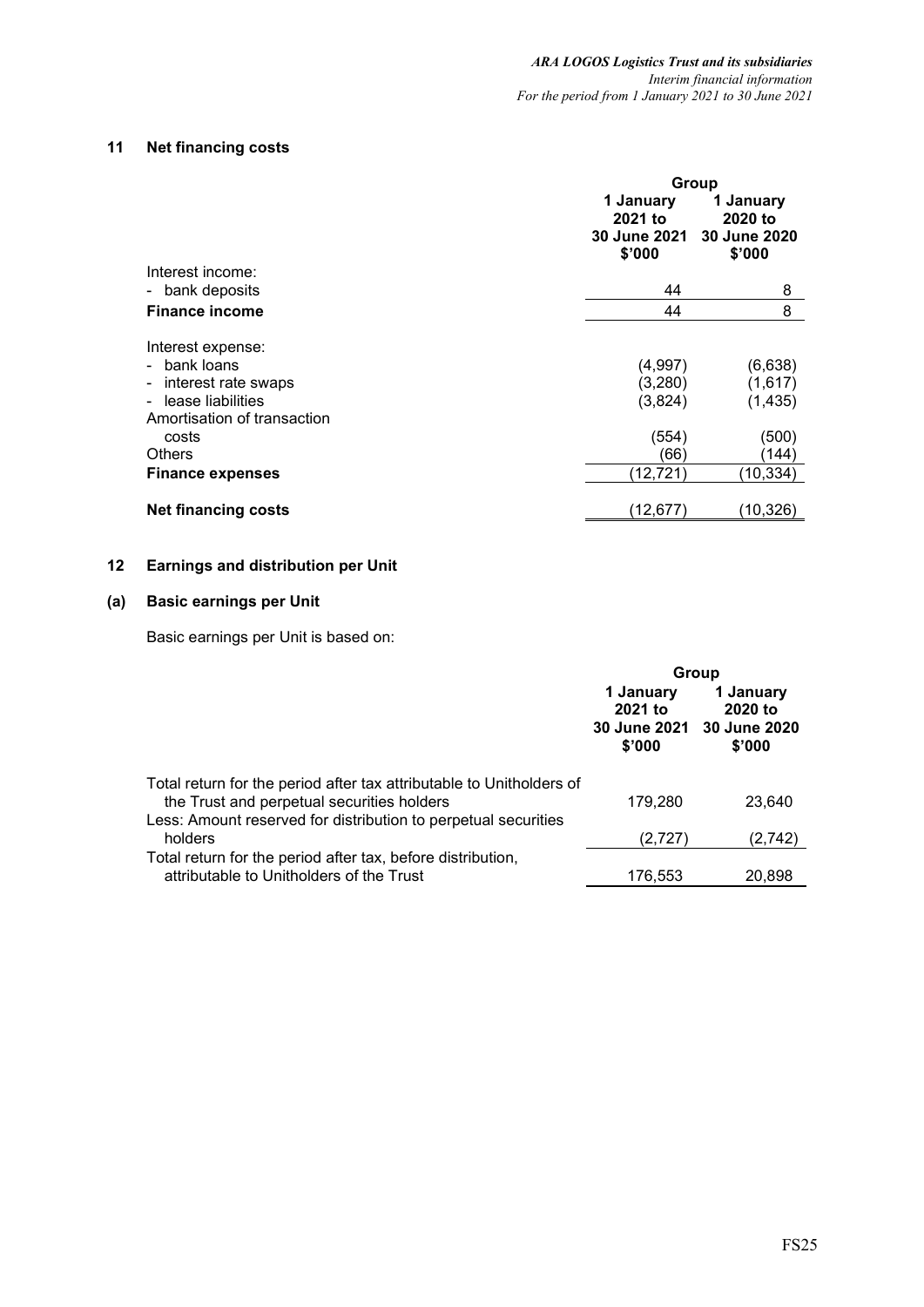|                                                                                                      |                                                           | Group                                                                                 |
|------------------------------------------------------------------------------------------------------|-----------------------------------------------------------|---------------------------------------------------------------------------------------|
|                                                                                                      | 1 January<br>2021 to<br>Number of<br><b>Units</b><br>'000 | 1 January<br>2020 to<br>30 June 2021 30 June 2020<br>Number of<br>Units $(1)$<br>'000 |
| Issued Units at beginning of period<br>Effect of creation of new Units:                              | 1,186,966                                                 | 1,085,819                                                                             |
| - issued as payment of Manager's base fee                                                            | 897                                                       | 1,449                                                                                 |
| Private placement<br>$\overline{\phantom{a}}$                                                        | 67,410                                                    |                                                                                       |
| <b>Preferential offering</b><br>$\blacksquare$                                                       | 79,032                                                    |                                                                                       |
| to be issued as payment of Manager's base fee payable in<br>$\qquad \qquad \blacksquare$<br>Units    | 12                                                        | 12                                                                                    |
| to be issued as payment of Manager's acquisition fee<br>$\overline{\phantom{a}}$<br>payable in Units | 2,885                                                     |                                                                                       |
| Adjustment for effect of preferential offering                                                       | 7,657                                                     | 7,284                                                                                 |
| Weighted average number of issued and to be issued Units at                                          |                                                           |                                                                                       |
| end of period                                                                                        | 1.344.859                                                 | 1.094.564                                                                             |

(1) The figures have been restated for the effect of the bonus element of the preferential offering of 91,112,930 Units which were issued on 25 January 2021.

# **(b) Diluted earnings per Unit**

The calculation of diluted earnings per Unit for the Group was based on the total return for the year attributable to Unitholders and a weighted average number of Units outstanding after adjustment for the effects of all dilutive potential Units.

|                                                                                       | Group                                                             |                                                                  |  |
|---------------------------------------------------------------------------------------|-------------------------------------------------------------------|------------------------------------------------------------------|--|
|                                                                                       | 1 January<br>2021 to<br>30 June 2021<br>Number of<br><b>Units</b> | 1 January<br>2020 to<br>30 June 2020<br>Number of<br>Units $(1)$ |  |
|                                                                                       | '000                                                              | '000                                                             |  |
| Weighted average number of Units used in calculation<br>of basic earnings per Unit    | 1.344.859                                                         | 1.094.564                                                        |  |
| Weighted average number of unissued Units from<br>Manager's base and performance fees | 3,721                                                             | 4.390                                                            |  |
| Weighted average number of Units outstanding (diluted)<br>during the period           | 1.348.580                                                         | 1.098.954                                                        |  |

<sup>(1)</sup> The figures have been restated for the effect of the bonus element of the preferential offering of 91,112,930 Units which were issued on 25 January 2021.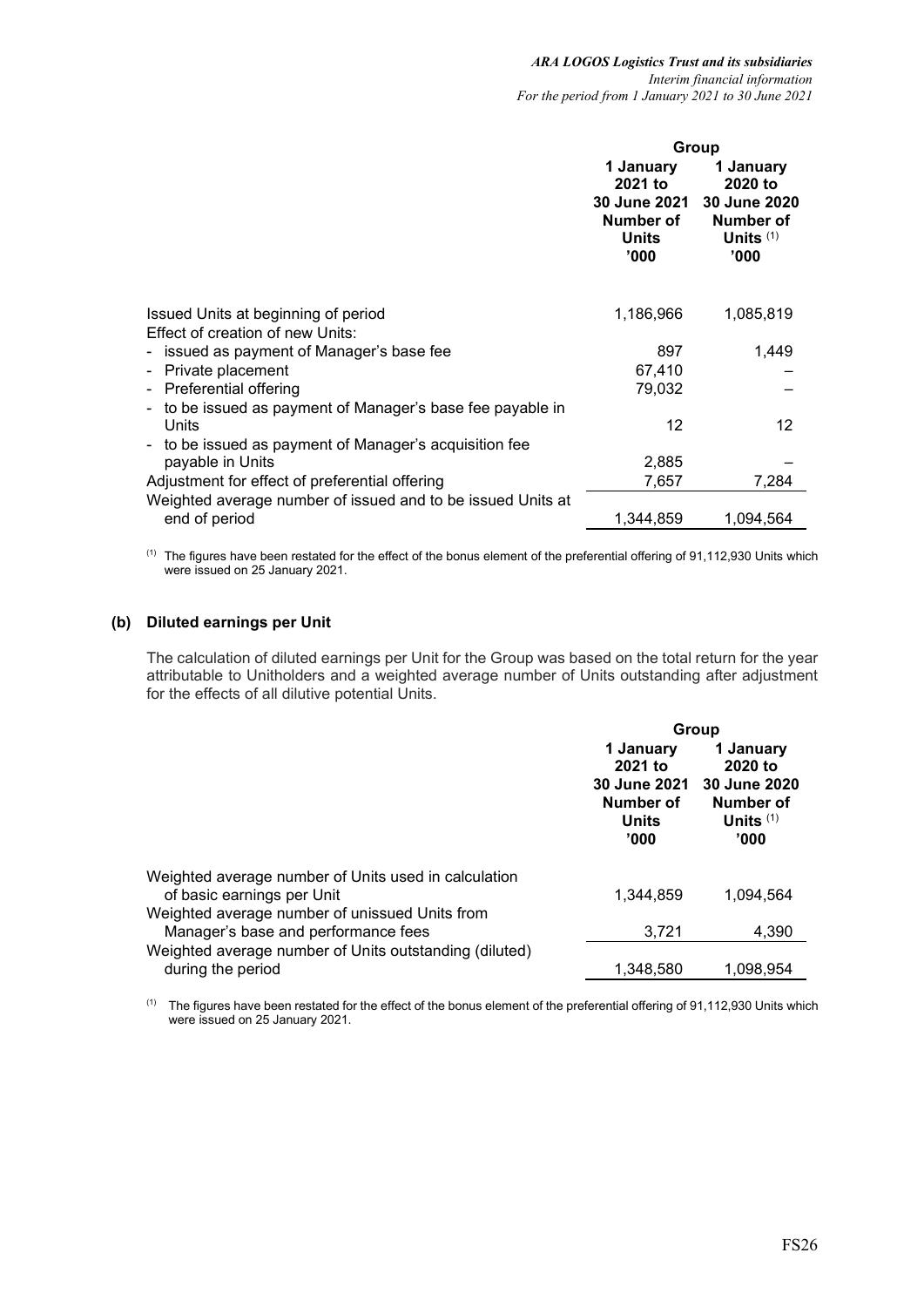### **(c) Distribution per Unit**

The distribution per Unit relates to the distributions in respect of the relevant financial period and incorporates the effects of the bonus element of the preferential offering of 91,112,930 Units which were issued on 25 January 2021. The distribution relating to the last financial period will be paid subsequent to the reporting date (see Note 15).

### **13 Financial ratios**

|                                                     | Group                     |                                                        |  |
|-----------------------------------------------------|---------------------------|--------------------------------------------------------|--|
|                                                     | 1 January<br>2021 to<br>% | 1 January<br>2020 to<br>30 June 2021 30 June 2020<br>% |  |
| Expenses to weighted average net assets (1)         |                           |                                                        |  |
| - including performance component of Manager's fees | 1.5                       | 17                                                     |  |
| - excluding performance component of Manager's fees | 1.3                       | 1.5                                                    |  |
| Portfolio turnover rate (2)                         | 6.6                       |                                                        |  |

- (1) The annualised ratios are computed in accordance with the guidelines of Investment Management Association of Singapore. The expenses used in the computation relate to expenses of the Group, excluding property expenses, interest expenses, unrealised foreign exchange (gain)/loss and tax expense.
- (2) The annualised ratio is computed based on the lesser of purchases or sales of underlying investment properties of the Group expressed as a percentage of weighted average net asset value. The portfolio turnover rate was nil for the period ended 30 June 2020 as there were no purchases or sales of investment properties during the period.

### **14 Acquisitions of subsidiaries, net of cash acquired**

In April 2021, the Group acquired the following subsidiaries:

- The Trust Company Limited as trustee for LP Bishop Asset Trust
- The Trust Company Limited as trustee for LP Curlew Asset Trust
- The Trust Company Limited as trustee for Larapinta Property Asset Trust

The acquisitions were accounted for as acquisitions of assets based on the Manager's assessment.

The cash flows and net assets and liabilities of subsidiaries acquired are provided below:

|                                                                                                                     | Recognised<br>values on<br>acquisition<br>2021<br>\$'000 |
|---------------------------------------------------------------------------------------------------------------------|----------------------------------------------------------|
| Investment properties (including acquisition costs)<br>Trade and other receivables<br>Trade and other payables      | 172,724<br>2,796<br>(1,244)                              |
| Net identifiable assets and liabilities acquired (including right-of-<br>use assets and lease liabilities acquired) | 174,276                                                  |
| Purchase consideration<br>Purchase consideration reflected in other receivables                                     | 174,276<br>309                                           |
| Net cash outflow on acquisition of investment properties                                                            | 174,585                                                  |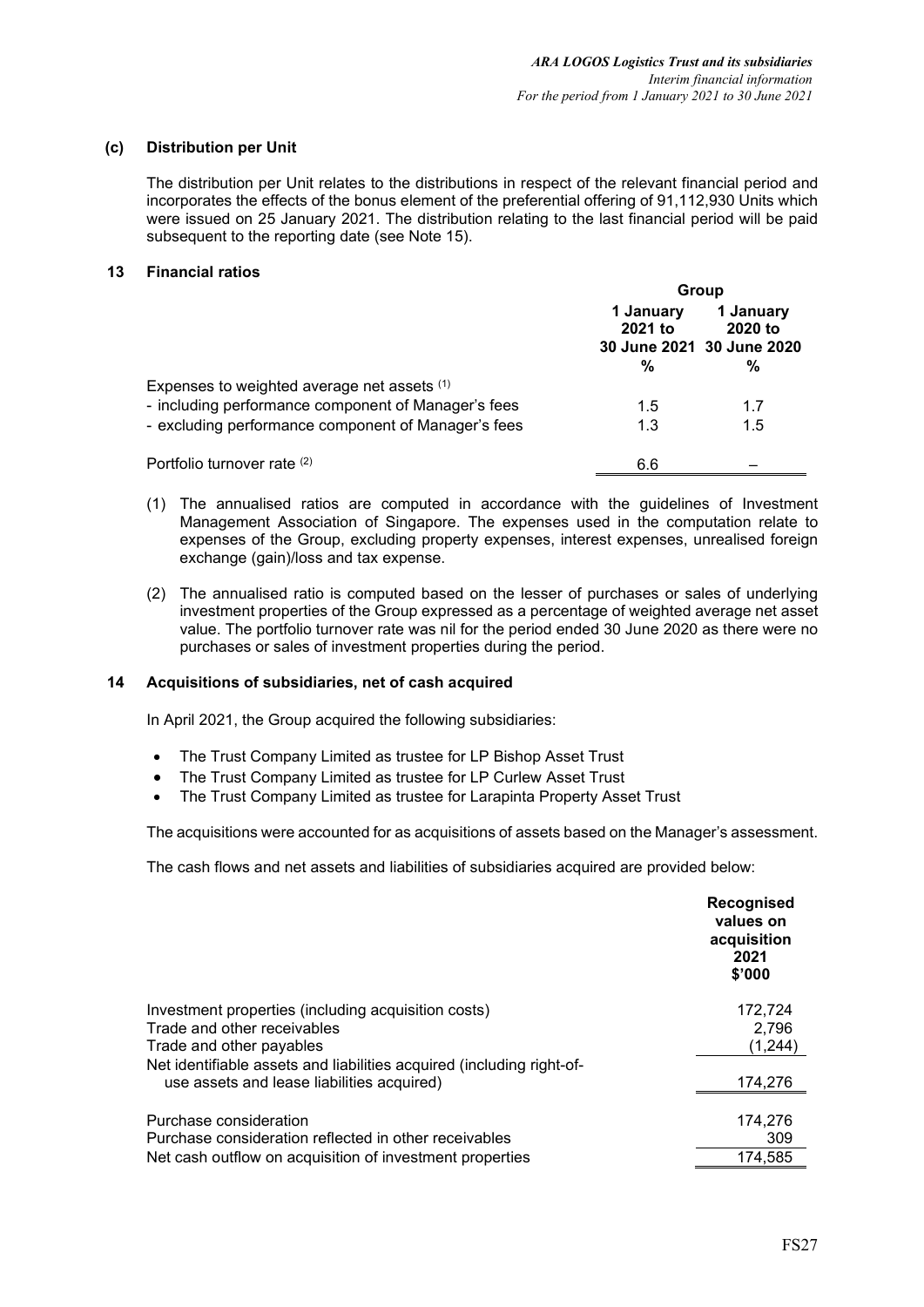# **15 Subsequent event**

On 21 July 2021, the Manager approved a distribution of 1.007 cents per Unit in respect of the period from 16 April 2021 to 30 June 2021 to be paid on 27 August 2021.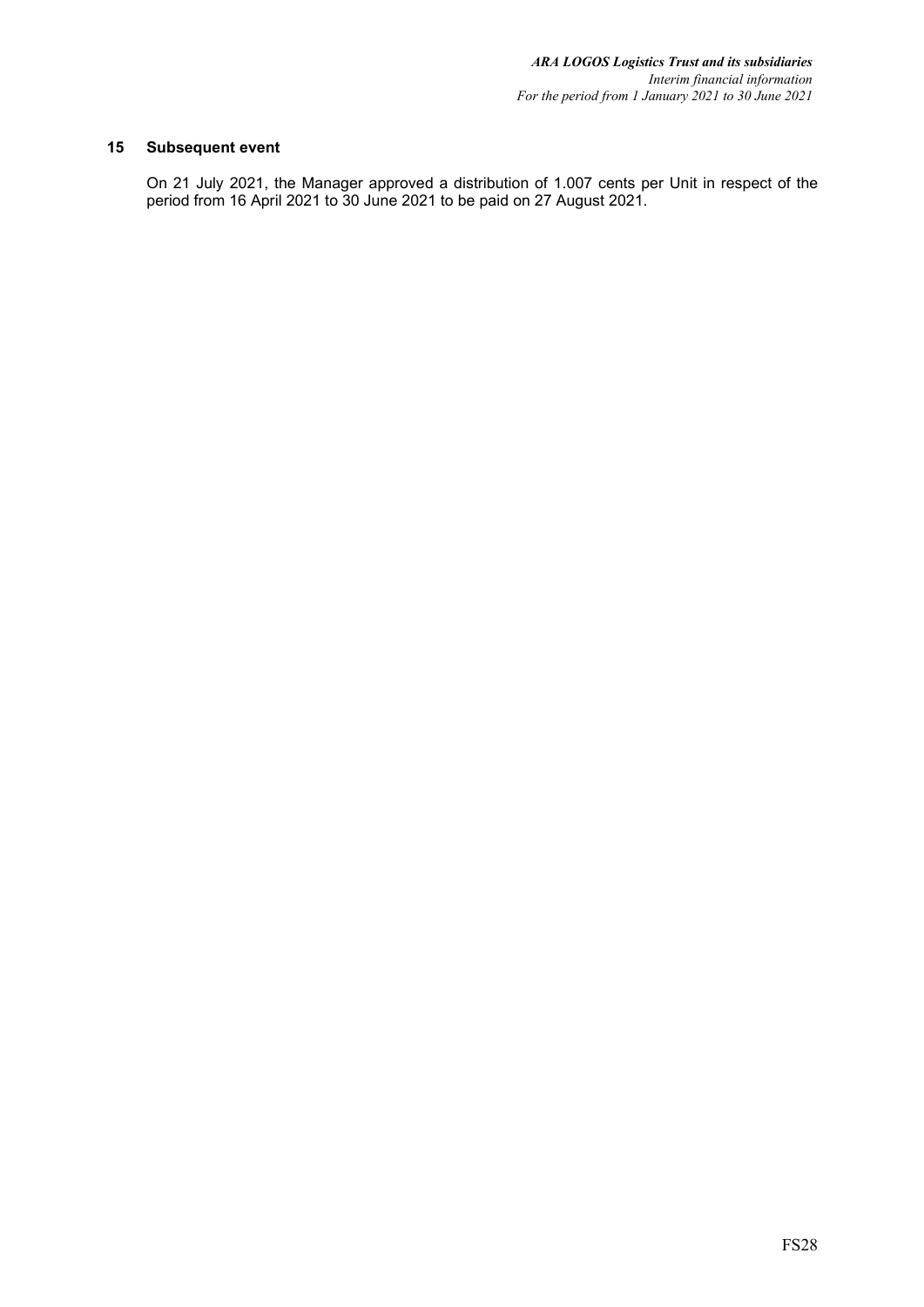## **Other information required by Listing Rule Appendix 7.2 Explanatory Notes**

|                                                  | <b>Note</b> | Group          |                |        |
|--------------------------------------------------|-------------|----------------|----------------|--------|
|                                                  |             | 1H FY2021      | 1H FY2020      | Change |
|                                                  |             | <b>S\$'000</b> | <b>S\$'000</b> | %      |
|                                                  |             |                |                |        |
| <b>Gross revenue</b>                             |             | 66,552         | 57,785         | 15.2   |
| Net property income                              |             | 51,415         | 43,921         | 17.1   |
| Distributable amount to Unitholders              |             | 34,574         | 27,319         | 26.6   |
| Distributable amount declared to Unitholders     | (a)         | 34,574         | 25,319         | 36.6   |
| - from operations                                |             | 33,986         | 25,319         | 34.2   |
| - from capital                                   | (b)         | 588            |                | nm     |
|                                                  |             |                |                |        |
| Distribution per unit ("DPU") (cents)            | (c)         | 2.570          | 2.323          | 10.6   |
| - from operations                                |             | 2.524          | 2.323          | 8.7    |
| - from capital                                   |             | 0.046          |                | nm     |
|                                                  |             |                |                |        |
| DPU (restated for preferential offering) (cents) | (d)         | $\blacksquare$ | 2.307          | nm     |
| - from operations                                |             |                | 2.307          | nm     |
| - from capital                                   |             |                |                | nm     |

# **SUMMARY OF RESULTS FOR ARA LOGOS LOGISTICS TRUST**

### **Notes:**

- (a) Distributable amount declared to Unitholders for 1H FY2020 was S\$25.3 million, including S\$0.5 million of the S\$2.5 million distributable income retained in 1Q 2020 released as part of 2Q FY2020 distributable income.
- (b) Capital distributions for 1H FY2021 relates to reimbursements received from the vendor in relation to outstanding lease incentives at the point of completion of the acquisition of certain properties in Australia.
- (c) DPU of 1.563 cents per unit for the period from 1 January 2021 to 15 April 2021 was paid on 28 May 2021.
- (d) DPU for 1H FY2020 have been restated for the effect of the bonus element of the preferential offering of 91,112,930 Units which were issued on 25 January 2021.

# **Distribution Details**

| <b>Distribution Period</b> | 16 April 2021 to 30 June 2021 |            |         |       |  |
|----------------------------|-------------------------------|------------|---------|-------|--|
| Distribution Type          | Taxable                       | Tax-exempt | Capital | Total |  |
| DPU per unit (cents)       | 0.557                         | 0.450      |         | 1.007 |  |
| <b>Book Closure Date</b>   | 30 July 2021                  |            |         |       |  |
| <b>Payment Date</b>        | 27 August 2021                |            |         |       |  |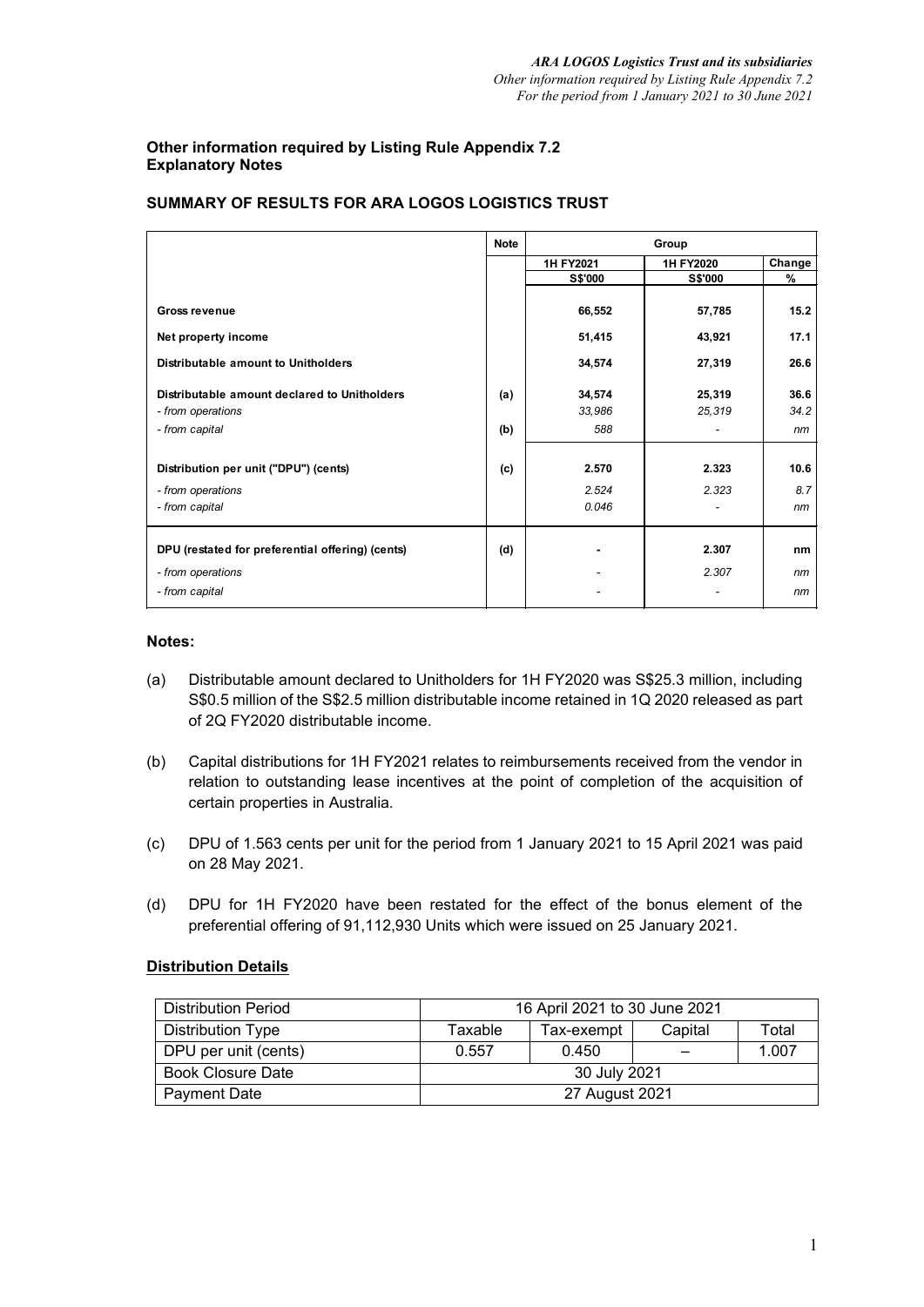|                                                                  |           | Group                  |           |        |
|------------------------------------------------------------------|-----------|------------------------|-----------|--------|
|                                                                  | Note      | 1H FY2020<br>1H FY2021 |           | Change |
|                                                                  |           | S\$'000                | S\$'000   | $\%$   |
|                                                                  |           |                        |           |        |
| Gross revenue                                                    | (a)       | 66,552                 | 57,785    | 15.2   |
| Property expenses                                                | (a)       | (15, 137)              | (13, 864) | 9.2    |
| Net property income                                              |           | 51,415                 | 43,921    | 17.1   |
| Income from investment in property funds                         | (b)       | 2,616                  |           | nm     |
| Other income                                                     |           | 5                      |           | nm     |
| Finance income                                                   |           | 44                     | 8         | 450.0  |
| Finance expenses                                                 |           | (12, 721)              | (10, 334) | 23.1   |
| Net financing costs                                              | (c)       | (12, 677)              | (10,326)  | 22.8   |
| Manager's base fee                                               | (d)       | (3,986)                | (3, 167)  | 25.9   |
| Manager's performance fee                                        | (d)       | (701)                  | (614)     | 14.2   |
| <b>Trustee fees</b>                                              |           | (325)                  | (270)     | 20.4   |
| Audit fees                                                       |           | (213)                  | (236)     | (9.7)  |
| Valuation fees                                                   |           | (85)                   | (65)      | 30.8   |
| Other trust expenses                                             | (e)       | (977)                  | (1, 124)  | (13.1) |
| Net foreign exchange gain                                        | (f)       | 228                    | 1,082     | (78.9) |
|                                                                  |           | (6,059)                | (4, 394)  | 37.9   |
| Net income                                                       |           | 35,300                 | 29,201    | 20.9   |
| Gain on disposal of investment properties                        | (g)       | 1,483                  |           | nm     |
| Net change in fair value of investment properties                | (h)       | 75,463                 | (1,580)   | nm     |
| Net change in fair value of investment in property funds         | (i)       | 67,916                 |           | nm     |
| Net change in fair value of financial derivatives                | (i)       | 809                    | (3,022)   | nm     |
| Total return for the period before tax and distribution          |           | 180,971                | 24,599    | nm     |
| Tax expense                                                      | (k)       | (1,691)                | (959)     | 76.3   |
| Total return for the period after tax, before distribution       |           | 179,280                | 23,640    | nm     |
| Attributable to:                                                 |           |                        |           |        |
| Unitholders and perpetual securities holders                     |           | 179,280                | 23,640    | nm     |
| Amount reserved for distribution to perpetual securities holders | $($ l $)$ | (2, 727)               | (2, 742)  | (0.5)  |
| Distribution adjustments                                         | (m)       | (160,006)              | (3, 426)  | nm     |
| Taxable income                                                   |           | 16,547                 | 17,472    | (5.3)  |
| Tax exempt income                                                | (n)       | 17,439                 | 9,847     | 77.1   |
| Income available for distribution                                |           | 33,986                 | 27,319    | 24.4   |
| Capital distribution                                             | (0)       | 588                    |           | nm     |
| Distributable amount to Unitholders                              |           | 34,574                 | 27,319    | 26.6   |
| Distributable amount declared to Unitholders                     | (p)       | 34,574                 | 25,319    | 36.6   |

# **1(a) Statement of Total Return and Distribution Statement for the Half Year ended 30 June 2021**

nm denotes "not meaningful"

## **Notes:**

- (a) Refer to Appendix 7.2, Paragraph 8, for details.
- (b) Income from The New LAIVS Trust and Oxford Property Fund (the "Fund Investments").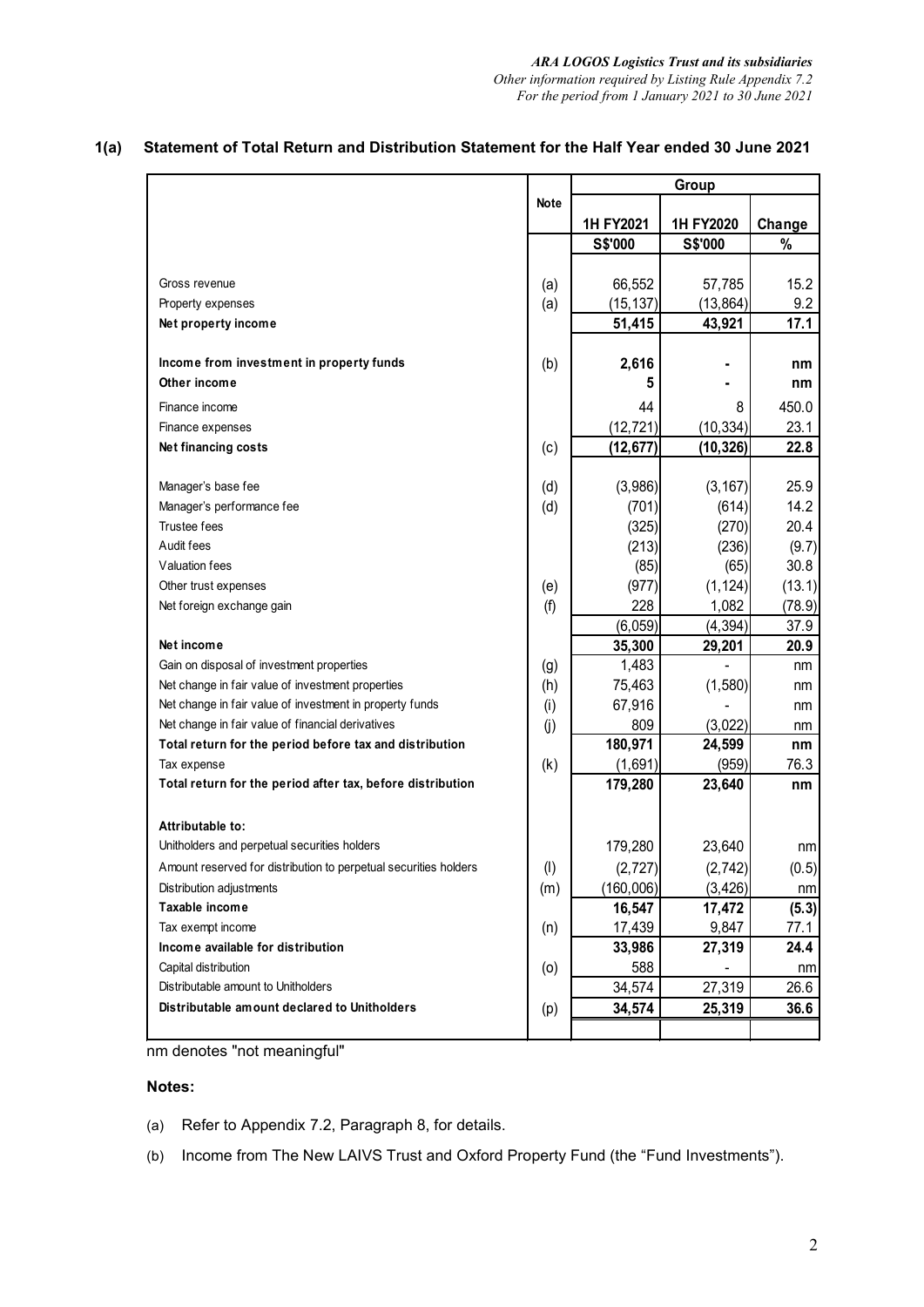(c) Refer to Page FS25 – Note 11, net financing cost, for details.

The increase in net financing costs for the 1H FY2021 was mainly attributable to i) S\$70.0 million and A\$120.0 million term loans drawn in April 2021 to finance the Australian Property Portfolio Acquisitions (as defined herein); and ii) lease liabilities interest expenses in relation to land leases. This was partially offset by i) lower floating rates; ii) lower Revolving Credit Facility ("RCF") amount drawn as compared to 1H FY2020; and iii) full repayment of the S\$90.0 million term loan as follows:

- S\$37.0 million repaid following refinancing of the A\$140.0 million term loan in February 2020; and
- S\$53.0 million repaid in June 2021 using sale proceeds from the disposal of Kidman Park, Australia.
- (d) Manager's fee consists of:
	- A base fee of 0.5% per annum of the value of the total assets; and
	- A performance fee of 1.5% per annum of the Net Property Income ("NPI").

The Manager has excluded the impact of FRS 116 *Leases* ("FRS 116") in the computation of fees paid and payable. The Manager may elect to receive the base fee and performance fee in cash or units, or a combination of cash and units, as it may in its sole discretion determine.

- (e) Other trust expenses include professional fees, listing fees and other non-property related expenses.
- (f) Relates mainly to unrealised foreign currency exchange rate movement on shareholder loans to an Australia subsidiary as a result of fluctuations in the AUD/SGD foreign currency exchange rates.
- (g) Relates to the gain from sale of ALOG DistriCentre 2, Singapore and Kidman Park, Australia.
- (h) Represents the fair value adjustments on investment properties and Right-Of-Use ("ROU") assets recognised in relation to the land leases included in investment properties as at 30 June 2021, in accordance with FRS 116.
- (i) Represents the changes in fair value of investment in property funds in New LAIVS Trust and Oxford Property Fund (the "Funds").
- (j) Represents the changes in fair value of interest rate swaps and forward foreign currency exchange contracts.
- (k) Tax expense includes withholding tax incurred on its overseas operations.
- (l) Refer to Page FS23 Note 8, Perpetual securities, for details.
- (m) Refer to Page FS4 to FS5, Distribution statement, for details.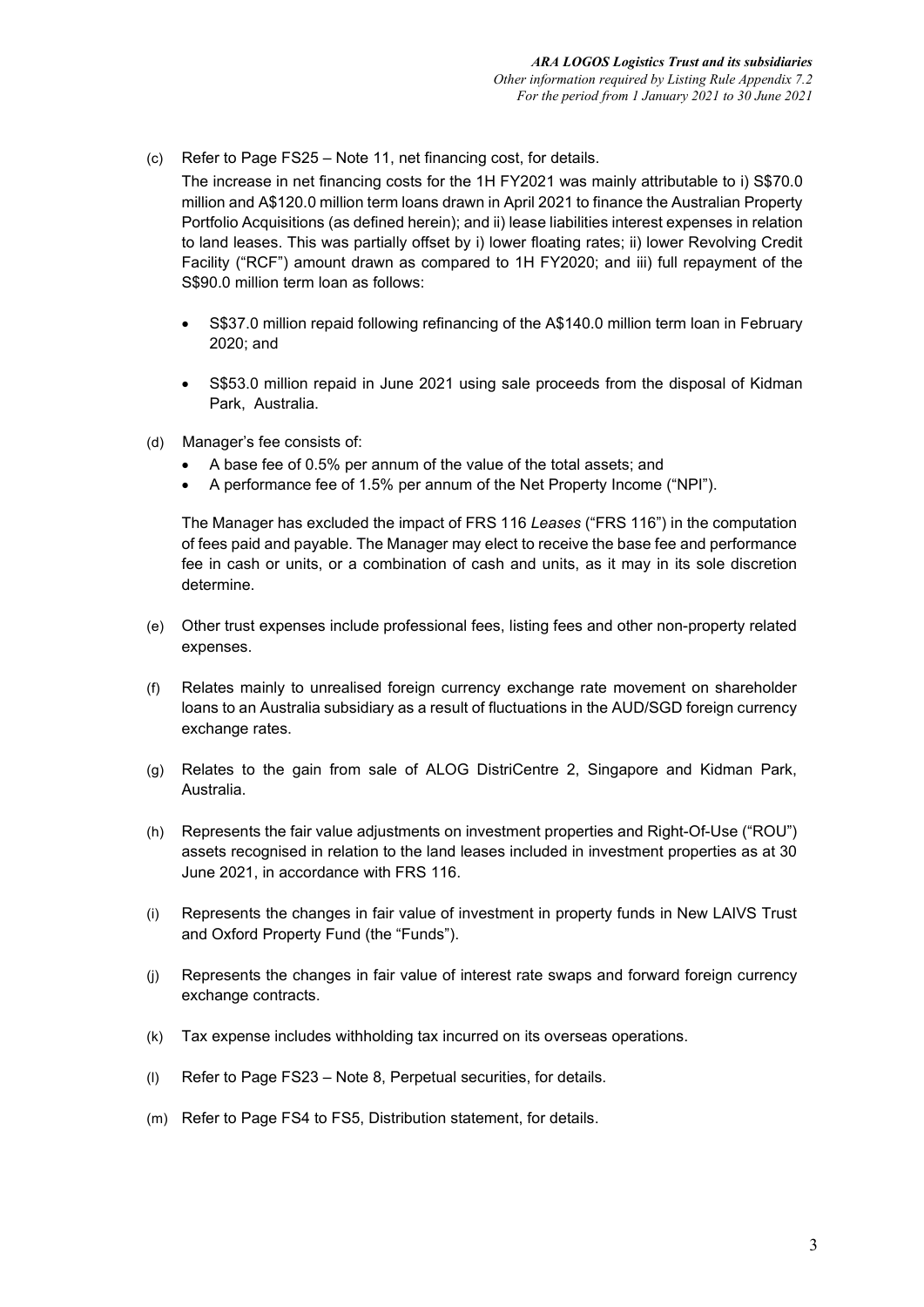- (n) Relates to distribution of income from Australia and other overseas subsidiaries that have been received in Singapore (net of withholding tax) and cash grant received from government.
- (o) Capital distribution for 1H FY2021 relates to reimbursements received from the vendor in relation to outstanding lease incentives at the point of completion of the acquisition of certain properties in Australia.
- (p) Refer to Appendix 7.2, Paragraph 8 for details.

For a Real Estate Investment Trust to maintain tax transparency (such that distributions are tax exempt to eligible Unitholders), it is required to distribute at least 90.0% of its taxable income. For the 1H FY2021, ALOG has distributed 100.0% of its taxable income. The dividends are distributed on a quarterly basis, no later than 60 days after the end of each distribution period.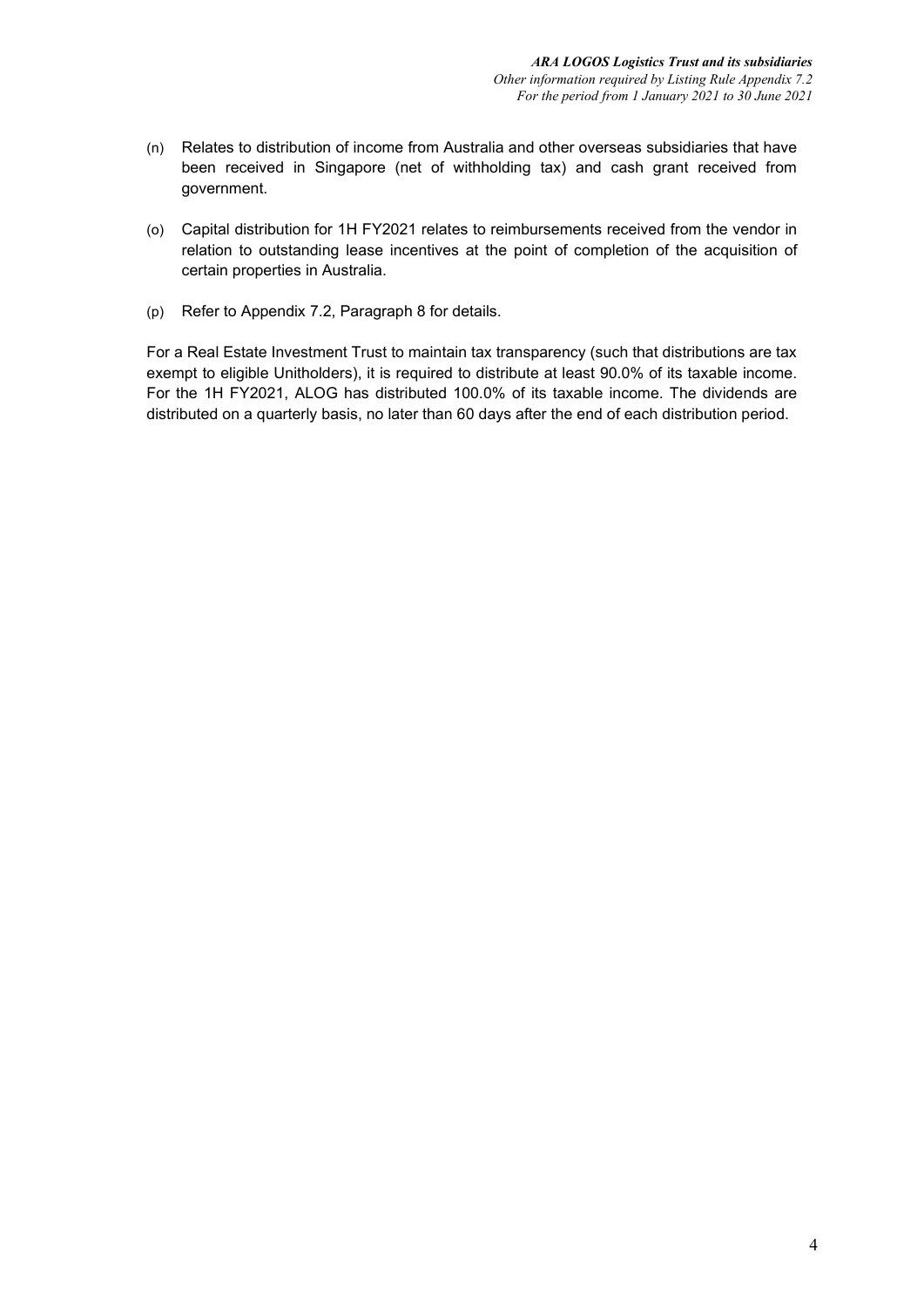*Other information required by Listing Rule Appendix 7.2 For the period from 1 January 2021 to 30 June 2021*

# **1(b) Statement of Financial Position as at 30 June 2021**

|                                             |             | Group            |                  | Trust           |                  |
|---------------------------------------------|-------------|------------------|------------------|-----------------|------------------|
|                                             | <b>Note</b> | 30/6/21          | 31/12/20         | 30/6/21         | 31/12/20         |
|                                             |             | <b>S\$'000</b>   | <b>S\$'000</b>   | <b>S\$'000</b>  | <b>S\$'000</b>   |
| <b>Non-current assets</b>                   |             |                  |                  |                 |                  |
| Investment properties                       | (a)         | 1,718,568        | 1,355,864        | 902,271         | 909,525          |
| Investment in property funds                | (b)         | 265,358          |                  |                 |                  |
| Plant and equipment                         |             | 418              | 520              | 418             | 520              |
| <b>Subsidiaries</b>                         | (c)         |                  |                  | 446,199         | 188,710          |
| Amounts due from subsidiaries               | (d)         |                  |                  | 112,611         | 112,202          |
|                                             |             | 1,984,344        | 1,356,384        | 1,461,499       | 1,210,957        |
| <b>Current assets</b>                       |             |                  |                  |                 |                  |
| Trade and other receivables                 | (e)         | 19,887           | 20,684           | 6,556           | 17,725           |
| Amounts due from subsidiaries               | (d)         | 2,609            |                  | 11,906          | 49               |
| Derivative assets                           | (f)         | 275              | 9,001            | 275             | 9,001            |
| Cash and cash equivalents                   |             | 37,956           | 26,397           | 32,435          | 17,383           |
|                                             |             | 60,727           | 56,082           | 51,172          | 44,158           |
| <b>Total assets</b>                         |             | 2,045,071        | 1,412,466        | 1,512,671       | 1,255,115        |
|                                             |             |                  |                  |                 |                  |
| <b>Current liabilities</b>                  |             |                  |                  |                 |                  |
| Trade and other payables                    |             | 24,507           | 20,321           | 17,142          | 15,612           |
| Amounts due to subsidiaries                 | (d)         |                  |                  | 40,165          | 29               |
| <b>Borrowings</b>                           | (g)         | 58,700           | 69,456           | 58,700          | 66,915           |
| Derivative liabilities                      | (f)         | 1,608            | 2,796            | 1,608           | 2,796            |
| Lease liabilities                           | (h)         | 12,993           | 3,310            | 3,247           | 3,310            |
|                                             |             | 97,808           | 95,883           | 120,862         | 88,662           |
|                                             |             |                  |                  |                 |                  |
| <b>Non-current liabilities</b>              |             | 4,674            | 3,052            | 2,116           | 2,968            |
| Trade and other payables                    |             |                  |                  |                 |                  |
| <b>Borrowings</b>                           | (g)         | 641,487          | 449,311          | 377,402         | 307,635          |
| Derivative liabilities<br>Lease liabilities | (f)<br>(h)  | 8,228<br>213,544 | 12,613<br>71,515 | 7,939<br>69,224 | 12,050<br>71,515 |
|                                             |             | 867,933          | 536,491          | 456,681         | 394,168          |
|                                             |             |                  |                  |                 |                  |
| <b>Total liabilities</b>                    |             | 965,741          | 632,374          | 577,543         | 482,830          |
|                                             |             |                  |                  |                 |                  |
| Net assets                                  |             | 1,079,330        | 780,092          | 935,128         | 772,285          |
| Represented by:                             |             |                  |                  |                 |                  |
| Unitholders' funds                          | (i)         | 977,828          | 678,545          | 833,626         | 670,738          |
|                                             |             |                  |                  |                 |                  |
| Perpetual securities holders' funds         | (i)         | 101,502          | 101,547          | 101,502         | 101,547          |
|                                             |             | 1,079,330        | 780,092          | 935,128         | 772,285          |
|                                             |             |                  |                  |                 |                  |
| Units in issue and to be issued<br>(000)    |             | 1,450,174        | 1,186,966        | 1,450,174       | 1,186,966        |
|                                             |             |                  |                  |                 |                  |
| Net asset value per Unit (\$)               |             | 0.67             | 0.57             | 0.57            | 0.57             |

### **Notes:**

- (a) Investment properties represent carrying value of the investment properties based on independent valuations carried out by CBRE Pte. Ltd., CIVAS (NSW) Pty Ltd, CIVAS (VIC) Pty Ltd and CIVAS (QLD) Pty Ltd as well as ROU assets in relation to the land leases, in accordance with FRS 116.
- (b) Refer to Page FS22 Note 4, investment in property funds, for details.
- (c) Subsidiaries relates to wholly-owned subsidiaries of ALOG, stated at cost.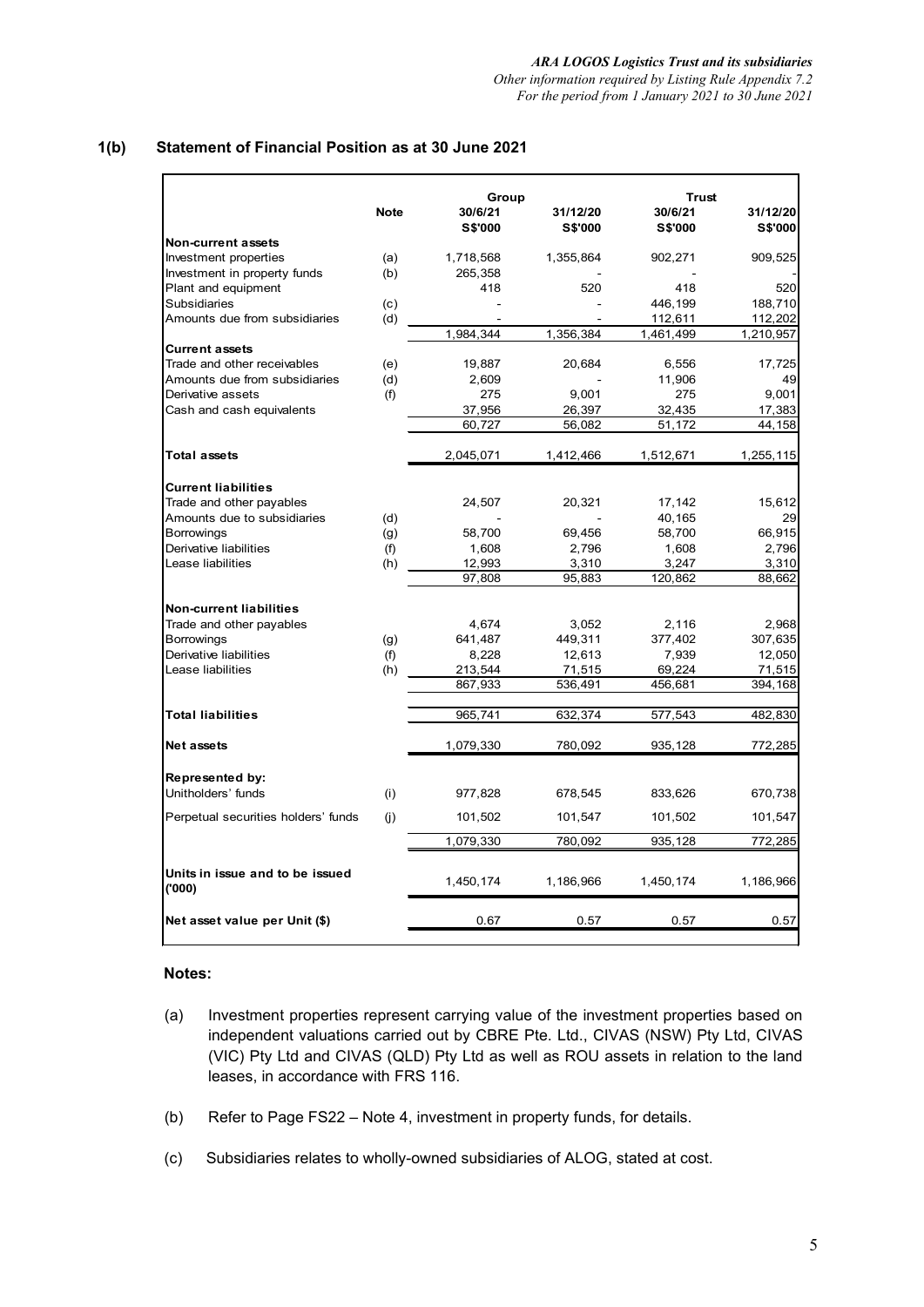- (d) The amounts due from subsidiaries represents mainly loans to an Australia subsidiary.
- (e) The increase in trade and other receivables was mainly due to higher receivables from Australia acquisitions in April 2021.
- (f) Derivatives relates to the fair value of interest rate swaps and forward foreign currency exchange contracts.
- (g) Refer to page FS22 Note 6, Borrowings, for details.

As at 30 June 2021, the Group had in place the following unsecured loan facilities:

- a 5-year term loan of S\$110.0 million maturing in 2023;
- a 5.5-year term loan of S\$200.0 million maturing in 2024;
- a 5-year term loan of S\$70.0 million maturing in 2026(1);
- a committed RCF of S\$65.0 million maturing in 2024;
- a committed RCF of S\$60.0 million maturing in 2026;
- uncommitted short-term borrowings of S\$20.0 million; and
- a 5-year term loan of A\$120.0 million maturing in 2026(1).

As at 30 June 2021, a total of S\$561.1 million was drawn from the above facilities.

- $(1)$  The Group had drawn down S\$70.0 million and A\$120.0 million term loans to partially finance the Fund Investments in Australia and acquisition of four logistics properties in Australia in April 2021:
	- 1-5 & 2-6 Bishop Drive, POB, QLD, Australia;
	- 8 Curlew Street, POB, QLD, Australia;
	- 53 Peregrine Drive, POB, QLD, Australia;
	- 47 Logistics Place, Larapinta, QLD, Australia (collectively the "Australian Property Portfolio Acquisition").

The Trust had also fully repaid S\$53.0 million of the S\$90.0 million term loan using sale proceeds from the disposal of Kidman Park, Australia in June 2021.

As at 30 June 2021, the Group had in place the following secured Australian dollar facilities:

- a 5-year term loan of A\$140.0 million maturing in 2025; and
- a committed RCF of A\$15.0 million maturing in 2025.

As at 30 June 2021, a total of A\$140.0 million was drawn from the above facilities. The secured facilities indicated are secured by way of a legal mortgage and charges against 13 Australia properties.

- (h) Lease liabilities in relation to the land leases for certain properties from JTC Corporation and the Port of Brisbane, in accordance with FRS 116.
- (i) For more details on Statement of Movements in Unitholders' Funds, refer to Page FS6. Changes were mainly due to movement in foreign currency translation reserves and the effective portion of changes in fair value of cash flow hedges, return and distribution to Unitholders for the period.
- (j) For more details on Perpetual securities, refer to page FS23 Note 8.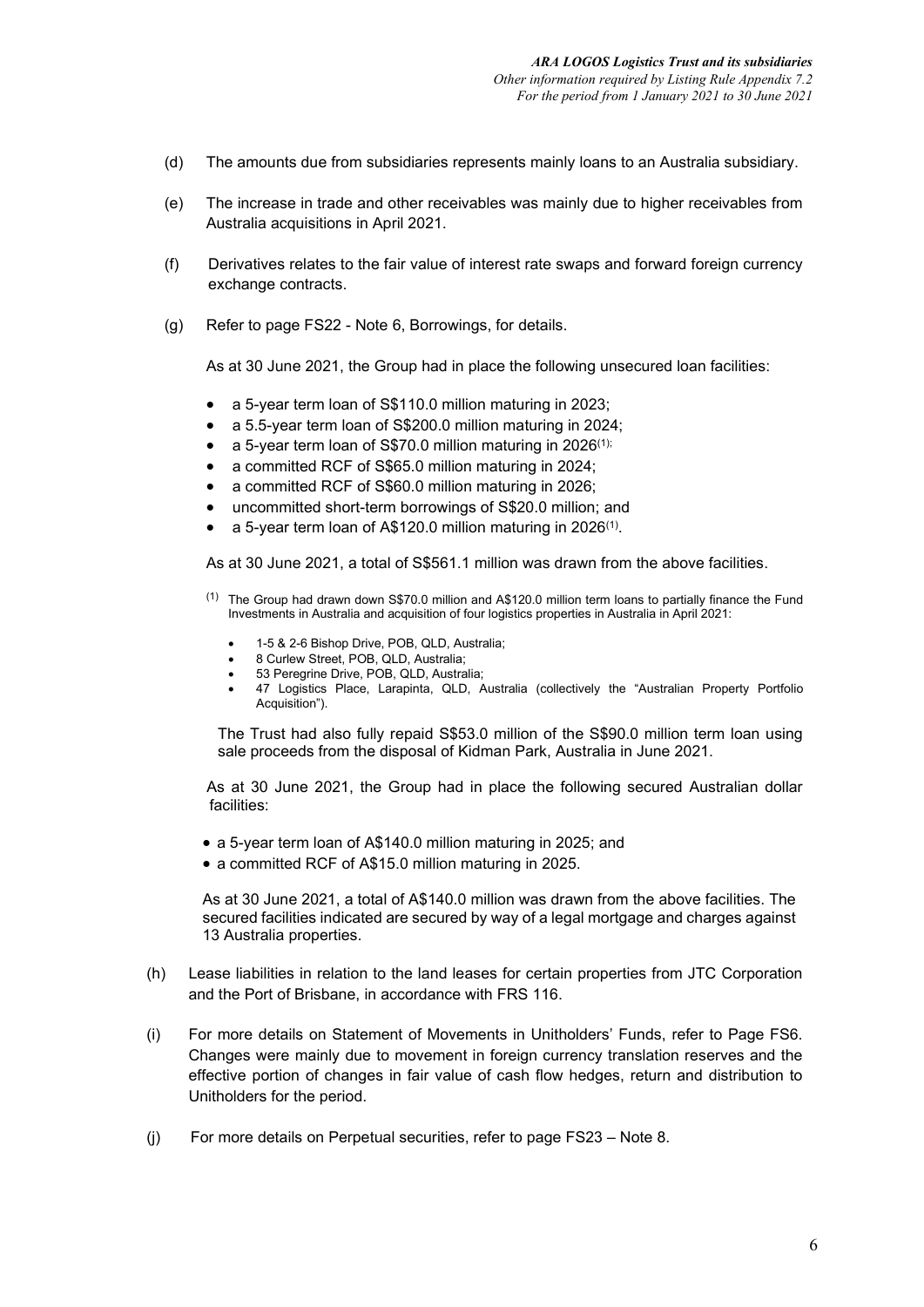As at 30 June 2021, the Group's current liabilities exceeded its current assets by S\$37.0 million. The Group has sufficient financial resources in the form of unused credit facilities to meet its obligations when fall due.

#### **01-Jan-21 01-Jan-20 to to 30-Jun-21 30-Jun-20 \$'000 \$'000 Cash flows from operating activities** Total return for the period before tax and distribution 180,971 24,599 Adjustments for: Manager's fees paid/payable in Units 9,262 2,836 Depreciation of plant and equipment and the state of plant and equipment and state of plant and plant and plan<br>
Depreciation of plant and equipment and state of plant and plant and plant and plant and plant and plant and p Loss on disposal of plant and equipment Gain on disposal of investment properties (1,483) -<br>Foreign exchange gain (228) (1.082) Foreign exchange gain (1,082) (1,082) (1,082) (1,082)<br>Net financing costs (a) (228) (1,082) Net financing costs 10,326<br>Net change on fair value of investment properties (75,463) 1,580 Net change on fair value of investment properties (75,463)<br>Net change in fair value of investment in property funds (67,916) Net change in fair value of investment in property funds (67,916) - Net change on fair value of financial derivatives (809) 3,022 (809) 3,022 (809) 57,116 41,437 Changes in: Trade and other receivables and other payables (2,652) and  $(2,652)$ <br>
Trade and other payables (3,965 and 2,865 and 2,865 and 2,865 and 2,865 and 2,953 and 2,865 and 2,953 and 2,953 and 2,953 and 2,953 and 2,953 and 2,953 Trade and other payables<br> **h** generated from operations <br>
2,865 1,053<br>
2,865 1,053 **Cash generated from operations** 69,509 39,838 Tax paid (759) (880) **Net cash from operating activities**  68,750 38,958 **Cash flows from investing activities** Interest received 8 and 2008 and 2008 and 2008 and 2008 and 2008 and 2008 and 2008 and 2008 and 2008 and 2008 and 2008 and 2008 and 2008 and 2008 and 2008 and 2008 and 2008 and 2008 and 2008 and 2008 and 2008 and 2008 and Capital expenditure on investment properties (1,655) (2,099) Acquisition of subsidiaries, net of cash acquired (b) (174,585) Acquisition of investment properties (b) (15,088) - Acquisition of investment in property funds (c) (c) Proceeds from disposal of investment properties (d) 57,926 **Net cash used in investing activities** (330,800) (2,091) **Cash flows from financing activities** Proceeds from issue of units from preferential offering (e) 50,340 -<br>Proceeds from issue of units from private placement (f) 88.700 -Proceeds from issue of units from private placement (f) 88,700 -<br>Proceeds from borrowings (g) 274,936 159,200 Proceeds from borrowings (g) 274,936 159,200<br>Repayment of borrowings (h) (93,351) (152,705) Repayment of borrowings and the control of the control of the control of the control of the control of the control of the control of the control of the control of the control of the control of the control of the control of Issue expenses paid on preferential offering and private placement (i) (281) -<br>Financing costs paid (1,295) (721) Financing costs paid Interest paid on borrowings (8,547) (8,547) (8,547) (8,547) (8,547) (1,435)<br>Interest paid on lease liabilities (1,435) (1,435) Interest paid on lease liabilities (3,824) Payment of lease liabilities (802) (1,580) **Group Note**

Distributions to Unitholders (30,431) (25,795) Distributions to perpetual securities holders (2,772) (2,773) (2,773) **Net cash from/(used in) financing activities** 273,562 (34,356)

**Net increase in cash and cash equivalents 11,512** 2,511<br>Cash and cash equivalents at the beginning of the period **1992** 26,397 15,259

Effect of exchange rate fluctuations on cash held 47 205 **Cash and cash equivalents at the end of the period 37,956 17,975**

Cash and cash equivalents at the beginning of the period

# **1(c) Statement of Cash flows for the period from 1 January 2021 to 30 June 2021**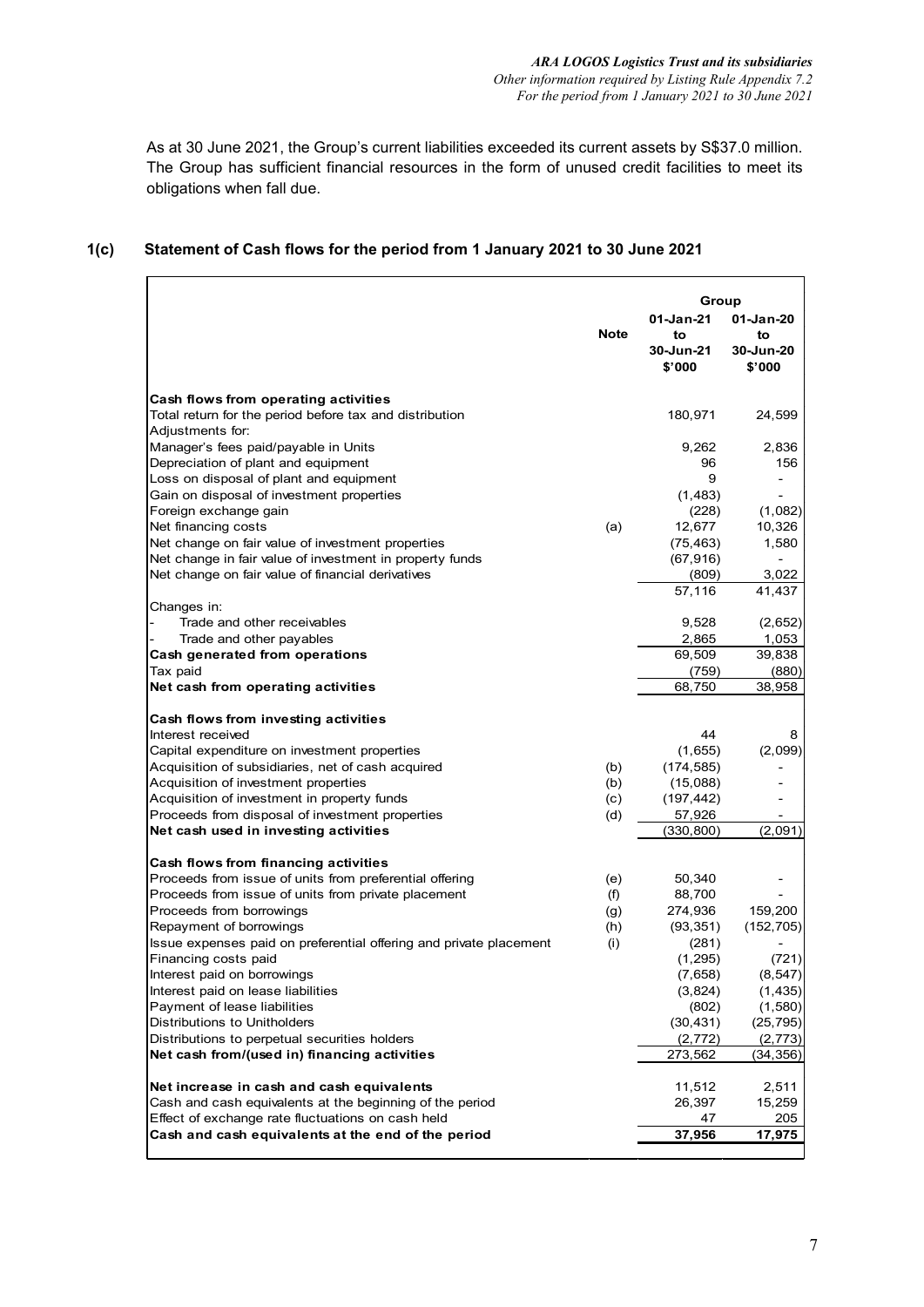## **Notes:**

- (a) Refer to item  $1(a)(c)$  for details.
- (b) Relates to the Australian Property Portfolio Acquisition. Refer to Page FS27 Note 14, Acquisitions of subsidiaries, net of cash acquired, for details.
- (c) Refer to Page FS22 Note 4, Investment in property funds, for details.
- (d) Refers to proceeds from the disposal of Kidman Park, Australia in May 2021 and ALOG Changi DistriCentre 2 in June 2021.
- (e) Refers to the proceeds from the listing of 91,112,930 preferential offering units on 25 January 2021.
- (f) Refers to the proceeds from the private placement issued on 16 April 2021.
- (g) Refers mainly to the drawdown of S\$70.0 million and A\$120.0 million term loan in to finance the Australian Property Portfolio Acquisition. Refer to item 1(a)(c), net financing cost, for details.
- (h) Refers mainly to the repayment of S\$53.0 million term loan in June 2021 using the sale proceeds from the disposal of Kidman Park, Australia.
- (i) Refers to the underwriting fees, professional fees and other expenses incurred in relation to the issuance of the preferential offering and private placement.

# **2 Whether the figures have been audited, or reviewed and in accordance with which auditing standard or practice**

The statements of financial position of the Group and the Trust as at 30 June 2021, portfolio statements of the Group and the Trust as at 30 June 2021, statement of total return of the Group for the six-month period ended 30 June 2021, distribution statement of the Group for the sixmonth period ended 30 June 2021, statements of movements in unitholders' funds of the Group and the Trust for the six-month period ended 30 June 2021, statement of cash flows of the Group for the six-month period ended 30 June 2021 and certain explanatory notes to the above financial information as set out on pages FS1 to FS28 have been reviewed by KPMG LLP in Singapore in accordance with Singapore Standard on Review Engagements 2410 "*Review of Interim Financial Information Performed by the Independent Auditor of the Entity*".

# **3 Where the figures have been audited, or reviewed, the auditors' report (including any qualifications or emphasis of matter)**

See attached auditors' review report.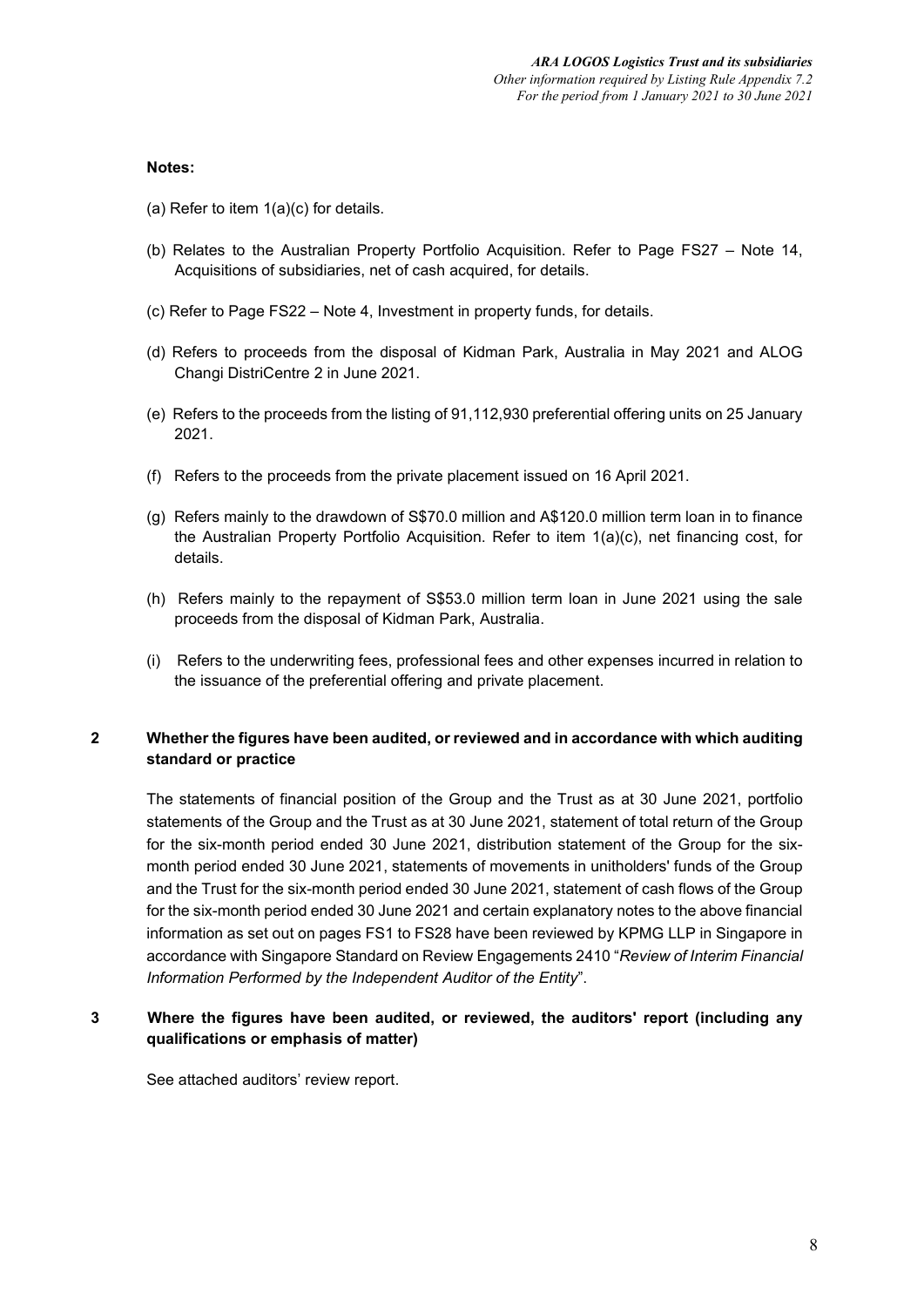# **4 Whether the same accounting policies and methods of computation as in the issuer's most recently audited financial statements have been applied**

The Group has applied the same accounting policies and methods of computation in the preparation of the financial statements for the current financial period, which are consistent with those described in the audited financial statements for the financial year ended 31 December 2020, except that in the current financial period, the Group has adopted all the new and revised standards that are effective for annual periods beginning on 1 January 2021. The adoption of these standards did not have any material effect on the financial performance or financial position of the Group.

# **5 If there are any changes in the accounting policies and methods of computation, including any required by an accounting standard, what has changed, as well as the reasons for, and the effect of, the change**

Refer to Paragraph 4.

## **6 Earnings Per Unit ("EPU") and Distribution Per Unit ("DPU") for the financial period**

Refer to Page FS25 to FS26 – Note 12, for details.

## **7 Net Asset Value ("NAV") per unit at the end of the period/year**

Refer to Page FS24 – Note 10, for details.

### **8 Review of the performance for the half year period ended 30 June 2021**

Gross revenue comprises mainly rental income from investment properties. Gross revenue for 1H FY2021 was S\$66.6 million, an increase of S\$8.8 million or 15.2% compared to 1H FY2020. Higher revenue was underpinned by incremental revenue generated from the recently completed Australian Property Portfolio acquisition, commencement of new lease at ALOG Commodity Hub, Pandan Logistics Hub, Schenker Megahub and ALOG Gul LogisCentre and higher recoveries from DHL Supply Chain Advanced Regional Centre.

Property expenses comprise property management fee, lease management fee, reimbursable expenses payable to the Property Manager, property maintenance, lease commissions and other property related expenses. The increase for the 1H FY2021 was mainly due to higher maintenance expenses for certain properties in Australia and higher expenses from the Australian Property Portfolio Acquisition that was completed in April 2021.

Net Property Income for the 1H FY2021 was S\$51.4 million, increase of S\$7.5 million or 17.1% compared to 1H FY2020. The increase in NPI was in line with higher revenue.

Net financing costs for the 1H FY2021 were S\$12.7 million, 22.8% higher than 1H FY2020. The increase in net financing costs was mainly attributable to i) S\$70.0 million and A\$120.0 million term loans drawn in April 2021 to finance the Australian Property Portfolio Acquisition; and ii) FRS116 lease liabilities interest expenses in relation to land leases. This was partially offset by i) lower interest rates; ii) lower RCF amount drawn as compared to 1H FY2020; and iii) full repayment of the S\$90.0 million term loan as follows: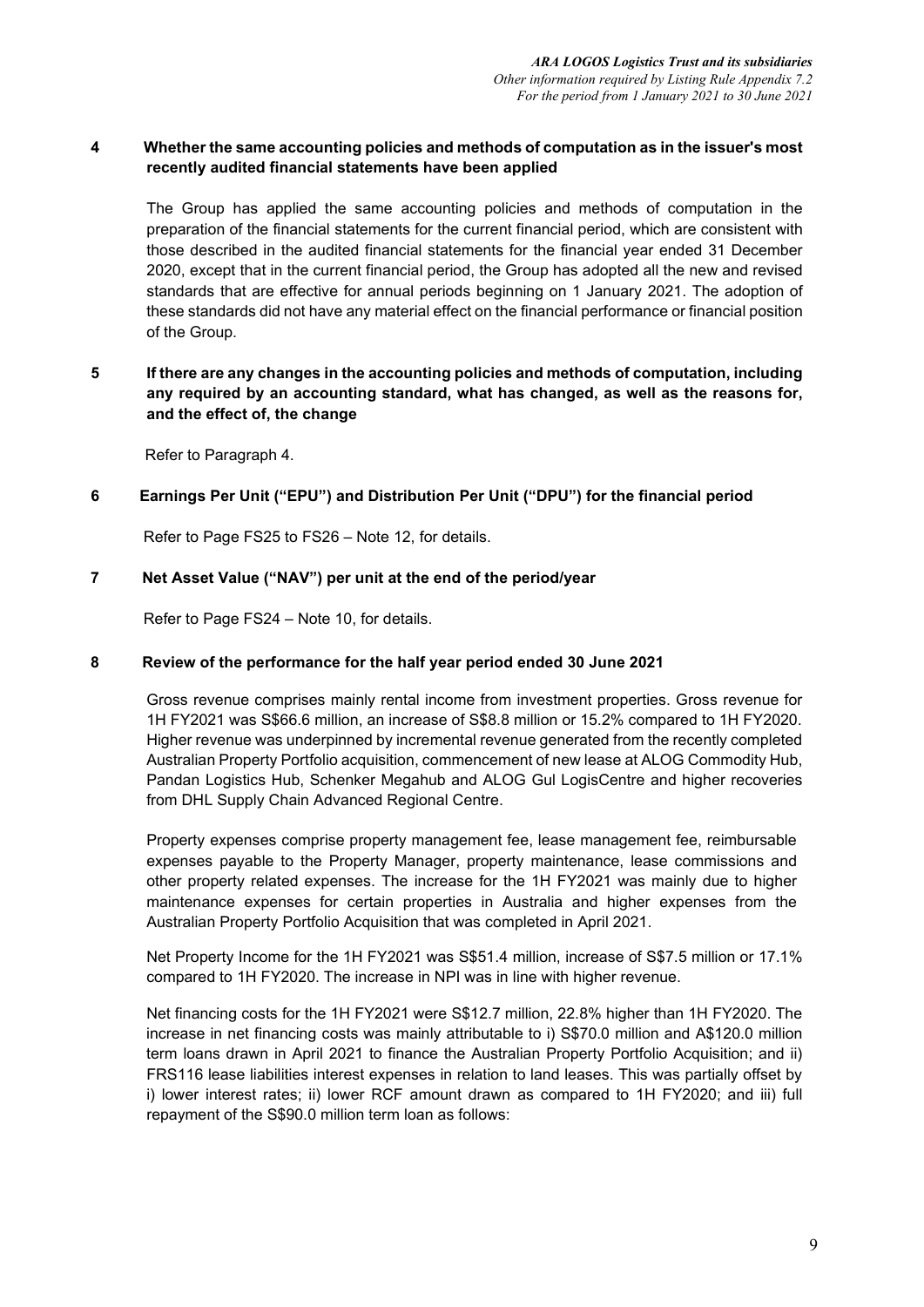- S\$37.0 million repaid following refinancing of the A\$140.0 million term loan in February 2020; and
- S\$53.0 million repaid in June 2021 using sale proceeds from the disposal of Kidman Park, Australia.

The all-in financing cost for the period averaged 2.92% and the aggregate leverage was 39.5% as at 30 June 2021.

Distributable income declared to Unitholders for 1H FY2021 was S\$34.6 million, 36.6% higher compared to 1H FY2020. The higher distribution was mainly due a higher NPI and income received from ALOG's investments in the New LAIVS Trust and Oxford Property Fund. 1H FY2021 DPU also improved 10.6% to 2.570 cents as compared to 2.323 cents in 1H FY2020 despite the enlarged unit base due to the issuance of new units in relation to the Australian Property Portfolio Acquisition and the Fund Investments. Adjusting for \$2.0 million retained distributable income in 1H FY2020 and the S\$0.6 million capital distribution in 1H FY2021, DPU would have been 0.7% higher year-on-year.

# **9 Variance between the projection and actual results**

The current results are broadly in line with the Trust's commentary made in the first quarter 2021 press release under market outlook. The Trust has not disclosed any financial forecast to the market.

# **10 Commentary on the competitive conditions of the industry in which the group operates and any known factors or events that may affect the group in the next reporting period and the next 12 months.**

### **Singapore**

In a report by MTI, Singapore's GDP grew 14.3% on a year-on-year basis in 2Q 2021, extending the 1.3% growth in 1Q 2021. This growth momentum was mainly due to the low base in 2Q 2020 when GDP was 13.3% lower due to the Circuit Breaker (CB) measures implemented during 7 April to 1 June 2020. 2Q 2021 GDP also remained 0.9% below its pre-pandemic level in comparison to the GDP level in 2Q 2019. On a quarter-on-quarter seasonally-adjusted basis, Singapore's GDP contracted by 2.0% in 2Q 2021, a reversal from the 3.1% growth in the previous quarter [1.](#page-38-0)

According to CBRE Research, stable warehouse demand in Singapore continues to be seen in 1Q 2021, with food logistics-related companies as a key demand driver, led by food delivery and central kitchens demand. Food logistics-related demand is expected to remain robust in the mid to long term to accommodate safety stock storage for food supply. While the end of short-term leases relating to government-related stock piling will translate into more vacancy in the market, limited new supply and substantial demand have continued to push prime logistics warehouse vacancy levels low. As Singapore gradually develops as a global biomedical hub, medical logistics needs is also expected to drive more demand for high-specification warehouses moving forward[2.](#page-38-1)

# **Australia**

In a statement by the Reserve Bank of Australia ("**RBA**"), the stronger recovery of the Australian economy is earlier than expected and is forecasted to continue its momentum. RBA will continue to

<span id="page-38-0"></span><sup>1</sup> Ministry of Trade and Industry, Press Release, Singapore's GDP Grew by 14.3 Per Cent in the Second Quarter of 2021,

<span id="page-38-1"></span><sup>&</sup>lt;sup>2</sup> CBRE Research, Asia Pacific Industrial & Logistics Trends, 1Q 2021.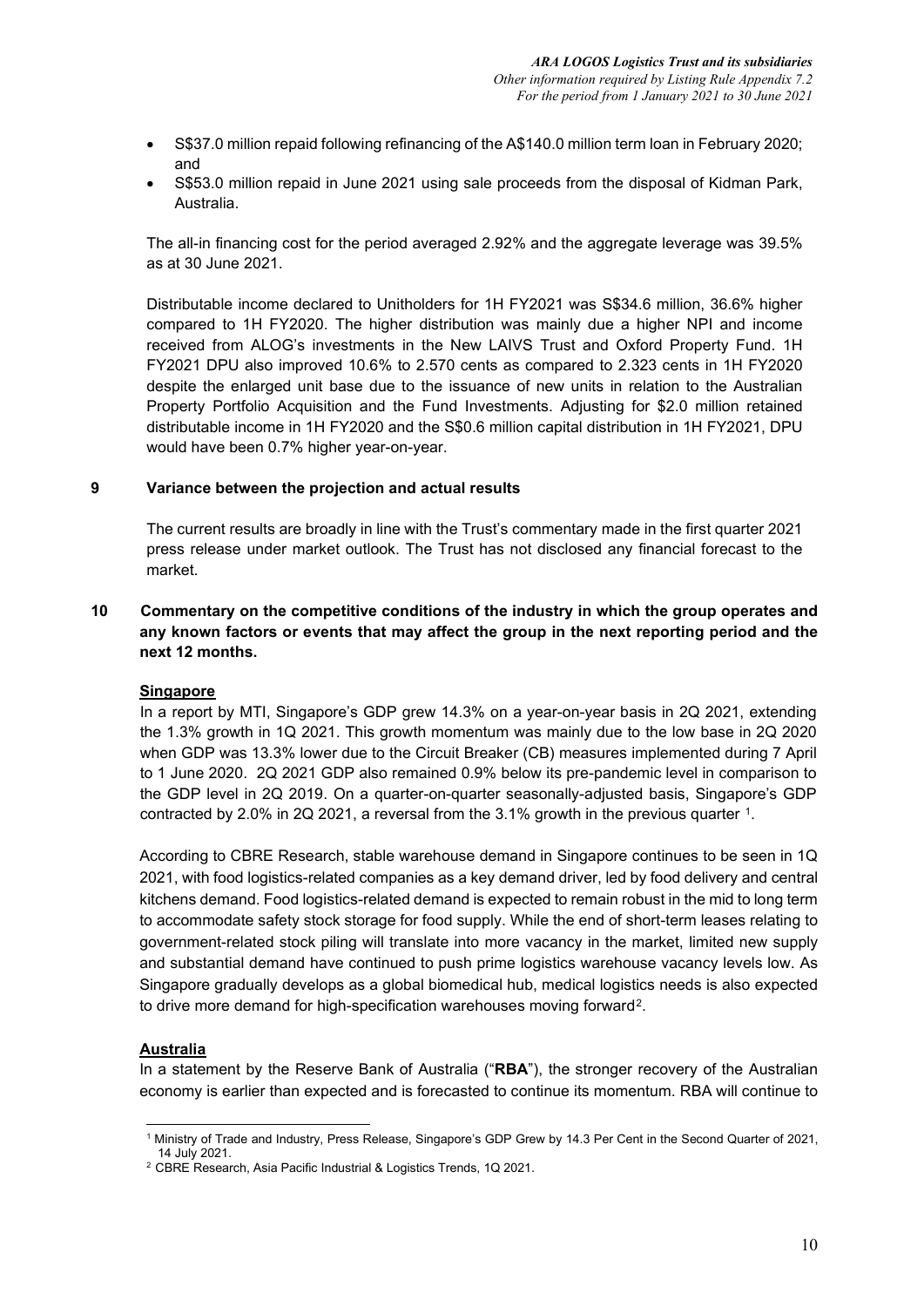maintain supportive monetary conditions to support a return to full employment in Australia and an inflation consistent with its target. Cash rate will also not see an increase until actual inflation is sustainably maintained within the 2.0 to [3.](#page-39-0)0% target range<sup>3</sup>.

According to Dexus Research, the industrial sector outlook in Australia continues to remain robust. Increasing demand from tenants has translated into more supply needs and stronger industrial market fundamentals is likely to position it for another robust year.[4](#page-39-1) Leasing enquiries for industrial and logistics space across Australia also saw a 20-year high in 1Q 2021, as vacancy levels continue to tighten further. Looking ahead, occupiers are expected to continue to adjust its inventory strategy for more safety stock storage to mitigate any potential supply chain risks, which is expected to generate higher demand for warehouse space in the medium to long term2.

Despite the global uncertainties, ALOG's defensive portfolio has continued to remain resilient. Supported by a healthy balance sheet and financial flexibility, ALOG is also well-positioned for future growth. The Manager will continue to focus on its proactive asset and lease management strategy as well as adopt a disciplined acquisition approach with a view to deliver long-term sustainable returns and value for its Unitholders.

# **11 Distributions**

## **(a) Current financial period**

Distribution Type:

Any distribution declared

Yes

**2021**

for the current period?

**(i) Name of distribution: Distribution for the period from 16 April 2021 to 30 June** 

| <b>Distribution Income Period</b> | 16/4/21 to<br>30/6/21 |
|-----------------------------------|-----------------------|
| <b>Distribution Type</b>          | cents                 |
| Tax exempt income component       | 0.450                 |
| Taxable income component          | 0.557                 |
| Total                             |                       |

Number of units entitled to distribution: 1,450,174,297

Par value of units: Not meaningful

## Tax rate: **Tax exempt income component**

 The tax-exempt income component of the distribution is exempt from tax in the hands of all Unitholders.

<span id="page-39-0"></span><sup>3</sup> Statement by Philip Lowe, Governor: Monetary Policy Decision, 6 July 2021.

<span id="page-39-1"></span><sup>4</sup> Dexus Research, Australian Real Estate Quarterly Review, 2Q 2021.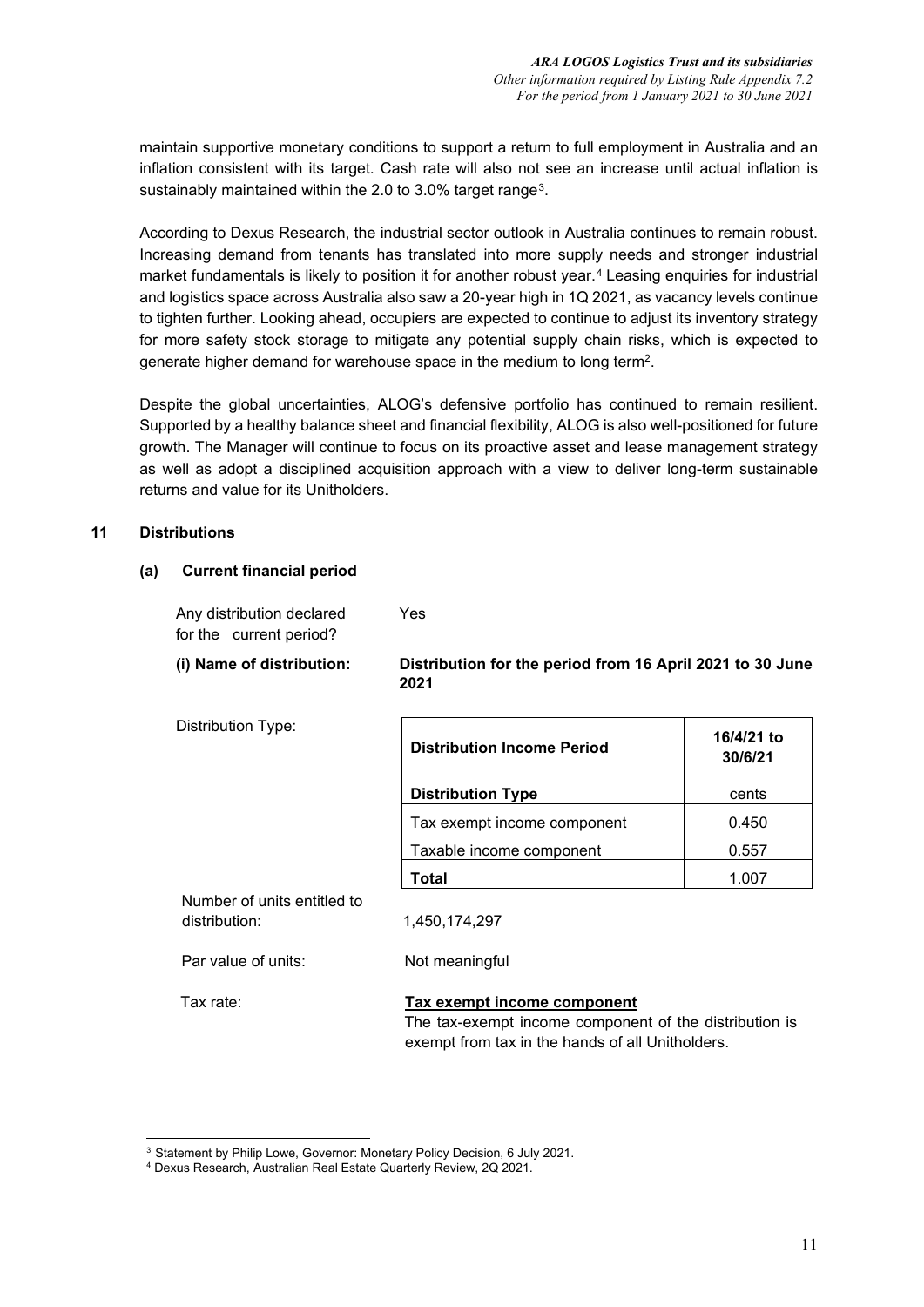## **Taxable income component**

Distributions are derived from ALOG's taxable income. Unitholders receiving distributions will be assessable to Singapore income tax on the distributions received except for individuals where these distributions are exempt from tax.

Distributions made to individuals, irrespective of their nationality or tax residence status, who hold units as investment assets will be tax exempt. However, distributions made to individuals who hold units as trading assets or through a partnership in Singapore will be taxed at their applicable income tax rates.

All Unitholders who are not individuals are subject to Singapore income tax / withholding tax on distributions of ALOG.

Date Payable 27 August 2021

| Books Closure Date / |              |
|----------------------|--------------|
| Record Date          | 30 July 2021 |

## **(ii) Name of distribution: Distribution for the period from 1 January 2021 to 15 April 2021**

Distribution Type:

| <b>Distribution Income Period</b> | 1/1/21 to<br>15/4/21 |
|-----------------------------------|----------------------|
| <b>Distribution Type</b>          | cents                |
| Tax exempt income component       | 0.401                |
| Taxable income component          | 1.116                |
| Capital component                 | 0.046                |
| Total                             | 1.563                |

Number of units entitled to distribution: 1,278,078,909

Par value of units: Not meaningful

# Tax rate: **Tax exempt income component**

The tax-exempt income component of the distribution is exempt from tax in the hands of all Unitholders.

### **Taxable income component**

Distributions are derived from ALOG's taxable income. Unitholders receiving distributions will be assessable to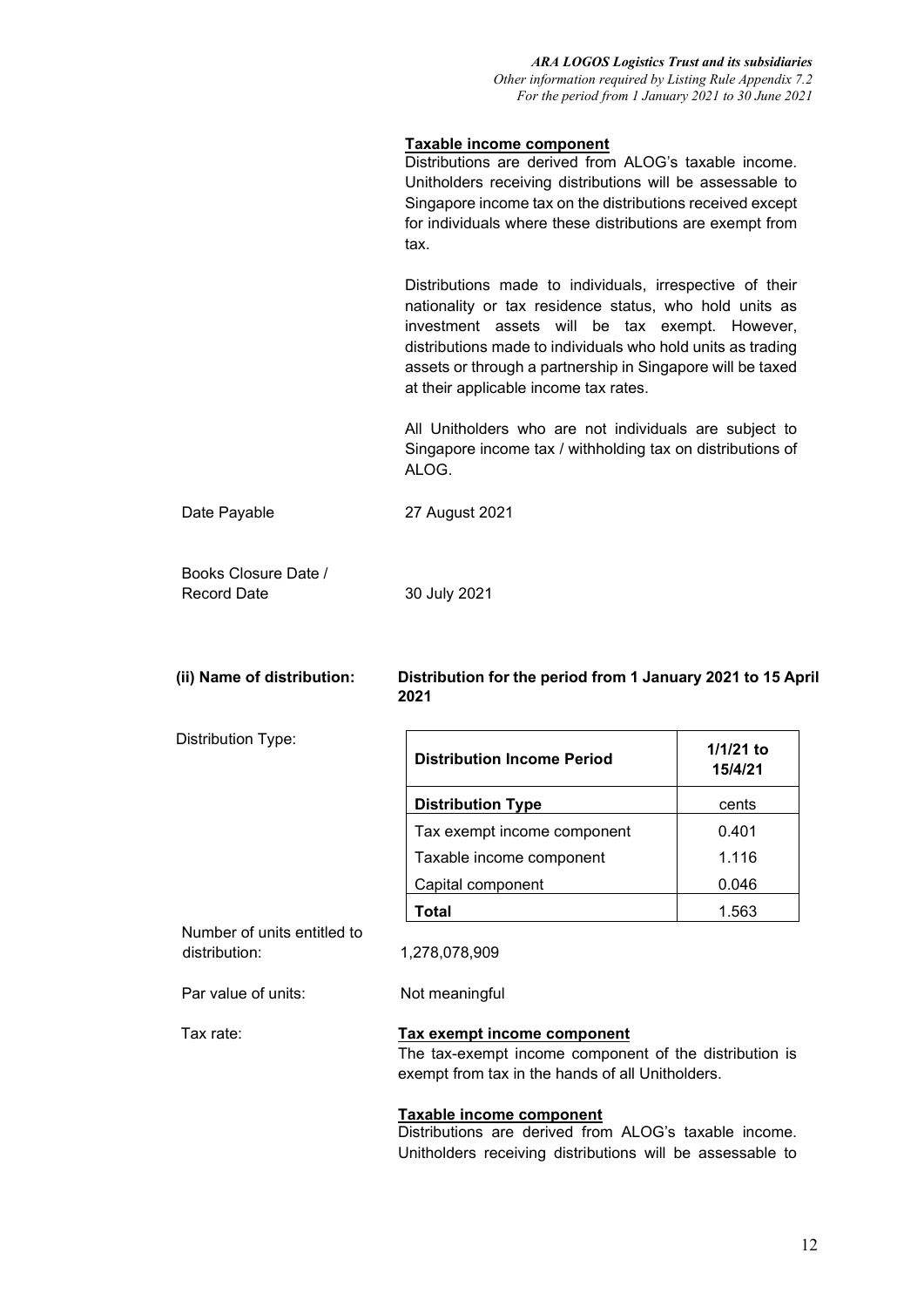Singapore income tax on the distributions received except for individuals where these distributions are exempt from tax.

Distributions made to individuals, irrespective of their nationality or tax residence status, who hold units as investment assets will be tax exempt. However, distributions made to individuals who hold units as trading assets or through a partnership in Singapore will be taxed at their applicable income tax rates.

All Unitholders who are not individuals are subject to Singapore income tax / withholding tax on distributions of ALOG.

# **Capital component**

The capital component of the distribution represents a return of capital to Unitholders for tax purposes and is therefore not subject to income tax. For Unitholders holding units as trading assets, the amount of capital distribution will be applied to reduce the cost base of their units for the purpose of calculating the amount of taxable trading gains arising from the disposal of the units.

Remarks: Distribution of 1.563 cents per unit for the period from 1 January 2021 to 15 April 2021 was paid on 28 May 2021.

### **(b) Corresponding period of the immediately preceding financial year**

| Any distribution declared for<br>the current period? | Yes                                                              |                        |
|------------------------------------------------------|------------------------------------------------------------------|------------------------|
| (i) Name of distribution:                            | Distribution for the period from 1 April 2020 to 30 June<br>2020 |                        |
| Distribution Type:                                   | <b>Distribution Income Period</b>                                | $1/4/20$ to<br>30/6/20 |
|                                                      | Distribution Type                                                | cents                  |

|                             | JUI UI LU |
|-----------------------------|-----------|
| <b>Distribution Type</b>    | cents     |
| Tax exempt income component | 0.282     |
| Taxable income component    | 1.044     |
| Total                       | 1.326     |

Number of units entitled to<br>distribution:

distribution: 1,090,825,691

Par value of units: Not meaningful

Tax rate: **Tax exempt income component**

The tax-exempt income component of the distribution is exempt from tax in the hands of all Unitholders.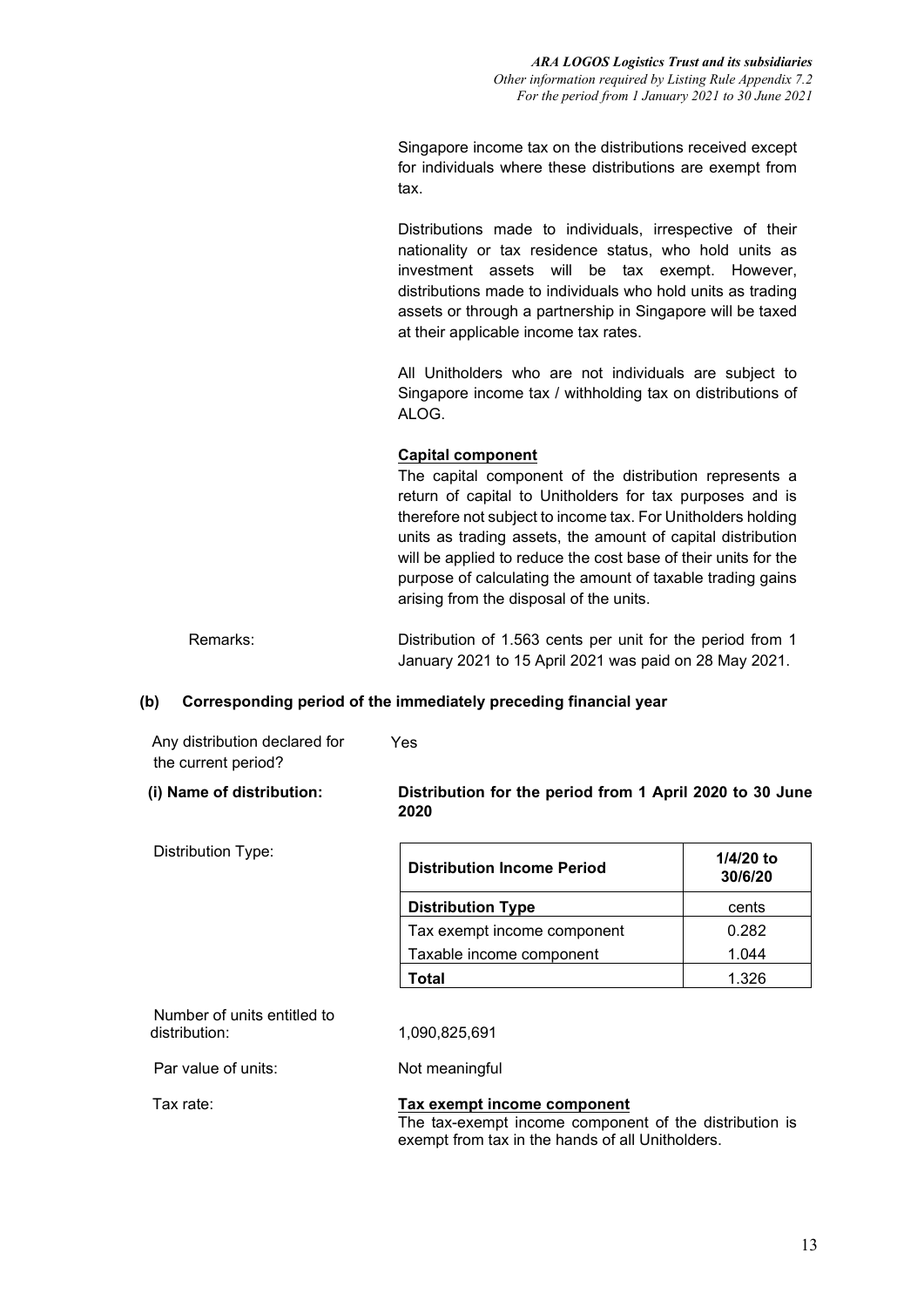# **Taxable income component**

Distributions are derived from ALOG's taxable income. Unitholders receiving distributions will be assessable to Singapore income tax on the distributions received except for individuals where these distributions are exempt from tax.

 Distributions made to individuals, irrespective of their nationality or tax residence status, who hold units as investment assets will be tax exempt. However, distributions made to individuals who hold units as trading assets or through a partnership in Singapore will be taxed at their applicable income tax rates.

All Unitholders who are not individuals are subject to Singapore income tax / withholding tax on distributions of ALOG.

Remarks: Distribution of 1.326 cents per unit for the period from 1 April 2020 to 30 June 2020 was paid on 28 August 2020.

### **(ii) Name of distribution: Distribution for the period from 1 January 2020 to 31 March 2020**

Distribution Type:

| <b>Distribution Income Period</b> | $1/1/20$ to<br>31/3/20 |
|-----------------------------------|------------------------|
| <b>Distribution Type</b>          | cents                  |
| Taxable income component          | 0.997                  |
| Гоtal                             |                        |

Number of units entitled to<br>distribution:

Par value of units: Not meaningful

# distribution: 1,088,684,835

Tax rate: **Taxable income component**

Distributions are derived from ALOG's taxable income. Unitholders receiving distributions will be assessable to Singapore income tax on the distributions received except for individuals where these distributions are exempt from tax.

 Distributions made to individuals, irrespective of their nationality or tax residence status, who hold units as investment assets will be tax exempt. However, distributions made to individuals who hold units as trading assets or through a partnership in Singapore will be taxed at their applicable income tax rates.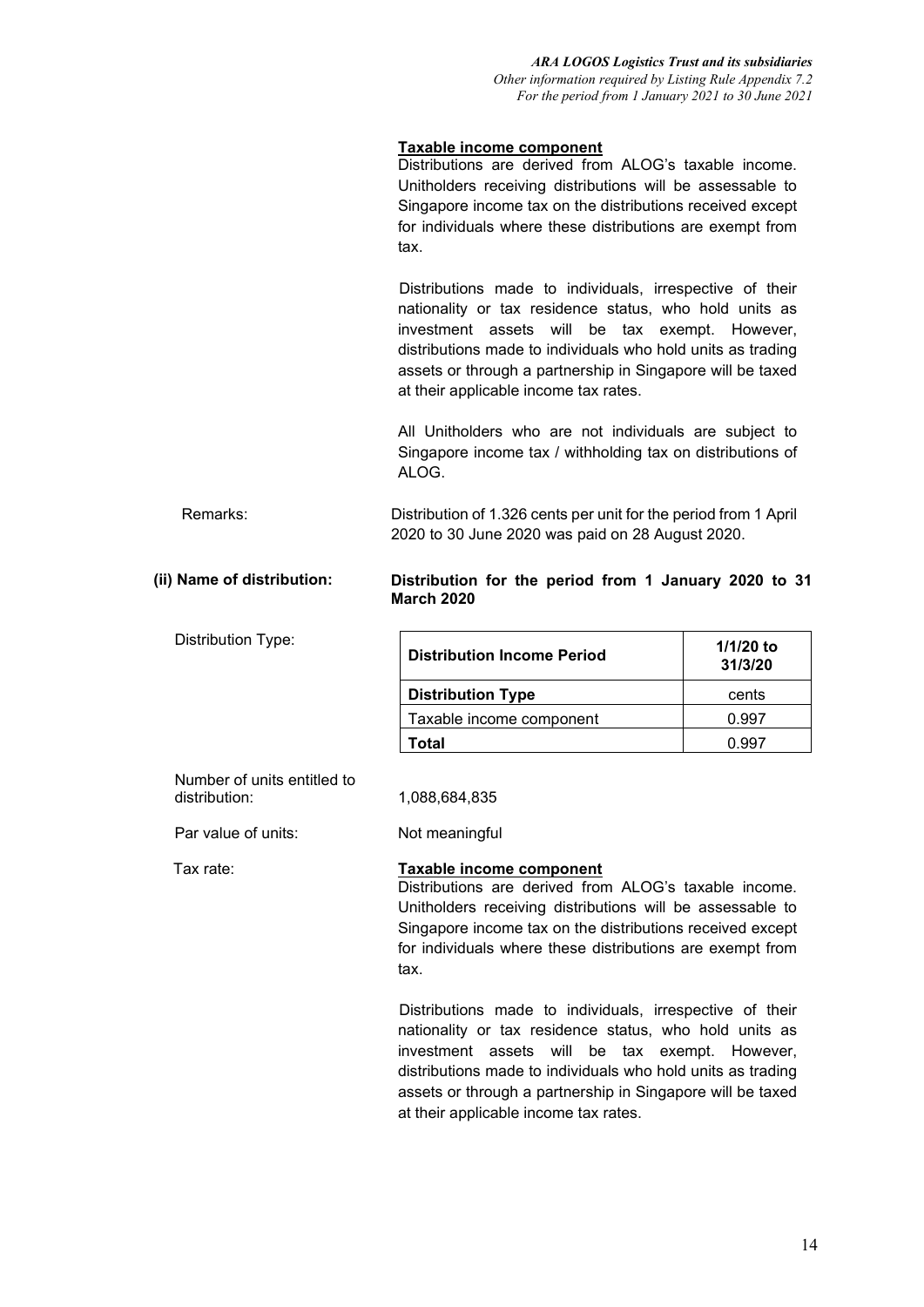All Unitholders who are not individuals are subject to Singapore income tax / withholding tax on distributions of ALOG.

Remarks: Distribution of 0.997 cents per unit for the period from 1 January 2020 to 31 March 2020 was paid on 29 May 2020.

## **12 If no distribution has been declared/(recommended), a statement to that effect**

Not applicable.

### **13 Interested Party Transaction Mandate**

ALOG does not have in place a general mandate for interested party transactions.

## **14 Confirmation pursuant to Rule 705(5) of the Listing Manual**

 To the best of our knowledge, nothing has come to the attention of the Board of Directors of the Manager of ALOG (the "Manager") which may render the interim financial information of the Group and Trust to be false or misleading, in any material aspect.

## **15 Confirmation pursuant to Rule 720(1) of the Listing Manual**

Pursuant to Rule 720(1) of the Listing Manual of the Singapore Exchange Securities Trading Limited, the Board of Directors of ARA LOGOS Logistics Trust Management Limited (the "Company"), as manager of ALOG, confirms that there are no persons occupying managerial positions in the Company or any of its principal subsidiaries who are relatives of a Director or Chief Executive Officer or substantial Unitholders of ALOG.

### **16 Certificate pursuant to Paragraph 7.3 of the Property Funds Appendix**

The Manager hereby certifies that in relation to the distribution to the Unitholders of ALOG for the first half year ended 30 June 2021:

- (a) ALOG declared a distribution which is classified as capital distribution from a tax perspective, being reimbursements received from vendor in relation to outstanding lease incentives at the point of completion of the acquisition of certain properties in Australia, in addition to the income available for distribution for the first half year ended 30 June 2021;
- (b) The Manager is satisfied on reasonable grounds that, immediately after making the distributions, ALOG is able to fulfil, from its deposited properties, its liabilities as they fall due.

The distribution is computed based on the accounts of ALOG for the first half year ended 30 June 2021 and is verified by our external tax consultant.

Currently, ALOG distributes 100.0% of its taxable income to Unitholders.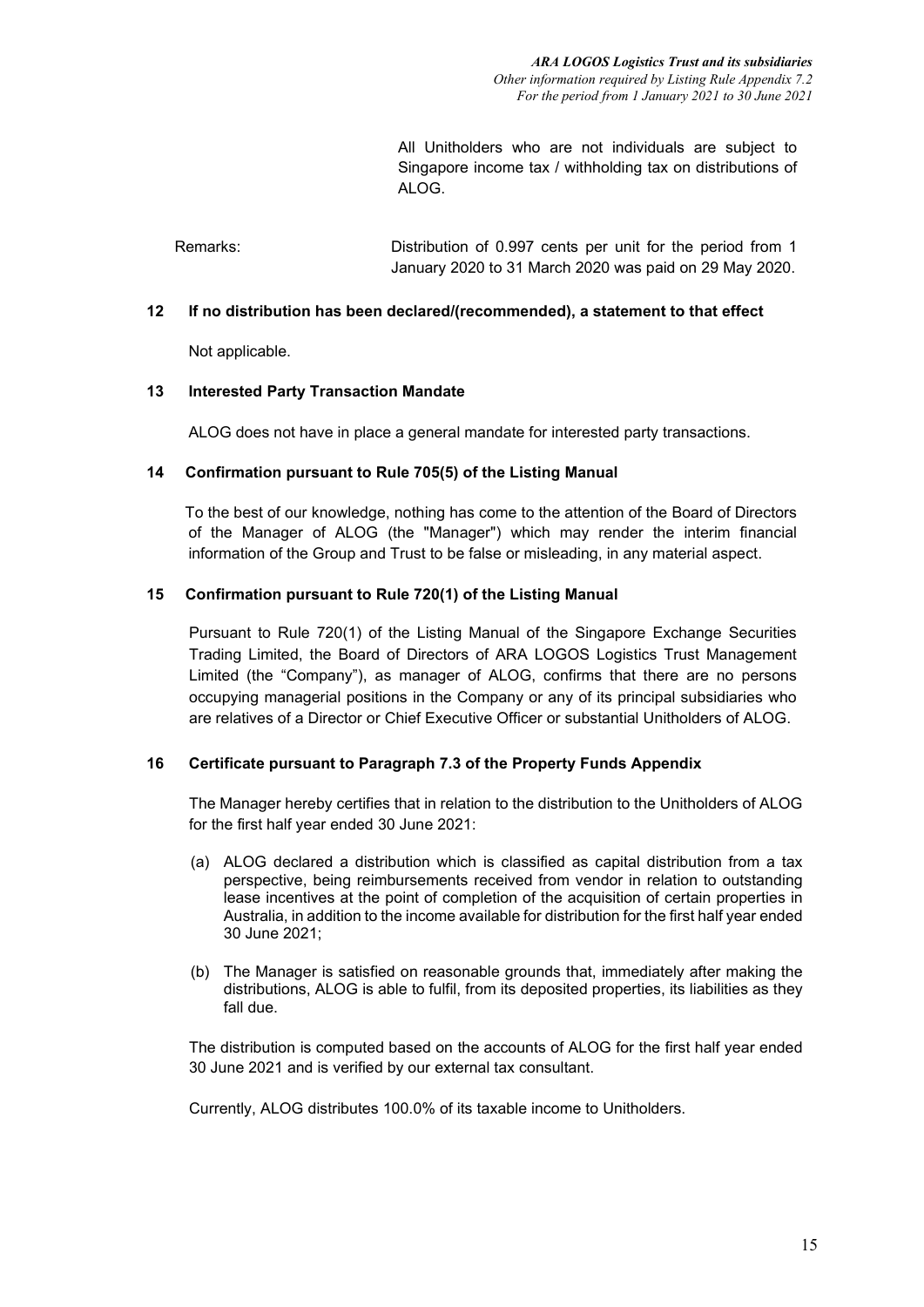This release may contain forward-looking statements that involve risks and uncertainties. Actual future performance, outcomes and results may differ materially from those expressed in forward-looking statements as a result of a number of risks, uncertainties and assumptions. Representative examples of these factors include (without limitation) general industry and economic conditions, interest rate trends, cost of capital and capital availability, competition from similar developments, shifts in expected levels of property rental income, changes in operating expenses (including employee wages, benefits and training costs), property expenses and governmental and public policy changes and the continued availability of financing in the amounts and the terms necessary to support future business. Investors are cautioned not to place undue reliance on these forward-looking statements, which are based on the current views of management on future events.

The value of units in ALOG ("**Units**") and the income derived from them, if any, may fall or rise. Units are not obligations of, deposits in, or guaranteed by, ARA LOGOS Logistics Trust Management Limited (as the manager of ALOG) (the "**Manager**") or any of its affiliates. An investment in Units is subject to investment risks, including the possible loss of the principal amount invested.

Investors should note that they will have no right to request the Manager to redeem or purchase their Units for so long as the Units are listed on Singapore Exchange Securities Trading Limited (the "**SGX-ST**"). It is intended that holders of Units may only deal in their Units through trading on the SGX-ST. The listing of the Units on the SGX-ST does not guarantee a liquid market for the Units.

The past performance of ALOG is not necessarily indicative of the future performance of ALOG.

BY ORDER OF THE BOARD ARA LOGOS LOGISTICS TRUST MANAGEMENT LIMITED AS MANAGER OF ARA LOGOS LOGISTICS TRUST (Company registration no. 200919331H)

Stephen George Hawkins **Director** 22 July 2021

For enquiries, please contact: **ARA LOGOS Logistics Trust Management Limited** Cassandra Seet Senior Manager, Investor Relations Tel: +65 6428 7769 Email: [CassandraSeet@ara-logos.com](mailto:CassandraSeet@ara-logos.com)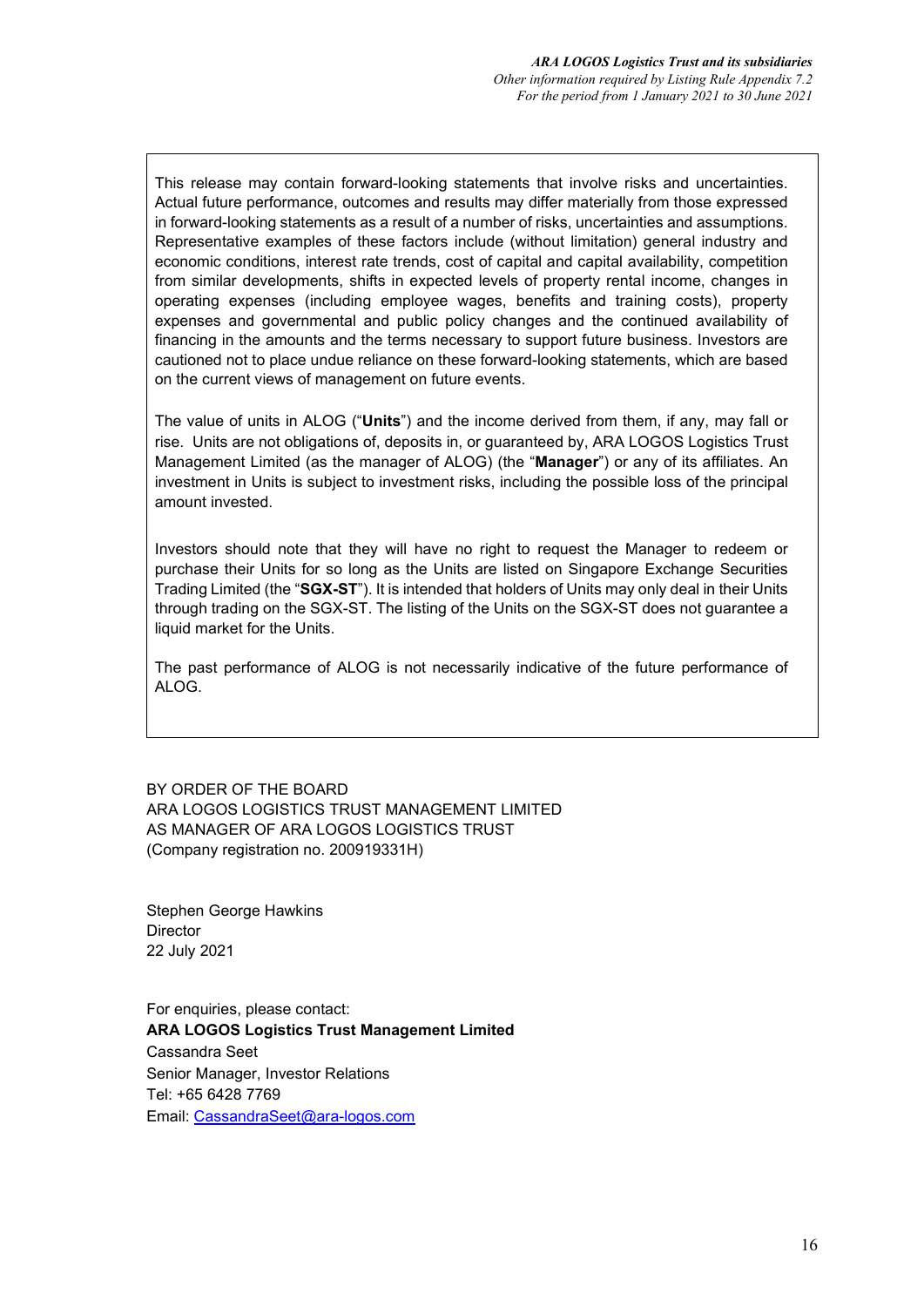

KPMG LLP 16 Raffles Quay #22-00 Hong Leong Building Singapore 048581

Telephone +65 6213 3388 Fax +65 6225 0984 Internet www.kpmg.com.sg

The Board of Directors ARA LOGOS Logistics Trust Management Limited (in its capacity as manager of ARA LOGOS Logistics Trust)

21 July 2021

### ARA LOGOS Logistics Trust Review of Interim Financial Information

#### Introduction

We have reviewed the accompanying Interim Financial Information of ARA LOGOS Logistics Trust (the "Trust") and its subsidiaries (collectively the "Group") for the six-month period ended 30 June 2021 set out on pages FS1 to FS28. The Interim Financial Information consists of the following:

- Statements of financial position of the Group and the Trust as at 30 June 2021;  $\bullet$
- $\bullet$ Portfolio statements of the Group and the Trust as at 30 June 2021;
- $\bullet$ Statement of total return of the Group for the six-month period ended 30 June 2021;
- $\bullet$ Distribution statement of the Group for the six-month period ended 30 June 2021;
- Statements of movements in unitholders' funds of the Group and the Trust for the six-month  $\bullet$ period ended 30 June 2021;
- Statement of cash flows of the Group for the six-month period ended 30 June 2021; and  $\bullet$
- Certain explanatory notes to the above financial information.  $\bullet$

ARA LOGOS Logistics Trust Management Limited (the "Manager" of the Trust) is responsible for the preparation and presentation of this Interim Financial Information in accordance with the recommendations of the Statement of Recommended Accounting Practice ("RAP") 7 Reporting Framework for Investment Funds issued by the Institute of Singapore Chartered Accountants. Our responsibility is to express a conclusion on this Interim Financial Information based on our review.